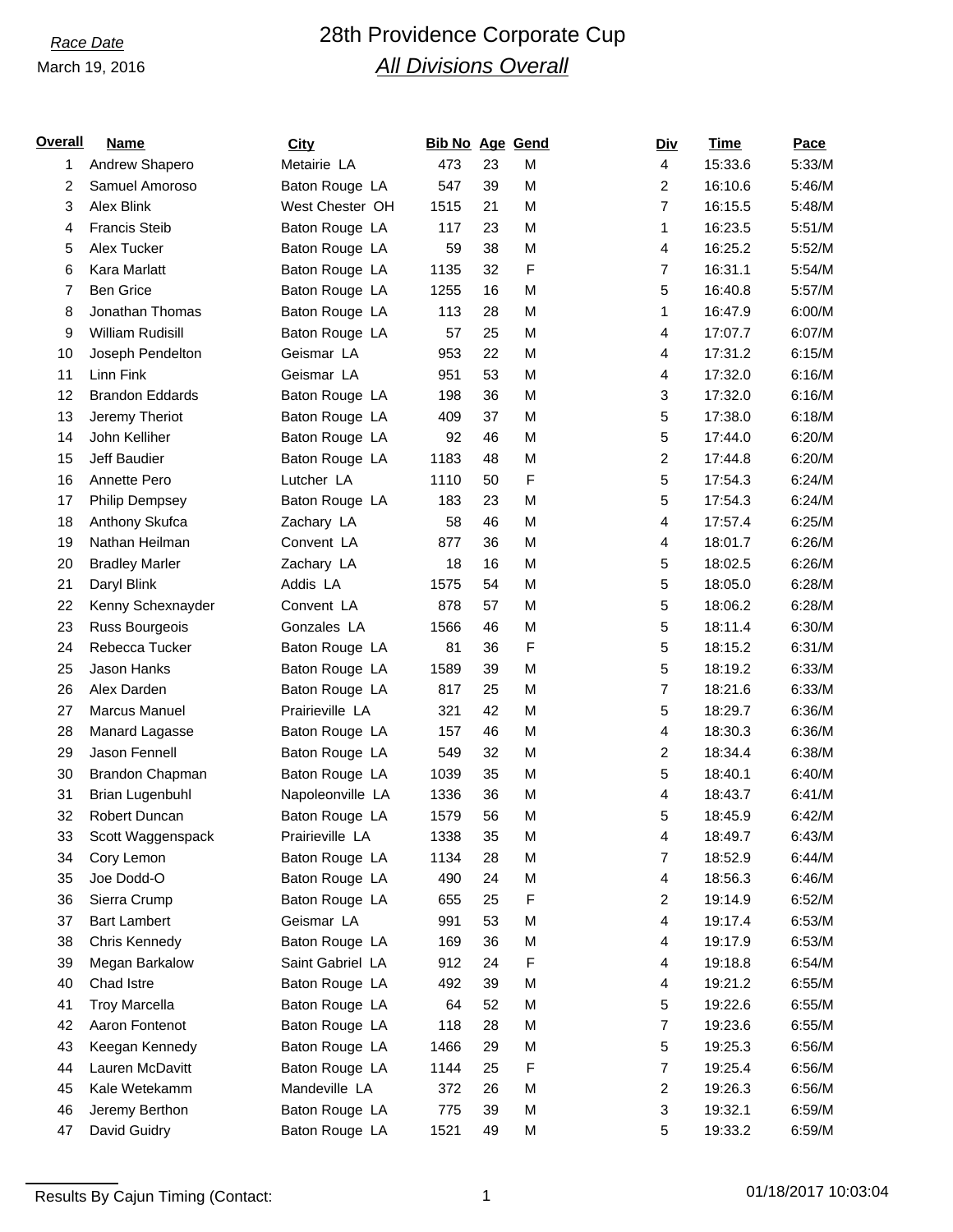## *Race Date* 28th Providence Corporate Cup *All Divisions Overall*

| Name                    | <b>City</b>                        | Bib No Age Gend                                                   |    |    | <b>Div</b>     | Time    | Pace    |
|-------------------------|------------------------------------|-------------------------------------------------------------------|----|----|----------------|---------|---------|
| Aimee Killeen           | St. Amant LA                       | 1240                                                              | 40 | F  | $\overline{7}$ | 19:35.6 | 7:00/M  |
| Stephen Barnett         | Baton Rouge LA                     | 890                                                               | 42 | M  | 5              | 19:37.3 | 7:00/M  |
| Leonard Wood            | Baton Rouge LA                     | 1339                                                              | 52 | M  | 4              | 19:39.7 | 7:01/M  |
| Damon Stier             | Lafayette LA                       | 1465                                                              | 40 | M  | 5              | 19:39.9 | 7:01/M  |
| Jason Ammerman          | Gonzales LA                        | 250                                                               | 41 | M  | 5              | 19:44.4 | 7:03/M  |
| Jeanette Campos         | Baton Rouge LA                     | 115                                                               | 26 | F  | 1              | 19:45.5 | 7:03/M  |
| Sean Landry             | Baton Rouge LA                     | 102                                                               | 23 | M  | 5              | 19:46.3 | 7:04/M  |
| <b>Brad Bokun</b>       | Convent LA                         | 874                                                               | 42 | M  | 4              | 19:46.9 | 7:04/M  |
| Jesse McDavitt          | Baton Rouge LA                     | 1143                                                              | 25 | M  | $\overline{7}$ | 19:48.6 | 7:04/M  |
| Paul Hendrix            | Baton Rouge LA                     | 622                                                               | 25 | M  | 5              | 19:50.1 | 7:05/M  |
| Alan Rovira             | Metairie LA                        | 880                                                               | 46 | M  | 4              | 19:50.4 | 7:05/M  |
| Reynolds Leblanc        | Baton Rouge LA                     | 628                                                               | 34 | M  | 2              | 19:57.3 | 7:08/M  |
| Sean Steiner            | Baton Rouge LA                     | 4                                                                 | 45 | M  | 1              | 19:58.9 | 7:08/M  |
| Chris Doiron            | Baton Rouge LA                     | 1480                                                              | 23 | M  | $\overline{7}$ | 19:59.4 | 7:08/M  |
| Michael McNally         | Baton Rouge LA                     | 886                                                               | 51 | M  | 4              | 20:00.1 | 7:09/M  |
| Devon Armstrong         | Baton Rouge LA                     | 325                                                               | 21 | M  | 5              | 20:01.0 | 7:09/M  |
| Kevin Poche             | Gonzales LA                        | 1342                                                              | 52 | M  | 4              | 20:01.1 | 7:09/M  |
| <b>Brent Goudeau</b>    | Baton Rouge LA                     | 1519                                                              | 48 | M  | 5              | 20:05.7 | 7:10/M  |
| <b>Terry Schultz</b>    | Gonzales LA                        | 1354                                                              | 55 | M  | 4              | 20:05.9 | 7:10/M  |
| Scott Zapatka           | Geismar LA                         | 954                                                               | 25 | M  | 4              | 20:10.5 | 7:12/M  |
| Justin Stoeckle         | Baton Rouge LA                     | 233                                                               | 46 | M  | 5              | 20:11.3 | 7:13/M  |
| Aric Van Iterson        | Baton Rouge LA                     | 845                                                               | 23 | M  | 5              | 20:12.6 | 7:13/M  |
| Ralph Caddell           | Gonzales LA                        | 1427                                                              | 60 | M  | $\overline{7}$ | 20:14.5 | 7:14/M  |
| Micah Cefalu            | Baton Rouge LA                     | 1119                                                              | 39 | M  | $\overline{c}$ | 20:14.7 | 7:14/M  |
| Melissa Rawls           | Baton Rouge LA                     | 1548                                                              | 28 | F  | 5              | 20:16.5 | 7:14/M  |
| Chad Bacas              | Baton Rouge LA                     | 551                                                               | 44 | M  | $\overline{c}$ | 20:16.6 | 7:14/M  |
| Dennis Tooke            | Lake Charles LA                    | 1543                                                              | 55 | M  | 5              | 20:17.3 | 7:15/M  |
| Joseph Layton           | Baton Rouge LA                     | 111                                                               | 28 | M  | 1              | 20:20.1 | 7:16/M  |
| Clay Currier            | Baton Rouge LA                     | 857                                                               | 33 | M  | 5              | 20:20.2 | 7:16/M  |
| <b>Bryce Danna</b>      | Baton Rouge LA                     | 1428                                                              | 51 | M  | $\overline{7}$ | 20:21.6 | 7:16/M  |
| Steven Boudreaux        | Addis LA                           | 268                                                               | 34 | M  | 5              | 20:24.6 | 7:17/M  |
| Jake Crochet            | Baton Rouge LA                     | 506                                                               | 32 | M  | $\overline{7}$ | 20:29.6 | 7:19/M  |
| Gerald Babin            |                                    | 1117                                                              | 53 | M  | $\overline{c}$ | 20:29.7 | 7:19/M  |
| <b>Tyler Jones</b>      | New Orleans LA                     | 3                                                                 | 45 | M  | 1              |         | 7:20/M  |
| Ed Stauss III           | Baton Rouge LA                     | 629                                                               |    |    | $\overline{c}$ | 20:32.3 | 7:20/M  |
|                         |                                    | 10                                                                | 34 |    | 5              | 20:32.3 | 7:20/M  |
|                         |                                    | 537                                                               | 31 | M  | 3              | 20:32.9 | 7:20/M  |
| Kaylyn Crews            |                                    | 476                                                               | 24 | F  | 5              | 20:35.0 | 7:21/M  |
| Jerry Falgoust          | Baton Rouge LA                     | 1153                                                              | 32 | M  | 5              | 20:35.3 | 7:21/M  |
| Jason Roussell          | Metairie LA                        | 467                                                               | 31 | M  | 5              | 20:35.6 | 7:21/M  |
| Cory Denstal            | Port Allen LA                      | 1229                                                              | 29 | M  | 3              | 20:36.1 | 7:21/M  |
| Robert Wu               | Baton Rouge LA                     | 89                                                                | 59 | M  | 5              | 20:37.1 | 7:22/M  |
| Ananth Bukkapatnam      | Baton Rouge LA                     | 1                                                                 | 31 | M  | 1              | 20:40.0 | 7:23/M  |
| Maxwell McGee           | Baton Rouge LA                     | 502                                                               | 22 | M  | $\overline{7}$ | 20:40.7 | 7:23/M  |
| <b>Travis Wilkinson</b> | Baton Rouge LA                     | 1503                                                              | 41 | M  | $\overline{c}$ | 20:41.4 | 7:23/M  |
| Corey Babin             | Gonzales LA                        | 1349                                                              | 40 | M  | 4              | 20:41.5 | 7:23/M  |
| Ragan Richard           | Baton Rouge LA                     | 1185                                                              | 48 | M  | $\overline{c}$ | 20:42.0 | 7:24/M  |
|                         | Allan Pringle<br>Matthew Dembowski | Baton Rouge LA<br>Baton Rouge LA<br>Baton Rouge LA<br>Metairie LA |    | 54 | M<br>M         |         | 20:31.9 |

Results By Cajun Timing (Contact: 2 01/18/2017 10:03:04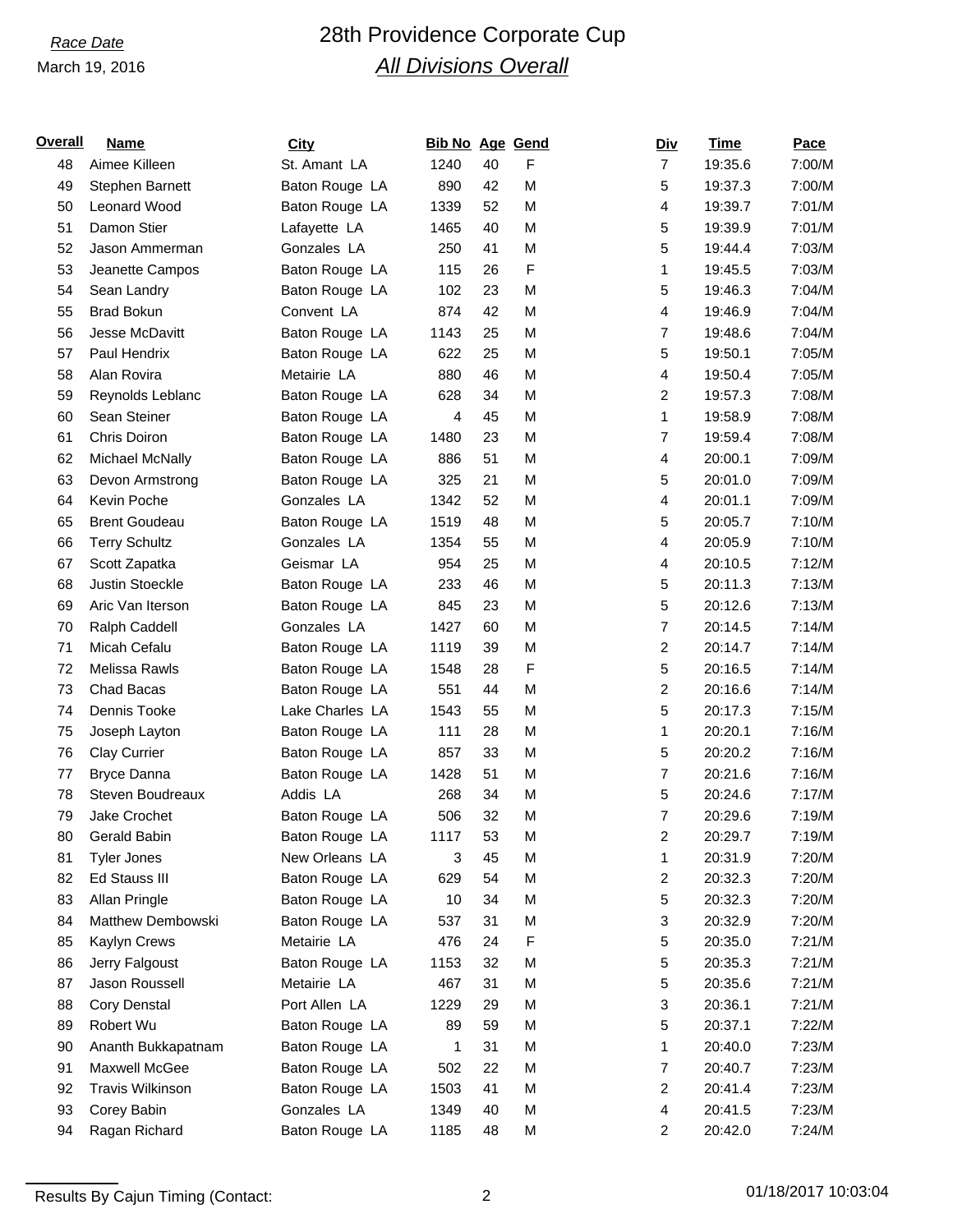# *Race Date* 28th Providence Corporate Cup *All Divisions Overall*

| <u>Overall</u> | Name                    | <b>City</b>       | <b>Bib No Age Gend</b> |    |   | <u>Div</u>              | Time    | Pace   |
|----------------|-------------------------|-------------------|------------------------|----|---|-------------------------|---------|--------|
| 95             | <b>Katie Percy</b>      | Baton Rouge LA    | 112                    | 31 | F | 1                       | 20:45.6 | 7:25/M |
| 96             | <b>Trevor Haynes</b>    | Baton Rouge LA    | 1184                   | 35 | M | 2                       | 20:48.6 | 7:26/M |
| 97             | Sergio Aviles           | Baton Rouge LA    | 114                    | 41 | M | 1                       | 20:52.2 | 7:27/M |
| 98             | Pj Tavernit             | Baton Rouge LA    | 191                    | 35 | M | 5                       | 20:55.9 | 7:28/M |
| 99             | Stephen Kaynish         | Baton Rouge LA    | 1351                   | 24 | M | 4                       | 20:56.6 | 7:29/M |
| 100            | Larry East              | Jackson LA        | 53                     | 53 | M | 4                       | 20:59.4 | 7:30/M |
| 101            | Jack Koban              | Baton Rouge LA    | 561                    | 35 | M | $\overline{7}$          | 21:01.3 | 7:30/M |
| 102            | Mark Holman             | Baton Rouge LA    | 30                     | 23 | M | 5                       | 21:01.4 | 7:30/M |
| 103            | Nikolai Foreman         | Convent LA        | 870                    | 24 | M | 4                       | 21:03.9 | 7:31/M |
| 104            | Tim Chu                 | Convent LA        | 867                    | 26 | M | 4                       | 21:04.9 | 7:31/M |
| 105            | <b>Matt Smith</b>       | Baton Rouge LA    | 294                    | 29 | M | $\overline{7}$          | 21:07.5 | 7:33/M |
| 106            | Jon Olivier             | Houma LA          | 1239                   | 53 | M | $\overline{7}$          | 21:07.7 | 7:33/M |
| 107            | Don Ostermiller         | Geismar LA        | 957                    | 43 | M | 4                       | 21:08.6 | 7:33/M |
| 108            | Justin Gage             | Baton Rouge LA    | 1631                   | 41 | M | 5                       | 21:11.8 | 7:34/M |
| 109            | <b>Taylor Marcello</b>  | Geismar LA        | 981                    | 14 | M | 4                       | 21:12.6 | 7:34/M |
| 110            | Michael Baker           | Denham Springs LA | 1263                   | 39 | M | 5                       | 21:14.2 | 7:35/M |
| 111            | Leah Fairhead           | Convent LA        | 876                    | 26 | F | 4                       | 21:14.6 | 7:35/M |
| 112            | Jeff Diamond            | Baton Rouge LA    | 548                    | 48 | M | 2                       | 21:15.3 | 7:35/M |
| 113            | Ryan Ormerod            | Baton Rouge LA    | 843                    | 23 | M | 5                       | 21:15.5 | 7:35/M |
| 114            | Cody Rawls              | Baton Rouge LA    | 1547                   | 28 | M | 5                       | 21:15.8 | 7:35/M |
| 115            | <b>Preston Stoeckle</b> | Baton Rouge LA    | 234                    | 10 | M | 5                       | 21:16.9 | 7:36/M |
| 116            | Debbie Meyer-Sayer      | Baton Rouge LA    | 574                    | 58 | F | $\overline{7}$          | 21:20.4 | 7:37/M |
| 117            | Josh Peak               | Baton Rouge LA    | 1495                   | 30 | M | 5                       | 21:22.0 | 7:38/M |
| 118            | <b>Kent Graves</b>      | Denham Springs LA | 304                    | 44 | M | 5                       | 21:23.2 | 7:38/M |
| 119            | Rob Beadle              | Geismar LA        | 1227                   | 43 | M | 3                       | 21:23.5 | 7:38/M |
| 120            | Claude Dickerson        | Saint Gabriel LA  | 913                    | 40 | M | 4                       | 21:25.4 | 7:39/M |
| 121            | <b>Gregory Guidry</b>   | Baton Rouge LA    | 1573                   | 53 | M | 5                       | 21:27.5 | 7:40/M |
| 122            | Dawson Stoeckle         | Baton Rouge LA    | 232                    | 9  | M | 5                       | 21:27.7 | 7:40/M |
| 123            | Lynne Dawson            | Baton Rouge LA    | 573                    | 59 | F | $\overline{7}$          | 21:28.1 | 7:40/M |
| 124            | Laura Pendelton         | Geismar LA        | 966                    | 24 | F | 4                       | 21:29.2 | 7:40/M |
| 125            | Lance Glaser            | Baton Rouge LA    | 1147                   | 29 | M | $\overline{7}$          | 21:30.3 | 7:41/M |
| 126            | Ryan Zumo               | Baton Rouge LA    | 1504                   | 32 | M | 2                       | 21:33.0 | 7:42/M |
| 127            | David Hawley            | Baton Rouge LA    | 370                    | 34 | M | $\overline{\mathbf{c}}$ | 21:33.3 | 7:42/M |
| 128            | <b>Bryan Marks</b>      | Baton Rouge LA    | 1469                   | 22 | M | 5                       | 21:33.5 | 7:42/M |
| 129            | Sean Grimes             | Baton Rouge LA    | 689                    | 30 | M | 5                       | 21:33.6 | 7:42/M |
| 130            | <b>Tensey Pricer</b>    | Baton Rouge LA    | 777                    | 43 | M | 3                       | 21:34.9 | 7:42/M |
| 131            | <b>Kurt Wintz</b>       | Saint Gabriel LA  | 446                    | 40 | M | $\overline{c}$          | 21:35.1 | 7:43/M |
| 132            | Scott Martin            | Baton Rouge LA    | 99                     | 58 | M | 4                       | 21:39.1 | 7:44/M |
| 133            | <b>Trent Hilse</b>      | Saint Gabriel LA  | 915                    | 26 | M | 4                       | 21:39.4 | 7:44/M |
| 134            | David Readinger         | Baton Rouge LA    | 1297                   | 34 | M | 5                       | 21:40.2 | 7:44/M |
| 135            | Lauren Marcella         | Baton Rouge LA    | 63                     | 47 | F | 5                       | 21:40.9 | 7:44/M |
| 136            | Donny Schmitt           | Baton Rouge LA    | 889                    | 30 | M | 5                       | 21:41.9 | 7:45/M |
| 137            | <b>Tina Travis</b>      | Baton Rouge LA    | 1599                   | 44 | F | 5                       | 21:42.9 | 7:45/M |
| 138            | Jacob Wolfe             | Denham Springs LA | 442                    | 35 | M | $\overline{c}$          | 21:43.8 | 7:45/M |
| 139            | David Serra             | Geismar LA        | 958                    | 25 | M | 4                       | 21:44.1 | 7:46/M |
| 140            | <b>Terrel Thomas</b>    | Baton Rouge LA    | 778                    | 41 | F | 3                       | 21:44.8 | 7:46/M |
| 141            | Matthew Hudson          | Saint Gabriel LA  | 1426                   | 26 | M | $\overline{7}$          | 21:45.5 | 7:46/M |
|                |                         |                   |                        |    |   |                         |         |        |

Results By Cajun Timing (Contact: 3 01/18/2017 10:03:04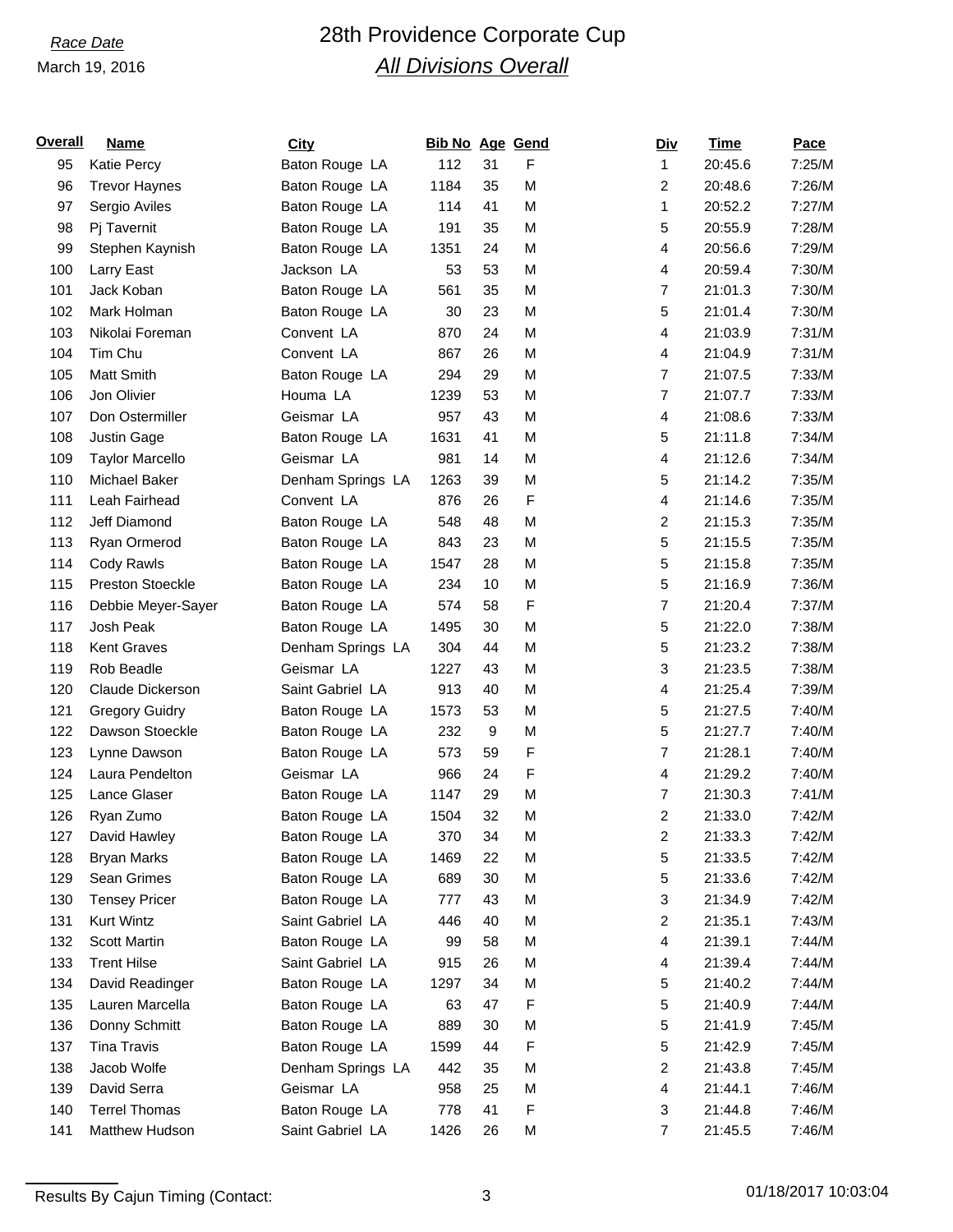# *Race Date* 28th Providence Corporate Cup *All Divisions Overall*

| <u>Overall</u> | Name                   | <b>City</b>          | <b>Bib No Age Gend</b> |    |   | <u>Div</u>                | Time    | Pace   |
|----------------|------------------------|----------------------|------------------------|----|---|---------------------------|---------|--------|
| 142            | Donna Bryant           | St. Gabriel LA       | 1429                   | 26 | F | $\overline{7}$            | 21:46.0 | 7:46/M |
| 143            | <b>Brad Chaney</b>     | Zachary LA           | 486                    | 48 | M | 4                         | 21:46.3 | 7:46/M |
| 144            | Kevin Cambre           | Saint Amant LA       | 443                    | 46 | M | $\overline{2}$            | 21:47.2 | 7:47/M |
| 145            | Adam Lowe              | Baton Rouge LA       | 1122                   | 22 | M | $\overline{7}$            | 21:48.4 | 7:47/M |
| 146            | Alexia George          | Baton Rouge LA       | 47                     | 13 | F | $\ensuremath{\mathsf{3}}$ | 21:48.6 | 7:47/M |
| 147            | Etienne George         | Baton Rouge LA       | 50                     | 48 | M | 3                         | 21:48.9 | 7:47/M |
| 148            | <b>Steve Miller</b>    | Baton Rouge LA       | 170                    | 49 | M | 4                         | 21:49.8 | 7:48/M |
| 149            | Chris Bland            | Baton Rouge LA       | 155                    | 60 | M | 4                         | 21:51.5 | 7:48/M |
| 150            | Jeremy Menter          | Baton Rouge LA       | 196                    | 27 | M | 3                         | 21:52.1 | 7:49/M |
| 151            | Joel Hunt              | Greenwell Springs LA | 478                    | 30 | M | $\overline{7}$            | 21:56.0 | 7:50/M |
| 152            | Michael Bankhead       | Baton Rouge LA       | 1369                   | 54 | M | 5                         | 21:57.1 | 7:50/M |
| 153            | Kerry Badeaux          | Baton Rouge LA       | 78                     | 36 | M | 5                         | 22:00.7 | 7:51/M |
| 154            | Renee Toups            | Thibodaux LA         | 882                    | 36 | F | 4                         | 22:05.0 | 7:53/M |
| 155            | Starsha Gray           | Gonzales LA          | 524                    | 37 | F | $\overline{\mathbf{c}}$   | 22:05.7 | 7:53/M |
| 156            | Jacob Grice            | Baton Rouge LA       | 1257                   | 14 | M | 5                         | 22:07.2 | 7:54/M |
| 157            | Ernie Landry           | Baton Rouge LA       | 531                    | 60 | M | $\overline{c}$            | 22:09.8 | 7:55/M |
| 158            | <b>Rich Major</b>      | Baton Rouge LA       | 1237                   | 59 | M | $\overline{7}$            | 22:11.6 | 7:55/M |
| 159            | John Snow              | Baton Rouge LA       | 1525                   | 30 | M | 5                         | 22:13.5 | 7:56/M |
| 160            | David East             | Baton Rouge LA       | 1353                   | 37 | M | 4                         | 22:14.0 | 7:56/M |
| 161            | Russ Charbonnet        | Prairieville LA      | 776                    | 53 | M | 3                         | 22:14.8 | 7:56/M |
| 162            | Phillip Langenkamp     | Gonzales LA          | 245                    | 27 | M | $\overline{7}$            | 22:14.9 | 7:56/M |
| 163            | Adam Sitar             | Prairieville LA      | 1218                   | 28 | M | $\ensuremath{\mathsf{3}}$ | 22:15.6 | 7:57/M |
| 164            | <b>Mallory Mire</b>    | Baton Rouge LA       | 842                    | 21 | F | 5                         | 22:15.7 | 7:57/M |
| 165            | <b>Ben White</b>       | Convent LA           | 865                    | 34 | M | 4                         | 22:16.3 | 7:57/M |
| 166            | Mark King, Sr.         | Baton Rouge LA       | 1564                   | 56 | M | 5                         | 22:16.4 | 7:57/M |
| 167            | Munzer Qaddourah       | Baton Rouge LA       | 407                    | 55 | M | 5                         | 22:16.8 | 7:57/M |
| 168            | Joshua Quebedaux       | Baton Rouge LA       | 513                    | 35 | M | $\overline{7}$            | 22:19.5 | 7:58/M |
| 169            | Muna Esmail            | New Orleans LA       | 879                    | 38 | F | 4                         | 22:20.6 | 7:59/M |
| 170            | Duane Cray             | Convent LA           | 875                    | 55 | M | 4                         | 22:22.0 | 7:59/M |
| 171            | J C Rawls              | Baton Rouge LA       | 252                    | 50 | M | 5                         | 22:23.2 | 8:00/M |
| 172            | <b>Heidi Michiels</b>  | Baton Rouge LA       | 1567                   | 30 | F | 5                         | 22:29.6 | 8:02/M |
| 173            | <b>Dustin Guillot</b>  | Port Allen LA        | 1539                   | 30 | M | 5                         | 22:29.9 | 8:02/M |
| 174            | Daren Burns            | Gonzales LA          | 229                    | 47 | M | 7                         | 22:31.2 | 8:03/M |
| 175            | <b>Blake Burstall</b>  | Convent LA           | 866                    | 58 | M | 4                         | 22:31.6 | 8:03/M |
| 176            | <b>Beau Clark</b>      | Baton Rouge LA       | 756                    | 42 | M | 3                         | 22:31.7 | 8:03/M |
| 177            | Dylan Malbrough        | Baton Rouge LA       | 1478                   | 22 | M | 5                         | 22:32.6 | 8:03/M |
| 178            | John Esteve            | Geismar LA           | 967                    | 50 | M | 4                         | 22:34.2 | 8:04/M |
| 179            | Seth Leblanc           | Port Allen LA        | 1230                   | 31 | M | 3                         | 22:35.6 | 8:04/M |
| 180            | <b>Blake Bourgeois</b> | Prairieville LA      | 1088                   | 52 | M | 5                         | 22:35.7 | 8:04/M |
| 181            | <b>Bob Bourgeois</b>   | Geismar LA           | 959                    | 52 | M | 4                         | 22:35.8 | 8:04/M |
| 182            | Cory Zeng              | Baton Rouge LA       | 1248                   | 21 | M | 5                         | 22:36.8 | 8:04/M |
| 183            | Justin Gautreau        | Prairieville LA      | 885                    | 35 | M | 4                         | 22:37.5 | 8:05/M |
| 184            | David Pultz            | Baton Rouge LA       | 593                    | 50 | M | $\overline{c}$            | 22:38.5 | 8:05/M |
| 185            | Cole Diez              | Baton Rouge LA       | 1470                   | 26 | M | 5                         | 22:38.5 | 8:05/M |
| 186            | Jeff Swarner           | Baton Rouge LA       | 1074                   | 27 | M | 5                         | 22:38.6 | 8:05/M |
| 187            | Jeff Sumner            | Baton Rouge LA       | 1120                   | 42 | M | 2                         | 22:41.7 | 8:06/M |
| 188            | Donald Boudreaux       | Baton Rouge LA       | 891                    | 50 | M | 5                         | 22:42.1 | 8:06/M |
|                |                        |                      |                        |    |   |                           |         |        |

Results By Cajun Timing (Contact: 4 01/18/2017 10:03:05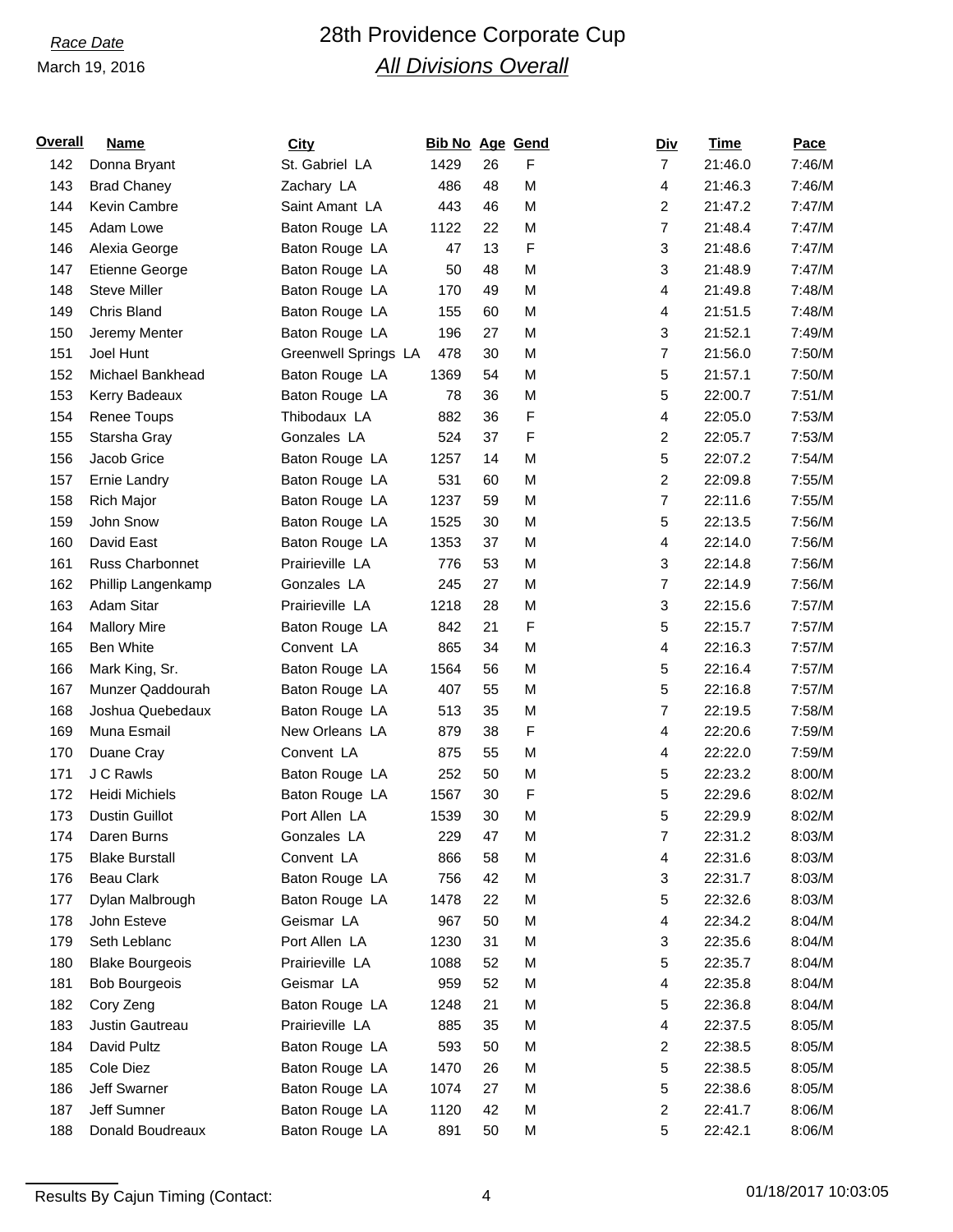## *Race Date* 28th Providence Corporate Cup *All Divisions Overall*

| <u>Overall</u> | Name                     | <b>City</b>          | <b>Bib No Age Gend</b> |    |   | <u>Div</u>              | Time    | Pace   |
|----------------|--------------------------|----------------------|------------------------|----|---|-------------------------|---------|--------|
| 189            | James Michiels           | Baton Rouge LA       | 507                    | 30 | M | $\overline{7}$          | 22:43.9 | 8:07/M |
| 190            | Jesse Benedetto          | Baton Rouge LA       | 1534                   | 30 | M | 5                       | 22:45.4 | 8:08/M |
| 191            | <b>Ross Estes</b>        | Saint Amant LA       | 881                    | 38 | M | 4                       | 22:45.9 | 8:08/M |
| 192            | <b>Curtis Ducote</b>     | Port Allen LA        | 1606                   | 57 | M | 5                       | 22:48.2 | 8:09/M |
| 193            | <b>Chris Markerson</b>   | Geismar LA           | 445                    | 52 | M | $\overline{c}$          | 22:49.6 | 8:09/M |
| 194            | James Roberts            | Convent LA           | 869                    | 48 | M | 4                       | 22:50.2 | 8:09/M |
| 195            | Saiyid Kamal             | Gonzales LA          | 1325                   | 54 | M | 5                       | 22:50.6 | 8:09/M |
| 196            | Michael Roussel          | Geismar LA           | 1586                   | 39 | M | 5                       | 22:51.4 | 8:10/M |
| 197            | Hugh Hartzog             | Baton Rouge LA       | 1181                   | 25 | M | 5                       | 22:52.9 | 8:10/M |
| 198            | James Ingram             | Geismar LA           | 964                    | 58 | M | 4                       | 22:53.5 | 8:10/M |
| 199            | Van Bush                 | Baton Rouge LA       | 680                    | 49 | M | 5                       | 22:56.0 | 8:11/M |
| 200            | <b>Tiffiney Pecot</b>    | Baton Rouge LA       | 332                    | 42 | F | 5                       | 22:57.7 | 8:12/M |
| 201            | Mary Rose Brady          | Baton Rouge LA       | 826                    | 14 | F | 5                       | 22:57.8 | 8:12/M |
| 202            | Cory Durham              | French Settlement LA | 594                    | 43 | M | $\overline{\mathbf{c}}$ | 22:58.8 | 8:12/M |
| 203            | Kate Robinson            | Baton Rouge LA       | 786                    | 38 | F | $\overline{7}$          | 22:59.0 | 8:13/M |
| 204            | <b>Emma Graves</b>       | Baton Rouge LA       | 907                    | 10 | F | 5                       | 23:00.8 | 8:13/M |
| 205            | <b>Randy Ellis</b>       | Baton Rouge LA       | 1598                   | 68 | M | 5                       | 23:00.9 | 8:13/M |
| 206            | <b>Todd Marcello</b>     | Geismar LA           | 982                    | 45 | M | 4                       | 23:01.3 | 8:13/M |
| 207            | <b>Brandon Humphries</b> | Denham Springs LA    | 1104                   | 35 | M | 5                       | 23:01.5 | 8:13/M |
| 208            | Corey Leblanc            | Baton Rouge LA       | 1350                   | 23 | M | 4                       | 23:01.6 | 8:13/M |
| 209            | Kati Domma               | Baton Rouge LA       | 1486                   | 25 | F | 5                       | 23:02.4 | 8:14/M |
| 210            | <b>Barrett Black</b>     | Baton Rouge LA       | 141                    | 35 | M | 5                       | 23:02.4 | 8:14/M |
| 211            | Carol Rousseau           | Napoleonville LA     | 197                    | 50 | F | 3                       | 23:02.5 | 8:14/M |
| 212            | Debbie Ellington         | Baton Rouge LA       | 455                    | 56 | F | 5                       | 23:05.9 | 8:15/M |
| 213            | Joseph Breland           | Baton Rouge LA       | 1049                   | 17 | M | 5                       | 23:06.4 | 8:15/M |
| 214            | Alli Pero                | Lutcher LA           | 1109                   | 10 | F | 5                       | 23:06.5 | 8:15/M |
| 215            | Alexandra Zaunbrecher    | Baton Rouge LA       | 630                    | 24 | F | $\overline{c}$          | 23:09.5 | 8:16/M |
| 216            | <b>Brandon Brewster</b>  | Baton Rouge LA       | 493                    | 26 | M | 4                       | 23:10.2 | 8:16/M |
| 217            | <b>Bas Hermans</b>       | Baton Rouge LA       | 1397                   | 29 | M | 5                       | 23:12.3 | 8:17/M |
| 218            | Dean Folse               | Baton Rouge LA       | 159                    | 45 | M | 4                       | 23:13.0 | 8:18/M |
| 219            | <b>Reginald Rainey</b>   | Gramercy LA          | 596                    | 45 | M | $\overline{c}$          | 23:13.4 | 8:18/M |
| 220            | Paul Simmons             | Baton Rouge LA       | 1018                   | 32 | M | 4                       | 23:13.9 | 8:18/M |
| 221            | <b>Terry Acosta</b>      | Baton Rouge LA       | 1587                   | 42 | M | 5                       | 23:14.9 | 8:18/M |
| 222            | Ruble Encalade           | Gonzales LA          | 1340                   | 43 | M | 4                       | 23:15.1 | 8:18/M |
| 223            | <b>Chris Fontenot</b>    | Greenwell Springs LA | 121                    | 30 | M | $\overline{7}$          | 23:16.2 | 8:19/M |
| 224            | Theresa Vu               | Baton Rouge LA       | 297                    | 59 | F | 5                       | 23:17.0 | 8:19/M |
| 225            | Scott Couper             | Baton Rouge LA       | 1027                   | 57 | M | $\overline{7}$          | 23:17.5 | 8:19/M |
| 226            | <b>Clint Gautreau</b>    | Baton Rouge LA       | 618                    | 34 | M | 5                       | 23:19.0 | 8:20/M |
| 227            | Randy Hamilton           | Baton Rouge LA       | 204                    | 49 | M | 5                       | 23:19.5 | 8:20/M |
| 228            | Jennifer O'Connell       | Baton Rouge LA       | 1502                   | 28 | F | 2                       | 23:20.3 | 8:20/M |
| 229            | John Eskew               | Geismar LA           | 960                    | 48 | M | 4                       | 23:20.4 | 8:20/M |
| 230            | Larry Lejeune            | Baton Rouge LA       | 1021                   | 59 | M | 4                       | 23:21.5 | 8:20/M |
| 231            | Kevin Henry              | Prairieville LA      | 487                    | 47 | M | 4                       | 23:21.9 | 8:20/M |
| 232            | <b>Brad Blalock</b>      | Baton Rouge LA       | 35                     | 28 | M | 5                       | 23:25.1 | 8:22/M |
| 233            | <b>Stephen Sheets</b>    | Denham Springs LA    | 447                    | 31 | M | 5                       | 23:25.3 | 8:22/M |
| 234            | Gabrielle Braud          | Baton Rouge LA       | 662                    | 24 | F | $\overline{c}$          | 23:25.9 | 8:22/M |
| 235            | Bryan O'Connor           | Baton Rouge LA       | 1614                   | 30 | M | 5                       | 23:28.6 | 8:23/M |

Results By Cajun Timing (Contact: 5 01/18/2017 10:03:05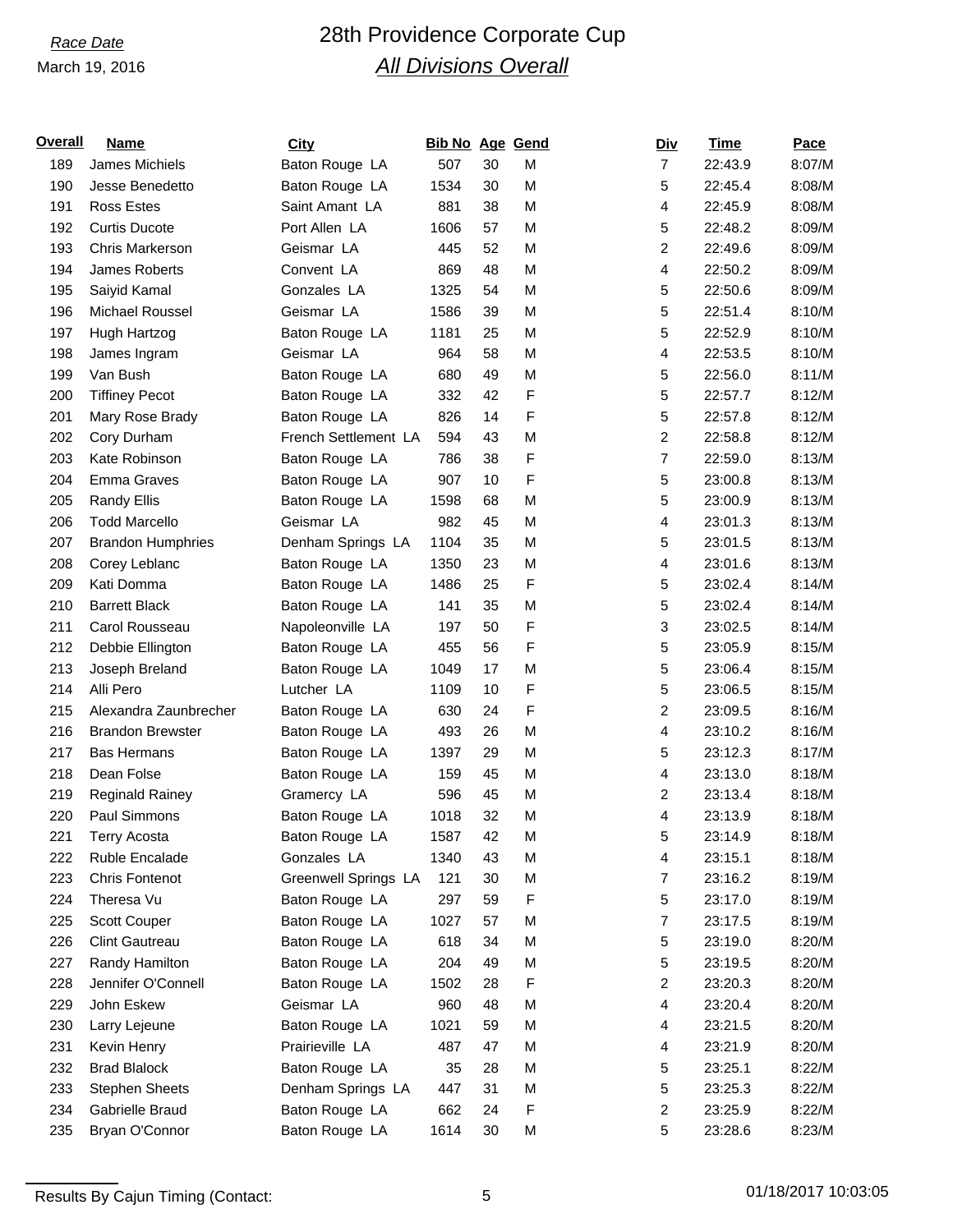# *Race Date* 28th Providence Corporate Cup *All Divisions Overall*

| <u>Overall</u> | Name                   | <b>City</b>       | <b>Bib No Age Gend</b> |    |   | <u>Div</u>              | Time    | Pace   |
|----------------|------------------------|-------------------|------------------------|----|---|-------------------------|---------|--------|
| 236            | Susan Marler           | Geismar LA        | 978                    | 54 | F | $\overline{4}$          | 23:29.3 | 8:23/M |
| 237            | Annadora Bruce-Keller  | Baton Rouge LA    | 1131                   | 47 | F | $\overline{7}$          | 23:31.0 | 8:24/M |
| 238            | Josh Martinez          | Baton Rouge LA    | 1022                   | 26 | M | 4                       | 23:31.4 | 8:24/M |
| 239            | <b>Fred Carr</b>       | Port Allen LA     | 489                    | 45 | M | 4                       | 23:32.7 | 8:24/M |
| 240            | Jerry Brouillette      | Baton Rouge LA    | 1343                   | 53 | M | 4                       | 23:33.2 | 8:25/M |
| 241            | <b>Ryland Wall</b>     | Baton Rouge LA    | 389                    | 36 | M | 5                       | 23:34.5 | 8:25/M |
| 242            | Zachary King           | Denham Springs LA | 1312                   | 31 | M | 5                       | 23:36.5 | 8:26/M |
| 243            | Denise Wallace         | Baton Rouge LA    | 1186                   | 32 | F | $\overline{\mathbf{c}}$ | 23:37.2 | 8:26/M |
| 244            | Scott Kay              | Baton Rouge LA    | 584                    | 32 | M | 5                       | 23:39.0 | 8:27/M |
| 245            | Jacob Chapman          | Baton Rouge LA    | 1501                   | 31 | M | $\overline{c}$          | 23:41.1 | 8:28/M |
| 246            | Mary Lafollette        | Baton Rouge LA    | 625                    | 34 | F | 5                       | 23:41.5 | 8:28/M |
| 247            | Morgan Gautreaux       | Metairie LA       | 466                    | 31 | M | 5                       | 23:41.5 | 8:28/M |
| 248            | Allen Pearce           | Baton Rouge LA    | 525                    | 50 | M | $\overline{2}$          | 23:41.8 | 8:28/M |
| 249            | Joel Jones             | Baton Rouge LA    | 560                    | 47 | M | $\overline{7}$          | 23:41.9 | 8:28/M |
| 250            | Shane Ledoux           | Baton Rouge LA    | 1236                   | 40 | M | 5                       | 23:42.9 | 8:28/M |
| 251            | <b>Mason Governale</b> | Gonzales LA       | 530                    | 16 | M | $\overline{\mathbf{c}}$ | 23:43.1 | 8:28/M |
| 252            | Kyle Rickards          | Denham Springs LA | 792                    | 27 | M | 3                       | 23:43.2 | 8:28/M |
| 253            | Jonathan Melara        | Baton Rouge LA    | 1626                   | 13 | M | $\overline{c}$          | 23:44.0 | 8:29/M |
| 254            | Amber Delapasse        | Port Allen LA     | 1228                   | 35 | F | 3                       | 23:44.3 | 8:29/M |
| 255            | Tad Aycock             | Baton Rouge LA    | 903                    | 41 | M | 5                       | 23:49.2 | 8:30/M |
| 256            | <b>Russell Wright</b>  | Geismar LA        | 1012                   | 43 | M | 4                       | 23:51.3 | 8:31/M |
| 257            | <b>Brandy Vazquez</b>  | Prairieville LA   | 1385                   | 39 | F | 5                       | 23:51.4 | 8:31/M |
| 258            | Andrew Fernandez       | Denham Springs LA | 1142                   | 22 | M | $\overline{7}$          | 23:51.5 | 8:31/M |
| 259            | <b>Terrance Dier</b>   | Baton Rouge LA    | 1574                   | 60 | M | 5                       | 23:54.5 | 8:32/M |
| 260            | Zeyad Ibrahim          | Prairieville LA   | 828                    | 12 | M | 5                       | 23:54.6 | 8:32/M |
| 261            | Michael Armentor       | Walker LA         | 1541                   | 48 | M | 5                       | 23:54.8 | 8:32/M |
| 262            | Darryl Oddo            | Paulina LA        | 1328                   | 54 | M | 4                       | 23:58.0 | 8:34/M |
| 263            | Mason Moran            | Baton Rouge LA    | 556                    | 19 | M | 5                       | 24:01.0 | 8:35/M |
| 264            | Kevin Casey            | Geismar LA        | 983                    | 30 | M | 4                       | 24:03.0 | 8:35/M |
| 265            | <b>Bill Knox</b>       | Zachary LA        | 1592                   | 71 | M | 5                       | 24:04.1 | 8:36/M |
| 266            | Amanda Barre'          | Baton Rouge LA    | 369                    | 39 | F | $\overline{c}$          | 24:04.4 | 8:36/M |
| 267            | <b>Blane Sellers</b>   | Lafayette LA      | 1467                   | 25 | M | 5                       | 24:04.8 | 8:36/M |
| 268            | Clifford Johnson       | Gonzales LA       | 371                    | 56 | M | $\overline{\mathbf{c}}$ | 24:05.2 | 8:36/M |
| 269            | <b>Braden Hebert</b>   | Baton Rouge LA    | 690                    | 12 | M | 5                       | 24:05.9 | 8:36/M |
| 270            | Monica Ellender        | Baton Rouge LA    | 1020                   | 30 | F | 4                       | 24:06.4 | 8:36/M |
| 271            | <b>Gary Hawkins</b>    | Baton Rouge LA    | 15                     | 36 | M | 5                       | 24:07.3 | 8:37/M |
| 272            | Elizabeth Breaux       | Baton Rouge LA    | 1048                   | 20 | F | 5                       | 24:09.9 | 8:38/M |
| 273            | Kenneth Oubre          | Donaldsonville LA | 363                    | 57 | M | 5                       | 24:12.3 | 8:39/M |
| 274            | Charles Modenbach      | Prairieville LA   | 107                    | 59 | M | 5                       | 24:14.4 | 8:39/M |
| 275            | Julie Smith            | Baton Rouge LA    | 496                    | 26 | F | 4                       | 24:16.0 | 8:40/M |
| 276            | Vantez Cooley          | Laplace LA        | 597                    | 40 | M | $\overline{c}$          | 24:16.3 | 8:40/M |
| 277            | Kyle Daroca            | Baton Rouge LA    | 1479                   | 24 | M | $\overline{7}$          | 24:16.7 | 8:40/M |
| 278            | <b>Troy Morgan</b>     | Baton Rouge LA    | 508                    | 46 | M | $\overline{7}$          | 24:17.9 | 8:40/M |
| 279            | <b>Terry Gautreau</b>  | Baton Rouge LA    | 619                    | 57 | M | 5                       | 24:18.1 | 8:41/M |
| 280            | <b>Tim Brant</b>       | Donaldsonville LA | 347                    | 32 | M | 5                       | 24:18.8 | 8:41/M |
| 281            | Arne Christiansen      | Baton Rouge LA    | 1604                   | 58 | M | 5                       | 24:19.0 | 8:41/M |
| 282            | David Recio            | Geismar LA        | 1004                   | 33 | M | 4                       | 24:19.1 | 8:41/M |
|                |                        |                   |                        |    |   |                         |         |        |

Results By Cajun Timing (Contact: 6 01/18/2017 10:03:06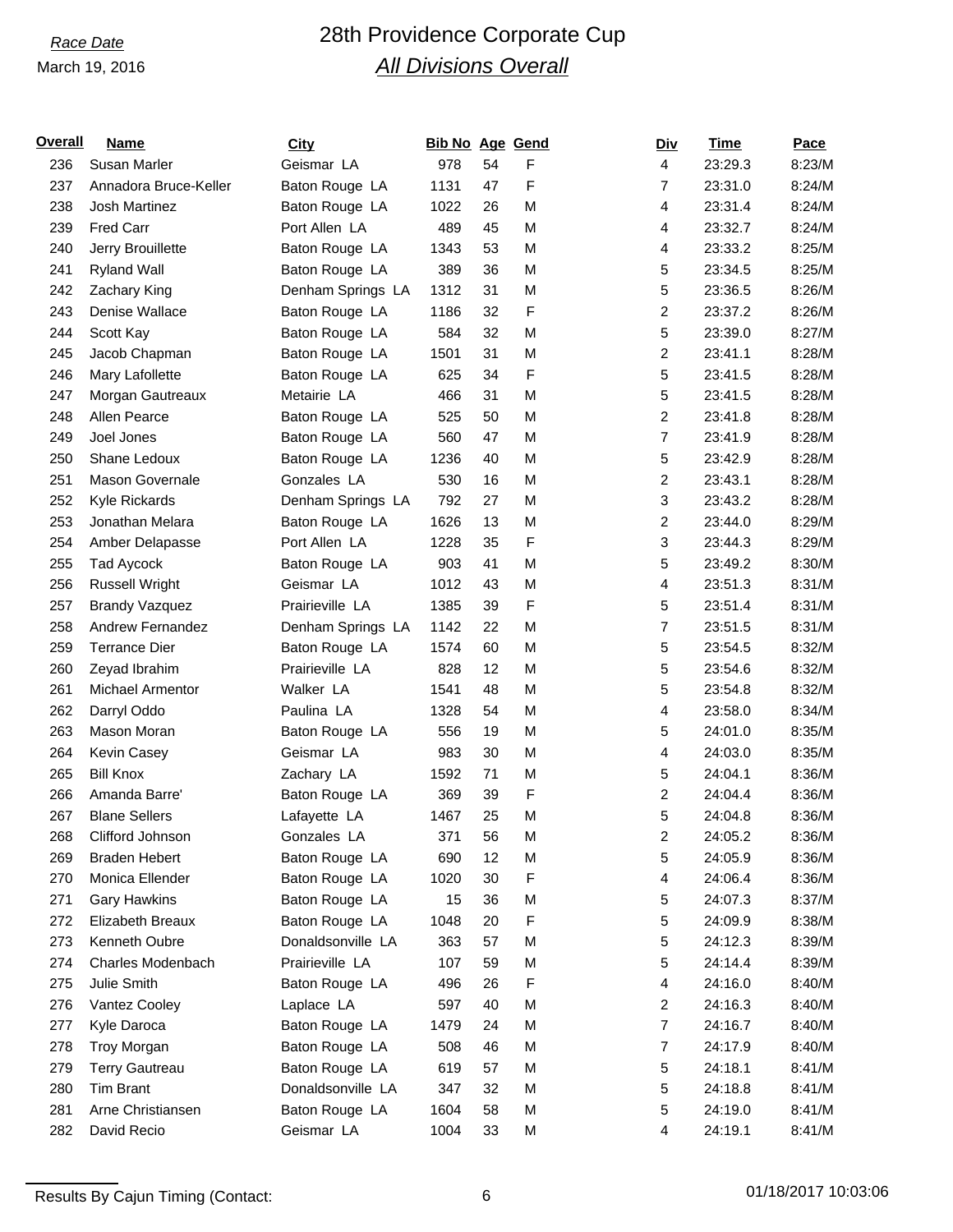# *Race Date* 28th Providence Corporate Cup *All Divisions Overall*

| <u>Overall</u> | Name                       | <b>City</b>        | <b>Bib No Age Gend</b> |    |   | <b>Div</b>     | Time    | Pace   |
|----------------|----------------------------|--------------------|------------------------|----|---|----------------|---------|--------|
| 283            | <b>Patrick McCants</b>     | Baton Rouge LA     | 125                    | 38 | M | 5              | 24:19.7 | 8:41/M |
| 284            | Jaci Robison               | Jefferson LA       | 816                    | 21 | F | 7              | 24:20.1 | 8:41/M |
| 285            | <b>Ryan Neustrom</b>       | Baton Rouge LA     | 714                    | 34 | M | 2              | 24:20.2 | 8:41/M |
| 286            | <b>Glynn Fontenot</b>      | Baton Rougeroug LA | 859                    | 54 | M | 5              | 24:20.6 | 8:41/M |
| 287            | <b>Allison Collins</b>     | Baton Rouge LA     | 1588                   | 40 | F | 5              | 24:21.1 | 8:42/M |
| 288            | <b>Brian Riddle</b>        | Baton Rouge LA     | 1017                   | 36 | M | 4              | 24:21.1 | 8:42/M |
| 289            | Susan Kelliher             | Baton Rouge LA     | 93                     | 49 | F | 5              | 24:22.3 | 8:42/M |
| 290            | Lauren Darden              | Baton Rouge LA     | 813                    | 25 | F | $\overline{7}$ | 24:22.4 | 8:42/M |
| 291            | <b>Adam Davis</b>          | Baton Rouge LA     | 1274                   | 32 | M | 5              | 24:22.6 | 8:42/M |
| 292            | Robert Broussard           | Zachary LA         | 1459                   | 33 | M | 3              | 24:22.9 | 8:42/M |
| 293            | Chad Bordelon              | Denham Springs LA  | 331                    | 38 | M | 5              | 24:24.0 | 8:43/M |
| 294            | <b>Ted Langlois</b>        | Lakeland LA        | 494                    | 52 | M | 4              | 24:26.5 | 8:44/M |
| 295            | Lisa Verret                | Baton Rouge LA     | 158                    | 43 | F | 4              | 24:26.7 | 8:44/M |
| 296            | Amanda Eccles              | Baton Rouge LA     | 56                     | 27 | F | 4              | 24:31.9 | 8:45/M |
| 297            | <b>Todd Harris</b>         | Baton Rouge LA     | 552                    | 41 | M | 2              | 24:32.6 | 8:46/M |
| 298            | Cody Comeaux               | Baton Rouge LA     | 1019                   | 29 | M | 4              | 24:32.6 | 8:46/M |
| 299            | Jeff Thompson              | Baton Rouge LA     | 1316                   | 30 | M | 5              | 24:33.4 | 8:46/M |
| 300            | <b>Grant Cretin</b>        | Denham Springs LA  | 1553                   | 15 | M | 5              | 24:35.2 | 8:47/M |
| 301            | Christopher Brown          | Baton Rouge LA     | 1365                   | 24 | M | 5              | 24:35.2 | 8:47/M |
| 302            | Chris Wilson               | Baton Rouge LA     | 1210                   | 49 | M | 3              | 24:35.4 | 8:47/M |
| 303            | <b>Christine Broussard</b> | Baton Rouge LA     | 251                    | 40 | F | 5              | 24:38.3 | 8:48/M |
| 304            | Hope King                  | Denham Springs LA  | 1311                   | 30 | F | 5              | 24:39.8 | 8:48/M |
| 305            | Keith Horcasitas           | Baton Rouge LA     | 1608                   | 57 | M | 5              | 24:40.7 | 8:49/M |
| 306            | <b>Chad Hebert</b>         | Baton Rouge LA     | 186                    | 39 | M | 5              | 24:41.3 | 8:49/M |
| 307            | Mindy Brant                | Donaldsonville LA  | 346                    | 36 | F | 5              | 24:41.6 | 8:49/M |
| 308            | Melissa Lupo               | Baton Rouge LA     | 1130                   | 31 | F | 7              | 24:41.7 | 8:49/M |
| 309            | Greg Leblanc               | Baton Rouge LA     | 288                    | 40 | M | 5              | 24:43.6 | 8:50/M |
| 310            | Lisa Greenwaldt            | Baton Rouge LA     | 1559                   | 54 | F | 5              | 24:43.9 | 8:50/M |
| 311            | <b>Ayde Walters</b>        | Geismar LA         | 207                    | 42 | F | 5              | 24:45.0 | 8:50/M |
| 312            | Tre' Daze'                 | Prairieville LA    | 830                    | 22 | M | 5              | 24:46.1 | 8:51/M |
| 313            | Cody Dickinson             | Baton Rouge LA     | 799                    | 34 | M | 7              | 24:46.2 | 8:51/M |
| 314            | <b>Steve Ward</b>          | Baton Rouge LA     | 705                    | 43 | M | 5              | 24:46.4 | 8:51/M |
| 315            | Melinda Sanford            | Baton Rouge LA     | 1433                   | 55 | F | 5              | 24:48.3 | 8:51/M |
| 316            | Daniel Shaffer             | Baton Rouge LA     | 1482                   | 28 | M | 7              | 24:49.1 | 8:52/M |
| 317            | Juamorris Stewart          | Baton Rouge LA     | 569                    | 29 | M | 7              | 24:50.5 | 8:52/M |
| 318            | Kelley Lambert             | Geismar LA         | 992                    | 50 | F | 4              | 24:51.8 | 8:53/M |
| 319            | Melissa Badinger           | Baton Rouge LA     | 303                    | 42 | F | 5              | 24:52.0 | 8:53/M |
| 320            | Darius Williams            | Baton Rouge LA     | 1352                   | 43 | M | 4              | 24:52.5 | 8:53/M |
| 321            | <b>Brian Badinger</b>      | Baton Rouge LA     | 317                    | 44 | M | 5              | 24:54.5 | 8:54/M |
| 322            | <b>Clement George</b>      | Baton Rouge LA     | 49                     | 11 | M | 3              | 24:55.6 | 8:54/M |
| 323            | Jacob Matherne             | Baton Rouge LA     | 1041                   | 21 | M | 5              | 24:57.2 | 8:55/M |
| 324            | Bambi Boudreaux            | Addis LA           | 267                    | 35 | F | 5              | 24:58.3 | 8:55/M |
| 325            | Michael Stiltner           | Baton Rouge LA     | 774                    | 52 | M | 3              | 24:58.5 | 8:55/M |
| 326            | Michael Kowalski           | Baton Rouge LA     | 479                    | 38 | M | $\overline{7}$ | 24:59.9 | 8:55/M |
| 327            | Christopher Hochkeppel     | Baton Rouge LA     | 1450                   | 23 | M | 7              | 25:00.5 | 8:56/M |
| 328            | Hannah Boggs               | Baton Rouge LA     | 1118                   | 35 | F | 2              | 25:00.9 | 8:56/M |
| 329            | Chuck Bopp                 | Metairierie LA     | 470                    | 58 | M | 4              | 25:02.0 | 8:56/M |
|                |                            |                    |                        |    |   |                |         |        |

Results By Cajun Timing (Contact: 7 01/18/2017 10:03:06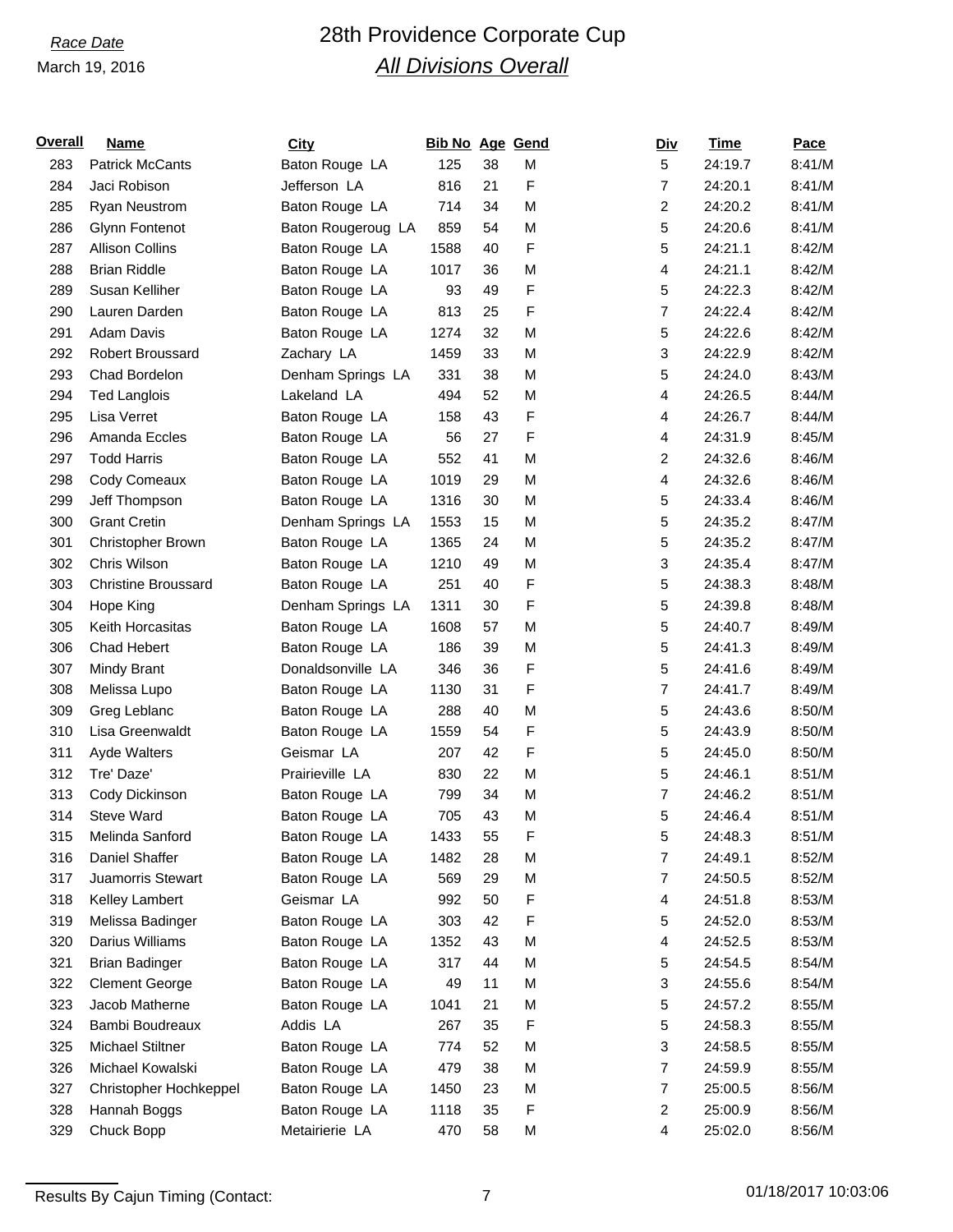# *Race Date* 28th Providence Corporate Cup *All Divisions Overall*

| <u>Overall</u> | <b>Name</b>             | <b>City</b>      | Bib No Age Gend |    |   | <b>Div</b>              | Time    | Pace   |
|----------------|-------------------------|------------------|-----------------|----|---|-------------------------|---------|--------|
| 330            | <b>Ashley Barbier</b>   | Baton Rouge LA   | 1449            | 23 | F | $\overline{7}$          | 25:02.1 | 8:56/M |
| 331            | <b>Brad Bourgeois</b>   | Baton Rouge LA   | 314             | 34 | M | 5                       | 25:03.4 | 8:57/M |
| 332            | Daniel Finley           | Baton Rouge LA   | 1238            | 27 | M | 7                       | 25:04.4 | 8:57/M |
| 333            | Nicole Kindschuh        | Baton Rouge LA   | 431             | 26 | F | 5                       | 25:04.4 | 8:57/M |
| 334            | Emily Gagliano          | Baton Rouge LA   | 1016            | 57 | F | 4                       | 25:04.6 | 8:57/M |
| 335            | Haley Vicknair          | Hammond LA       | 247             | 15 | F | 5                       | 25:05.2 | 8:58/M |
| 336            | Aaron Bayham            | Baton Rouge LA   | 1443            | 31 | M | 7                       | 25:05.6 | 8:58/M |
| 337            | Ken Yurik               | Baton Rouge LA   | 1379            | 71 | M | 5                       | 25:05.9 | 8:58/M |
| 338            | <b>William Beem</b>     | Baton Rouge LA   | 1511            | 24 | M | 4                       | 25:06.0 | 8:58/M |
| 339            | Scott Vicknair          | Hammond LA       | 259             | 45 | M | 5                       | 25:06.9 | 8:58/M |
| 340            | Christina Edgerton      | Baton Rouge LA   | 42              | 32 | F | 3                       | 25:06.9 | 8:58/M |
| 341            | <b>Christine George</b> | Baton Rouge LA   | 48              | 46 | F | 3                       | 25:08.9 | 8:59/M |
| 342            | Hannah Vicknair         | Hammond LA       | 248             | 17 | F | 5                       | 25:09.9 | 8:59/M |
| 343            | Jason Rabalais          | Baton Rouge LA   | 498             | 43 | M | 7                       | 25:10.2 | 8:59/M |
| 344            | Nathan Minshew          | Zachary LA       | 495             | 26 | M | 4                       | 25:11.2 | 9:00/M |
| 345            | Dawn Brown              | Baton Rouge LA   | 1282            | 38 | F | 5                       | 25:11.8 | 9:00/M |
| 346            | <b>Bill Holt</b>        | Baton Rouge LA   | 694             | 34 | M | 5                       | 25:12.0 | 9:00/M |
| 347            | Darius Oliney           | Baton Rouge LA   | 162             | 25 | M | 4                       | 25:12.0 | 9:00/M |
| 348            | <b>Charles Steele</b>   | Baton Rouge LA   | 1610            | 63 | M | 5                       | 25:12.7 | 9:00/M |
| 349            | Paul Wiggins            | Baton Rouge LA   | 54              | 62 | M | 4                       | 25:13.1 | 9:00/M |
| 350            | Jessica Tuminello       | Baton Rouge LA   | 1150            | 16 | F | 5                       | 25:13.1 | 9:00/M |
| 351            | Susan Landry            | Baton Rouge LA   | 84              | 57 | F | 5                       | 25:14.5 | 9:01/M |
| 352            | <b>Brant Bergeron</b>   | Port Allen LA    | 1224            | 34 | M | 7                       | 25:15.0 | 9:01/M |
| 353            | Scott Lerch             | Baton Rouge LA   | 1345            | 34 | M | 4                       | 25:17.1 | 9:02/M |
| 354            | Tawnya Richardson       | Gonzales LA      | 1590            | 35 | F | 5                       | 25:18.2 | 9:02/M |
| 355            | <b>Bill Bowman</b>      | Jackson LA       | 390             | 52 | M | 1                       | 25:21.3 | 9:03/M |
| 356            | Scott Anderson          | Baton Rouge LA   | 712             | 45 | M | 2                       | 25:21.9 | 9:03/M |
| 357            | Jie Li                  | Baton Rouge LA   | 1294            | 29 | F | 5                       | 25:24.1 | 9:04/M |
| 358            | Eric Liimatta           | Baton Rouge LA   | 61              | 53 | M | 4                       | 25:25.0 | 9:05/M |
| 359            | Brandon Yan-Hamby       | Baton Rouge LA   | 1499            | 38 | M | 5                       | 25:25.9 | 9:05/M |
| 360            | Pete Bush               | Baton Rouge LA   | 616             | 49 | M | 5                       | 25:26.1 | 9:05/M |
| 361            | Jonathan Percle         | Baton Rouge LA   | 670             | 34 | M | 2                       | 25:27.6 | 9:05/M |
| 362            | <b>Todd Black</b>       | Baton Rouge LA   | 1291            | 47 | M | 5                       | 25:29.5 | 9:06/M |
| 363            | Jerry Fischer           | Baton Rouge LA   | 1596            | 61 | M | 5                       | 25:31.0 | 9:07/M |
| 364            | <b>Matthew Morris</b>   | Baton Rouge LA   | 1037            | 28 | M | 7                       | 25:31.4 | 9:07/M |
| 365            | Evan Canzoneri          | Baton Rouge LA   | 784             | 28 | M | 7                       | 25:32.2 | 9:07/M |
| 366            | Mistie Kiger            | Baton Rouge LA   | 595             | 40 | F | $\overline{\mathbf{c}}$ | 25:33.3 | 9:08/M |
| 367            | Robert Demeulenaere     | Baton Rouge LA   | 1431            | 51 | M | 5                       | 25:34.6 | 9:08/M |
| 368            | Laura Gage              | Baton Rouge LA   | 1632            | 37 | F | 5                       | 25:35.5 | 9:08/M |
| 369            | Ray Kirk                | Baton Rouge LA   | 379             | 28 | M | 2                       | 25:37.1 | 9:09/M |
| 370            | Philippe Inhern         | Baton Rouge LA   | 286             | 28 | M | 5                       | 25:37.6 | 9:09/M |
| 371            | Stephen Bryant          | Baton Rouge LA   | 167             | 30 | M | 4                       | 25:38.7 | 9:09/M |
| 372            | Paul Marchand           | Baton Rouge LA   | 1358            | 48 | M | 4                       | 25:39.4 | 9:10/M |
| 373            | Jake Carmichael         | Baton Rouge LA   | 485             | 28 | M | 4                       | 25:39.6 | 9:10/M |
| 374            | Sutton Yanosky          | Baton Rouge LA   | 1038            | 27 | M | 7                       | 25:39.8 | 9:10/M |
| 375            | Randy Gautreaux         | Napoleonville LA | 1329            | 46 | M | 4                       | 25:40.9 | 9:10/M |
| 376            | Jenny Wu                | Baton Rouge LA   | 305             | 55 | F | 5                       | 25:41.2 | 9:10/M |
|                |                         |                  |                 |    |   |                         |         |        |

Results By Cajun Timing (Contact: 8 01/18/2017 10:03:07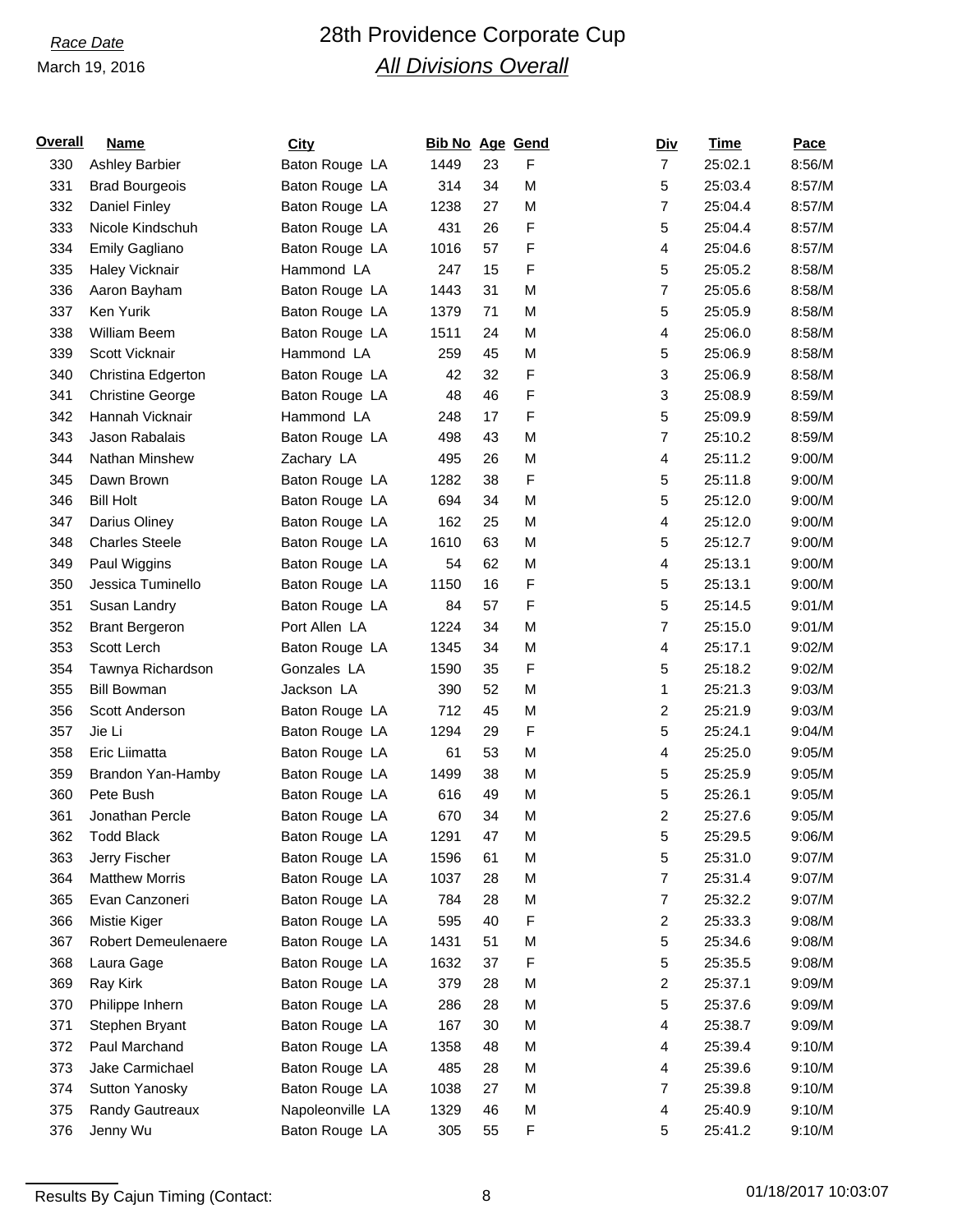# *Race Date* 28th Providence Corporate Cup *All Divisions Overall*

| <u>Overall</u> | <b>Name</b>            | <b>City</b>          | Bib No Age Gend |         |   | <b>Div</b>     | Time    | Pace   |
|----------------|------------------------|----------------------|-----------------|---------|---|----------------|---------|--------|
| 377            | Rachel Kimrey          | Geismar LA           | 952             | 24      | F | 4              | 25:43.5 | 9:11/M |
| 378            | Alex Morrow            | Geismar LA           | 965             | 24      | M | 4              | 25:43.7 | 9:11/M |
| 379            | Kim Thickman           | Denham Springs LA    | 203             | 41      | F | 3              | 25:44.4 | 9:11/M |
| 380            | Josh Higginbotham      | Baton Rouge LA       | 1098            | 32      | M | 5              | 25:48.1 | 9:13/M |
| 381            | Paul Melancon          | Baton Rouge LA       | 289             | 48      | M | 5              | 25:55.9 | 9:15/M |
| 382            | <b>Bryce Fontenot</b>  | Greenwell Springs LA | 120             | 27      | F | 7              | 25:55.9 | 9:15/M |
| 383            | <b>Brooke Fontenot</b> | Baton Rouge LA       | 119             | 27      | F | 7              | 25:56.7 | 9:16/M |
| 384            | Jerry Chang            | Geismar LA           | 839             | 30      | M | 5              | 25:59.6 | 9:17/M |
| 385            | Anne Burns             | Baton Rouge LA       | 316             | 30      | F | 5              | 26:04.1 | 9:19/M |
| 386            | Steven Tufaro          | Baton Rouge LA       | 515             | 25      | M | $\overline{7}$ | 26:05.2 | 9:19/M |
| 387            | <b>Ben Stevens</b>     | Baton Rouge LA       | 375             | 32      | M | 7              | 26:07.8 | 9:20/M |
| 388            | Evan Becnel            | Vacherie LA          | 1366            | 34      | M | 5              | 26:08.4 | 9:20/M |
| 389            | Linh Tran              | Baton Rouge LA       | 529             | 35      | M | 2              | 26:09.3 | 9:20/M |
| 390            | Laura Naden            | Baton Rouge LA       | 1613            | 49      | F | 2              | 26:10.9 | 9:21/M |
| 391            | <b>William Walters</b> | Geismar LA           | 201             | 45      | M | 3              | 26:11.9 | 9:21/M |
| 392            | Celeste Waguespack     | Baton Rouge LA       | 298             | 40      | F | 5              | 26:12.3 | 9:21/M |
| 393            | Justin Williamson      | Zachary LA           | 480             | 28      | M | 7              | 26:12.9 | 9:21/M |
| 394            | Jolie Daigle           | Gonzalesles LA       | 218             | 11      | F | 5              | 26:13.4 | 9:22/M |
| 395            | Derek Elkins           | Baton Rouge LA       | 1442            | 34      | M | 7              | 26:13.6 | 9:22/M |
| 396            | Zachary Hill           | Prairieville LA      | 861             | 22      | M | 5              | 26:16.9 | 9:23/M |
| 397            | Caroline Hardie        | Baton Rouge LA       | 55              | 29      | F | 4              | 26:17.8 | 9:23/M |
| 398            | Dewey Orr              | New Orleans LA       | 263             | 34      | M | 5              | 26:18.6 | 9:24/M |
| 399            | Joshua Roy             | Zachary LA           | 1254            | 32      | M | 5              | 26:19.3 | 9:24/M |
| 400            | Michele Tilyou         | New Orleans LA       | 264             | 34      | F | 5              | 26:19.5 | 9:24/M |
| 401            | Linda Dantin           | Baton Rouge LA       | 757             | 52      | F | 3              | 26:20.6 | 9:24/M |
| 402            | <b>Casey Gonzales</b>  | Geismar LA           | 1013            | 38      | M | 4              | 26:21.9 | 9:25/M |
| 403            | <b>Titus Cline</b>     | Geismar LA           | 996             | 35      | M | 4              | 26:22.4 | 9:25/M |
| 404            | Megan Mineo            | Baton Rouge LA       | 386             | 20      | F | 5              | 26:26.2 | 9:26/M |
| 405            | Reginald Johnson       | Prairieville LA      | 1391            | 46      | M | 5              | 26:26.4 | 9:26/M |
| 406            | Jordan Melara          | Baton Rouge LA       | 1625            | 13      | M | 2              | 26:27.0 | 9:27/M |
| 407            | Belinda Smith          | Jackson LA           | 392             | 45      | F | 1              | 26:28.8 | 9:27/M |
| 408            | <b>Tracy Folse</b>     | Baton Rouge LA       | 160             | 41      | F | 4              | 26:28.9 | 9:27/M |
| 409            | Rise Cannon            | Baton Rouge LA       | 429             | 53      | F | 5              | 26:29.2 | 9:28/M |
| 410            | Sean Capello           | Zachary LA           | 1090            | 45      | M | 5              | 26:30.3 | 9:28/M |
| 411            | Phuong Le              | Baton Rouge LA       | 1491            | 25      | M | 5              | 26:30.9 | 9:28/M |
| 412            | <b>Ivy Lewis</b>       | Baton Rouge LA       | 323             | 62      | M | 5              | 26:31.3 | 9:28/M |
| 413            | Gary Ellington         | Baton Rouge LA       | 441             | 59      | M | $\overline{c}$ | 26:33.3 | 9:29/M |
| 414            | Cathy McManus          | Baton Rouge LA       | 1540            | 46      | F | 5              | 26:33.7 | 9:29/M |
| 415            | Luca Boneno            | Baton Rouge LA       | 1624            | $\,6\,$ | M | $\overline{7}$ | 26:35.7 | 9:30/M |
| 416            | Kevin Boneno           | Baton Rouge LA       | 1437            | 44      | M | 7              | 26:35.9 | 9:30/M |
| 417            | Vince Polito           | Prairieville LA      | 195             | 34      | M | 7              | 26:38.4 | 9:31/M |
| 418            | Thomas Tyler           | Baton Rouge LA       | 1529            | 29      | M | 5              | 26:38.4 | 9:31/M |
| 419            | Joshua Renard          | Baton Rouge LA       | 1416            | 32      | M | 5              | 26:38.7 | 9:31/M |
| 420            | Michael Bellocq        | Baton Rouge LA       | 219             | 27      | M | 5              | 26:40.3 | 9:31/M |
| 421            | John Elmore            | Baton Rouge LA       | 1332            | 29      | M | 4              | 26:40.9 | 9:31/M |
| 422            | Wade Weidman           | Geismar LA           | 1002            | 42      | M | 4              | 26:41.9 | 9:32/M |
| 423            | Sai Eddanapudi         | Baton Rouge LA       | 116             | 38      | M | 1              | 26:45.5 | 9:33/M |
|                |                        |                      |                 |         |   |                |         |        |

Results By Cajun Timing (Contact: 9 01/18/2017 10:03:07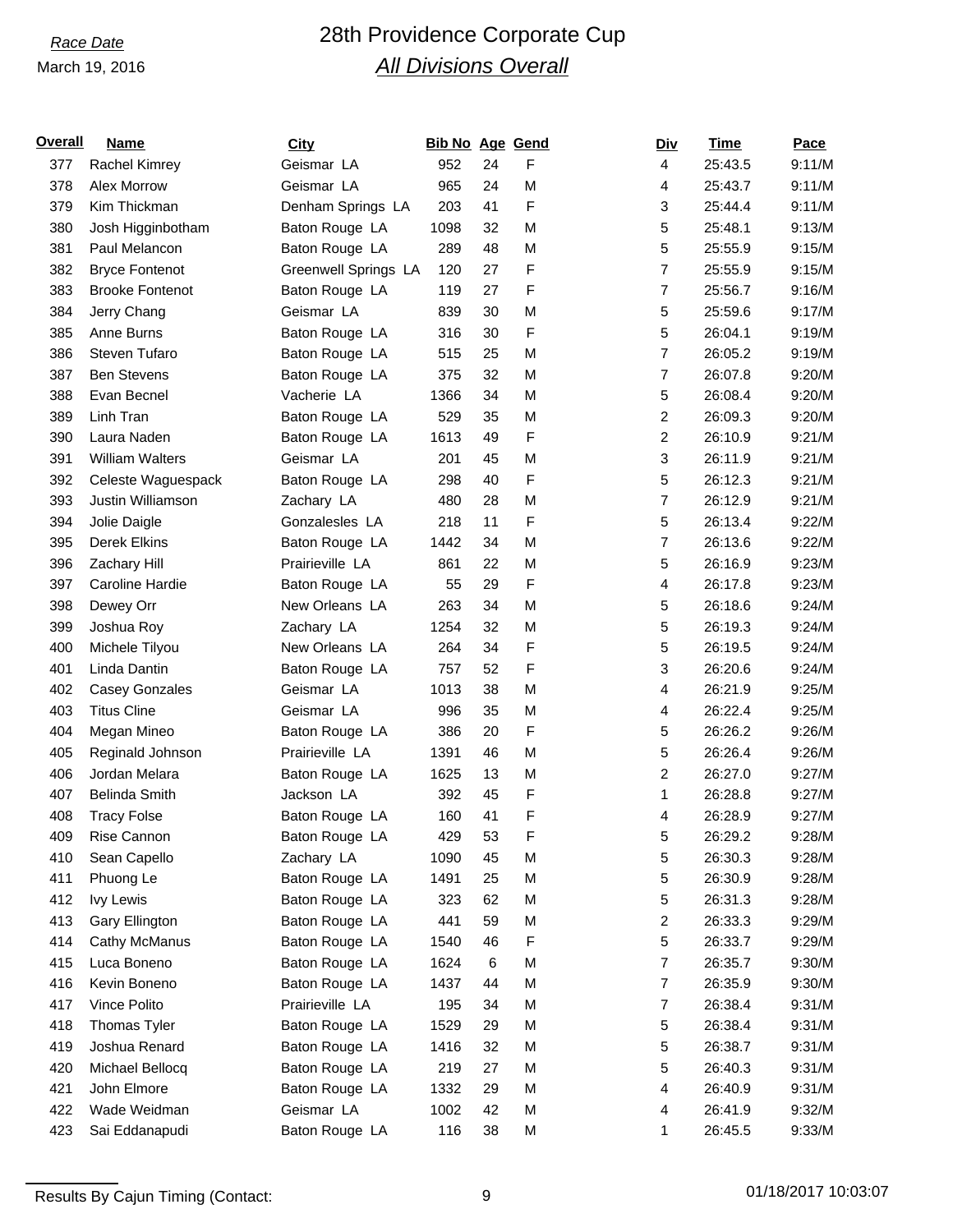# *Race Date* 28th Providence Corporate Cup *All Divisions Overall*

| <u>Overall</u> | <b>Name</b>               | <b>City</b>      | Bib No Age Gend |    |   | <b>Div</b>     | Time    | Pace   |
|----------------|---------------------------|------------------|-----------------|----|---|----------------|---------|--------|
| 424            | Greg Sepeda               | Baton Rouge LA   | 1409            | 47 | M | 1              | 26:51.9 | 9:35/M |
| 425            | Brynn Duggan              | Baton Rouge LA   | 906             | 13 | F | 5              | 26:53.1 | 9:36/M |
| 426            | Steven Drayton            | Geismar LA       | 976             | 33 | M | 4              | 26:53.4 | 9:36/M |
| 427            | Katie Holt                | Baton Rouge LA   | 695             | 28 | F | 5              | 26:53.6 | 9:36/M |
| 428            | Vicki Taylor              | Baton Rouge LA   | 315             | 46 | F | 5              | 26:55.2 | 9:37/M |
| 429            | <b>Bobby Boudreaux</b>    | Baton Rouge LA   | 410             | 48 | M | 1              | 26:56.3 | 9:37/M |
| 430            | Melvin Leon               | Prairieville LA  | 1347            | 27 | M | 4              | 26:56.6 | 9:37/M |
| 431            | Mike Heath                | Saint Gabriel LA | 914             | 44 | M | 4              | 26:56.6 | 9:37/M |
| 432            | Jarred Enos               | Baton Rouge LA   | 1372            | 26 | M | 5              | 26:57.1 | 9:38/M |
| 433            | Nick Bogan                | Baton Rouge LA   | 555             | 28 | M | 5              | 26:57.7 | 9:38/M |
| 434            | Jordan Housley            | Saint Gabriel LA | 909             | 34 | M | 4              | 26:58.4 | 9:38/M |
| 435            | Jordan Ricks              | Lafayette LA     | 1468            | 30 | M | 5              | 27:00.0 | 9:39/M |
| 436            | Karen Mouton              | Baton Rouge LA   | 801             | 47 | F | 7              | 27:00.9 | 9:39/M |
| 437            | <b>Brittany Titone</b>    | Baton Rouge LA   | 653             | 24 | F | 2              | 27:01.7 | 9:39/M |
| 438            | Gabriel Mouton            | Baton Rouge LA   | 812             | 54 | M | 5              | 27:01.7 | 9:39/M |
| 439            | <b>Sunny Mott</b>         | Baton Rouge LA   | 214             | 33 | F | 5              | 27:03.8 | 9:40/M |
| 440            | Michael Lee               | Prairieville LA  | 295             | 35 | M | 5              | 27:04.2 | 9:40/M |
| 441            | Victoria Thomas           | Saint Gabriel LA | 937             | 22 | F | 7              | 27:06.2 | 9:41/M |
| 442            | Michael Bauman            | Hammond LA       | 1368            | 51 | M | 5              | 27:06.2 | 9:41/M |
| 443            | Arianna Lee               | Metairierie LA   | 472             | 24 | F | 4              | 27:06.3 | 9:41/M |
| 444            | Joey Kieffer              | Saint Gabriel LA | 941             | 24 | M | 4              | 27:06.3 | 9:41/M |
| 445            | <b>Steve Kelly</b>        | Baton Rouge LA   | 1512            | 61 | M | 4              | 27:09.1 | 9:42/M |
| 446            | <b>Elizabeth Gravette</b> | Baton Rouge LA   | 844             | 24 | F | 5              | 27:09.6 | 9:42/M |
| 447            | <b>Tammy Miller</b>       | Albany LA        | 772             | 45 | F | 3              | 27:09.8 | 9:42/M |
| 448            | Kyle Wedge                | Baton Rouge LA   | 554             | 21 | M | 2              | 27:11.1 | 9:43/M |
| 449            | Jessica Pastore           | Baton Rouge LA   | 483             | 28 | F | 4              | 27:11.8 | 9:43/M |
| 450            | <b>Terry Landry</b>       | Baton Rouge LA   | 161             | 37 | M | 4              | 27:12.3 | 9:43/M |
| 451            | <b>Taylor Herpin</b>      | Baton Rouge LA   | 627             | 23 | M | 2              | 27:13.2 | 9:43/M |
| 452            | Kenny Hill                | Geismar LA       | 1100            | 36 | M | 5              | 27:13.6 | 9:43/M |
| 453            | April Holcomb             | Baton Rouge LA   | 545             | 36 | F | 3              | 27:13.6 | 9:43/M |
| 454            | Robert Doerr Jr           | Baton Rouge LA   | 242             | 48 | M | $\overline{7}$ | 27:14.4 | 9:44/M |
| 455            | Elizabeth Hill            | Geismar LA       | 1099            | 36 | F | 5              | 27:15.2 | 9:44/M |
| 456            | Kim East                  | Jackson LA       | $72\,$          | 51 | F | 5              | 27:15.8 | 9:44/M |
| 457            | <b>Richard Perkins</b>    | Lafayette LA     | 773             | 52 | M | 3              | 27:17.7 | 9:45/M |
| 458            | Mark Villa                | Baton Rouge LA   | 678             | 50 | M | 7              | 27:20.5 | 9:46/M |
| 459            | Willing Liimatta          | Baton Rouge LA   | 90              | 58 | F | 5              | 27:20.9 | 9:46/M |
| 460            | Karen Savoy               | Saint Amant LA   | 1523            | 57 | F | 5              | 27:22.6 | 9:46/M |
| 461            | <b>Brian Newman</b>       | Prairieville LA  | 380             | 34 | M | 2              | 27:23.2 | 9:47/M |
| 462            | <b>Tiffany Hopper</b>     | Convent LA       | 868             | 33 | F | 4              | 27:23.4 | 9:47/M |
| 463            | Leeann Borne              | Saint Gabriel LA | 829             | 29 | F | 5              | 27:25.1 | 9:48/M |
| 464            | Devin Poirrier            | Baton Rouge LA   | 512             | 25 | M | 7              | 27:25.8 | 9:48/M |
| 465            | Yousheng Zeng             | Baton Rouge LA   | 1251            | 56 | M | 5              | 27:26.7 | 9:48/M |
| 466            | Chrystal Duncan           | Baton Rouge LA   | 1220            | 45 | F | 7              | 27:29.7 | 9:49/M |
| 467            | <b>Matthew Deroche</b>    | Baton Rouge LA   | 1015            | 33 | M | 4              | 27:29.8 | 9:49/M |
| 468            | Zain UI Abideen Rauf      | Gonzales LA      | 1384            | 23 | M | 5              | 27:31.4 | 9:50/M |
| 469            | Darren Carmena            | Geismar LA       | 995             | 42 | M | 4              | 27:31.4 | 9:50/M |
| 470            | Ariana Poindexter         | Baton Rouge LA   | 504             | 24 | F | 7              | 27:35.3 | 9:51/M |
|                |                           |                  |                 |    |   |                |         |        |

Results By Cajun Timing (Contact: 10 01/18/2017 10:03:08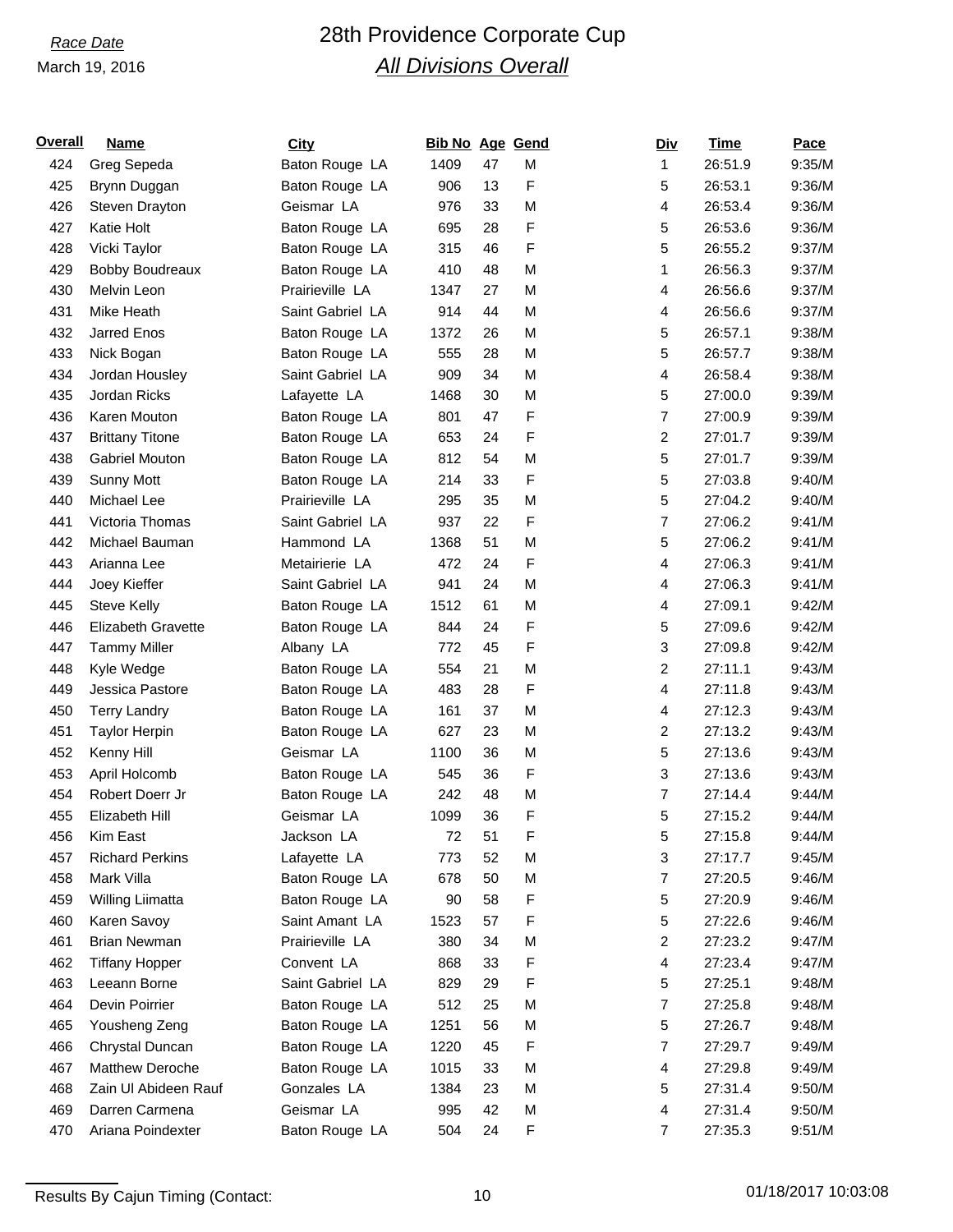# *Race Date* 28th Providence Corporate Cup *All Divisions Overall*

| <u>Overall</u> | Name                         | <b>City</b>       | <b>Bib No Age Gend</b> |    |   |                | <u>Div</u> | Time    | Pace    |
|----------------|------------------------------|-------------------|------------------------|----|---|----------------|------------|---------|---------|
| 471            | <b>Molly Barrett</b>         | Destrehan LA      | 883                    | 33 | F | 4              |            | 27:35.9 | 9:51/M  |
| 472            | <b>Trey East</b>             | Baton Rouge LA    | 1471                   | 31 | M | 5              |            | 27:36.4 | 9:51/M  |
| 473            | Kim Marchand                 | Convent LA        | 864                    | 56 | M | 4              |            | 27:36.8 | 9:51/M  |
| 474            | Valerie Kazlauskas           | Donaldsonville LA | 360                    | 39 | F | 5              |            | 27:38.7 | 9:52/M  |
| 475            | <b>Justin Clouatre</b>       | Port Allen LA     | 1212                   | 34 | M | $\overline{7}$ |            | 27:38.7 | 9:52/M  |
| 476            | <b>Brian Carey</b>           | Geismar LA        | 975                    | 43 | M | 4              |            | 27:38.9 | 9:52/M  |
| 477            | Carey Reily                  | Baton Rouge LA    | 499                    | 45 | M | $\overline{7}$ |            | 27:39.1 | 9:53/M  |
| 478            | Toni Cardinal                | Baton Rouge LA    | 318                    | 47 | F | 5              |            | 27:39.2 | 9:53/M  |
| 479            | Dawn Thibodeaux              | Zachary LA        | 676                    | 40 | F | $\overline{7}$ |            | 27:39.9 | 9:53/M  |
| 480            | Logan Miller                 | Baton Rouge LA    | 550                    | 22 | F | $\overline{c}$ |            | 27:40.0 | 9:53/M  |
| 481            | <b>Madeline Peters</b>       | Baton Rouge LA    | 1024                   | 28 | F | $\overline{7}$ |            | 27:42.1 | 9:54/M  |
| 482            | Jarad Mesa                   | Baton Rouge LA    | 1023                   | 28 | M | $\overline{7}$ |            | 27:42.3 | 9:54/M  |
| 483            | Jordan Welch                 | Prairieville LA   | 1330                   | 23 | M | 4              |            | 27:42.5 | 9:54/M  |
| 484            | Mike Bangs                   | Prairieville LA   | 193                    | 45 | M | $\overline{7}$ |            | 27:43.6 | 9:54/M  |
| 485            | <b>Ginger Dodd</b>           | Baton Rouge LA    | 1196                   | 45 | F | 5              |            | 27:44.0 | 9:54/M  |
| 486            | Chelsea Hendrick             | Baton Rouge LA    | 1121                   | 30 | F | $\overline{7}$ |            | 27:45.3 | 9:55/M  |
| 487            | Jan Grenfell                 | Baton Rouge LA    | 1528                   | 56 | F | 5              |            | 27:46.0 | 9:55/M  |
| 488            | Pete Bird                    | Gonzales LA       | 908                    | 60 | M | 4              |            | 27:48.0 | 9:56/M  |
| 489            | Alexander Amedee             | Baton Rouge LA    | 1412                   | 8  | M | 5              |            | 27:48.0 | 9:56/M  |
| 490            | Meena Gangula                | Baton Rouge LA    | 1313                   | 31 | F | 5              |            | 27:53.1 | 9:58/M  |
| 491            | Gabrielle Dubroc             | Baton Rouge LA    | 1616                   | 22 | F | 5              |            | 27:54.3 | 9:58/M  |
| 492            | <b>Brett Dietz</b>           | Baton Rouge LA    | 136                    | 43 | M | 5              |            | 27:55.0 | 9:58/M  |
| 493            | Daya Gavas                   | Baton Rouge LA    | 73                     | 30 | M | 5              |            | 27:56.7 | 9:59/M  |
| 494            | <b>Heath Slack</b>           | Denham Springs LA | 793                    | 40 | M | $\overline{7}$ |            | 28:00.2 | 10:00/M |
| 495            | Rebecca Nguyen               | Saint Gabriel LA  | 1319                   | 24 | F | 5              |            | 28:04.0 | 10:01/M |
| 496            | Mark Neyland                 | Geismar LA        | 994                    | 52 | M | 4              |            | 28:04.4 | 10:01/M |
| 497            | <b>Paul Peters</b>           | Baton Rouge LA    | 698                    | 62 | M | 5              |            | 28:04.7 | 10:01/M |
| 498            | <b>Krisz Stadler</b>         | Baton Rouge LA    | 1132                   | 40 | M | $\overline{7}$ |            | 28:05.7 | 10:02/M |
| 499            | Julio Melara                 | Baton Rouge LA    | 652                    | 51 | M | $\overline{2}$ |            | 28:08.6 | 10:03/M |
| 500            | Caroline Neyland             | Geismar LA        | 993                    | 50 | F | 4              |            | 28:10.4 | 10:04/M |
| 501            | Katie Dicharry               | Gonzales LA       | 1533                   | 38 | F | 5              |            | 28:13.9 | 10:05/M |
| 502            | Amy Cimo                     | Baton Rouge LA    | 400                    | 29 | F | 4              |            | 28:14.2 | 10:05/M |
| 503            | Kim Laurent                  | Lafayette LA      | 1461                   | 38 | F | 3              |            | 28:14.7 | 10:05/M |
| 504            | Debbie Garrett               | Ethel LA          | 1231                   | 56 | F | 3              |            | 28:17.3 | 10:06/M |
| 505            | Daryl Blink                  | Addis LA          | 1576                   | 26 | M | 5              |            | 28:17.9 | 10:06/M |
| 506            | Christine Nguyen             | Baton Rouge LA    | 1494                   | 25 | F | 5              |            | 28:18.3 | 10:06/M |
| 507            | Lyle Jarreau                 | Port Allen LA     | 1215                   | 55 | M | 3              |            | 28:22.1 | 10:08/M |
| 508            | Ali Kocke                    | Donaldsonville LA | 361                    | 25 | F | 5              |            | 28:22.4 | 10:08/M |
| 509            | Greila Mendez                | Baton Rouge LA    | 503                    | 24 | F | $\overline{7}$ |            | 28:25.2 | 10:09/M |
| 510            | <b>Bryon Hume</b>            | Baton Rouge LA    | 1489                   | 54 | M | 5              |            | 28:28.6 | 10:10/M |
| 511            | Jason Alleman                | Denham Springs LA | 755                    | 47 | M | 3              |            | 28:31.0 | 10:11/M |
| 512            | Steffan McBride              | Baton Rouge LA    | 1292                   | 22 | M | 5              |            | 28:33.3 | 10:12/M |
| 513            | Bryan Hagen                  | Baton Rouge LA    | 623                    | 25 | M | 5              |            | 28:33.6 | 10:12/M |
| 514            | <b>Christine Brouillette</b> | Baton Rouge LA    | 377                    | 30 | F | $\overline{c}$ |            | 28:34.4 | 10:12/M |
| 515            | Jacob Knight                 | Baton Rouge LA    | 156                    | 24 | M | 4              |            | 28:34.8 | 10:12/M |
| 516            | Philip Leblanc               | Prairieville LA   | 1425                   | 53 | M | 5              |            | 28:36.5 | 10:13/M |
| 517            | <b>Madeline Anes</b>         | Baton Rouge LA    | 624                    | 25 | F | 5              |            | 28:39.4 | 10:14/M |
|                |                              |                   |                        |    |   |                |            |         |         |

Results By Cajun Timing (Contact: 11 1 1 1 01/18/2017 10:03:08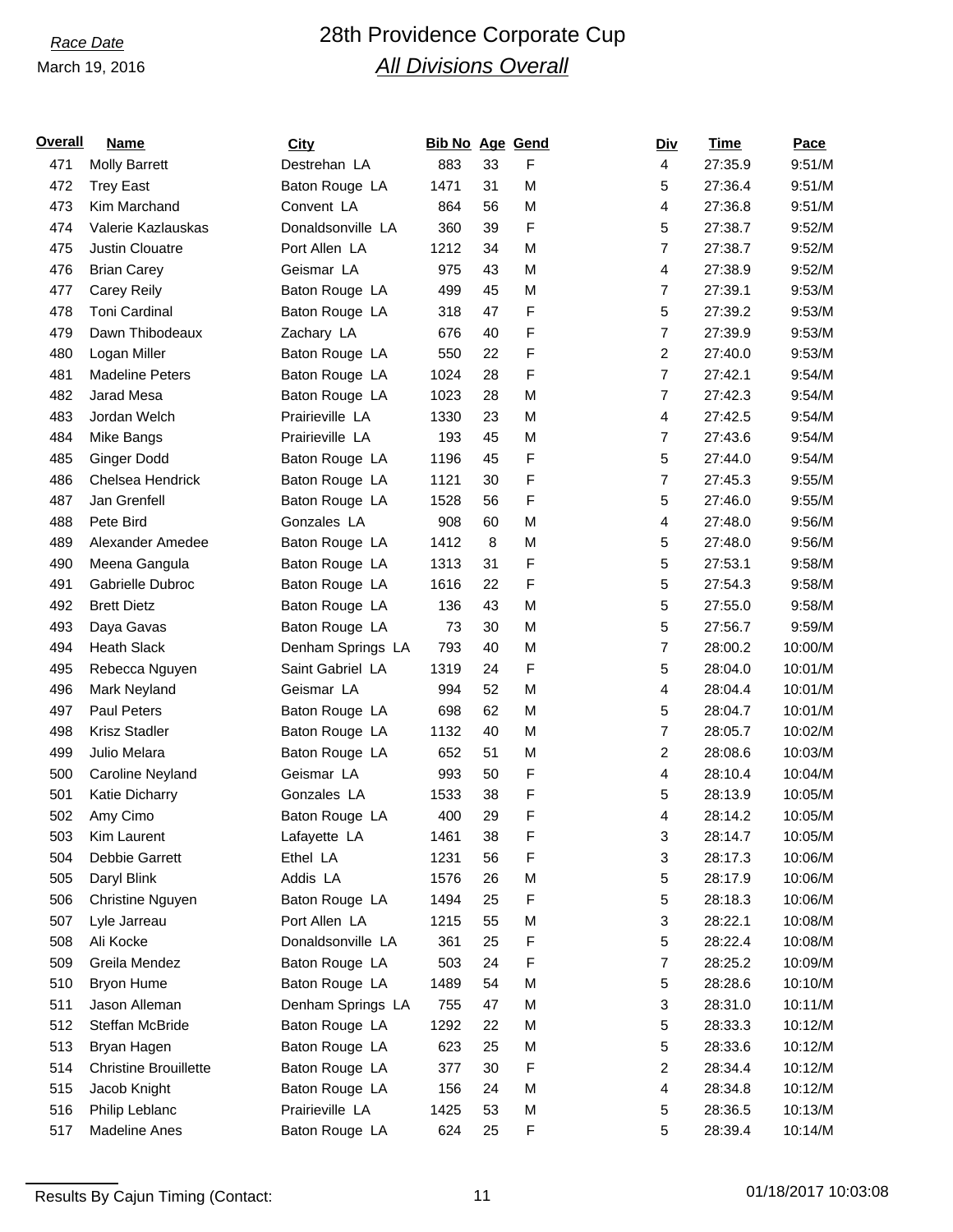# *Race Date* 28th Providence Corporate Cup *All Divisions Overall*

| <u>Overall</u> | Name                     | <b>City</b>       | <b>Bib No Age Gend</b> |              |   | <u>Div</u>                | Time    | Pace    |
|----------------|--------------------------|-------------------|------------------------|--------------|---|---------------------------|---------|---------|
| 518            | <b>Brandon Hebert</b>    | Baton Rouge LA    | 1028                   | 27           | M | $\overline{7}$            | 28:42.8 | 10:15/M |
| 519            | Eric Pearson             | Baton Rouge LA    | 129                    | 42           | M | 5                         | 28:43.8 | 10:15/M |
| 520            | <b>Katy Powers</b>       | Prairieville LA   | 1337                   | 40           | F | 4                         | 28:45.5 | 10:16/M |
| 521            | Michelle Borne           | Baton Rouge LA    | 329                    | 32           | F | 5                         | 28:46.0 | 10:16/M |
| 522            | Inge Braspenning         | Baton Rouge LA    | 1335                   | 35           | F | $\overline{\mathbf{4}}$   | 28:46.1 | 10:16/M |
| 523            | Erin Hebert              | Brusly LA         | 1168                   | 31           | F | $\overline{7}$            | 28:46.1 | 10:16/M |
| 524            | Rhonda Willis            | Baton Rouge LA    | 154                    | 43           | F | $\overline{7}$            | 28:47.0 | 10:17/M |
| 525            | <b>Tammy Toups</b>       | Houma LA          | 884                    | 36           | F | 4                         | 28:47.9 | 10:17/M |
| 526            | Jacob Laprairie          | White Castle LA   | 336                    | 32           | M | 5                         | 28:48.3 | 10:17/M |
| 527            | Claude Blanchard         | Baton Rouge LA    | 299                    | 54           | M | 5                         | 28:49.3 | 10:18/M |
| 528            | Mike Galloway            | Baton Rouge LA    | 211                    | 45           | M | 5                         | 28:50.0 | 10:18/M |
| 529            | Vincent Cannatella       | Baton Rouge LA    | 202                    | 48           | M | 3                         | 28:52.7 | 10:19/M |
| 530            | Keely Hawkins            | Baton Rouge LA    | 1133                   | 33           | F | $\overline{7}$            | 28:57.2 | 10:20/M |
| 531            | <b>Blythe Roubique</b>   | Baton Rouge LA    | 330                    | 31           | F | 5                         | 29:00.8 | 10:21/M |
| 532            | Mary Nye                 | Gonzales LA       | 1334                   | 52           | F | 4                         | 29:01.3 | 10:22/M |
| 533            | Melissa Borne            | Baton Rouge LA    | 1542                   | 35           | F | 5                         | 29:01.3 | 10:22/M |
| 534            | Elijah Badeaux           | Baton Rouge LA    | 76                     | $\mathbf{3}$ | M | 5                         | 29:02.1 | 10:22/M |
| 535            | Evin Beck                | Baton Rouge LA    | 1423                   | 28           | M | 5                         | 29:02.3 | 10:22/M |
| 536            | Reed Bayham              | Prairieville LA   | 1446                   | 11           | M | $\overline{7}$            | 29:03.4 | 10:23/M |
| 537            | Cindi Ellison            | Denham Springs LA | 1549                   | 49           | F | 5                         | 29:08.8 | 10:24/M |
| 538            | <b>Eric Hicks</b>        | Baton Rouge LA    | 199                    | 29           | M | $\ensuremath{\mathsf{3}}$ | 29:09.0 | 10:25/M |
| 539            | Donnie Thymes            | Baton Rouge LA    | 1410                   | 42           | M | 1                         | 29:12.2 | 10:26/M |
| 540            | <b>Brooklyn Hebert</b>   | Baton Rouge LA    | 691                    | 9            | F | 5                         | 29:13.0 | 10:26/M |
| 541            | John Williams            | Baton Rouge LA    | 1259                   | 24           | M | 5                         | 29:13.6 | 10:26/M |
| 542            | Michael Hebert           | Baton Rouge LA    | 692                    | 40           | M | 5                         | 29:13.8 | 10:26/M |
| 543            | Mary Hilse               | Saint Gabriel LA  | 948                    | 25           | F | $\overline{7}$            | 29:16.1 | 10:27/M |
| 544            | Camie Wall               | Baton Rouge LA    | 376                    | 42           | F | $\overline{7}$            | 29:17.6 | 10:28/M |
| 545            | <b>Justin James</b>      | Baton Rouge LA    | 1462                   | 19           | M | 3                         | 29:18.3 | 10:28/M |
| 546            | Julie Belk               | Zachary LA        | 1532                   | 49           | F | 5                         | 29:18.8 | 10:28/M |
| 547            | Kellie Bertrand          | New Roads LA      | 895                    | 40           | F | 5                         | 29:20.8 | 10:29/M |
| 548            | Mark Lacy                | Jackson LA        | 391                    | 49           | M | 1                         | 29:21.5 | 10:29/M |
| 549            | David Honeycutt          | Baton Rouge LA    | 212                    | 56           | M | 5                         | 29:22.4 | 10:29/M |
| 550            | Sahil Mittal             | Baton Rouge LA    | 1421                   | 29           | M | 7                         | 29:22.4 | 10:29/M |
| 551            | Kurt Lacroix             | Baton Rouge LA    | 406                    | 44           | M | 5                         | 29:26.9 | 10:31/M |
| 552            | Lyle Smallhorn           | Baton Rouge LA    | 408                    | 38           | M | 5                         | 29:27.7 | 10:31/M |
| 553            | Maureen Gorman           | Baton Rouge LA    | 405                    | 45           | F | 5                         | 29:27.8 | 10:31/M |
| 554            | Amber Cook               | Denham Springs LA | 209                    | 29           | F | 5                         | 29:28.2 | 10:31/M |
| 555            | Bianca Green             | Baton Rouge LA    | 168                    | 26           | F | 4                         | 29:28.2 | 10:31/M |
| 556            | Belinda Oubre            | Donaldsonville LA | 362                    | 53           | F | 5                         | 29:29.0 | 10:32/M |
| 557            | <b>Brett Cook</b>        | Denham Springs LA | 210                    | 29           | M | 5                         | 29:29.1 | 10:32/M |
| 558            | <b>Brittany Thomas</b>   | Baton Rouge LA    | 820                    | 27           | F | $\overline{7}$            | 29:30.1 | 10:32/M |
| 559            | James Alt                | Baton Rouge LA    | 320                    | 33           | M | 5                         | 29:31.1 | 10:33/M |
| 560            | Lezlie Haynes            | Denham Springs LA | 1544                   | 57           | F | 5                         | 29:31.9 | 10:33/M |
| 561            | Paula Hill               | Prairieville LA   | 860                    | 47           | M | 5                         | 29:32.8 | 10:33/M |
| 562            | Wesley Jones             | Baton Rouge LA    | 1419                   | 37           | M | $\overline{7}$            | 29:34.0 | 10:34/M |
| 563            | <b>Tiffany Bourgeois</b> | Baton Rouge LA    | 783                    | 34           | F | 7                         | 29:34.8 | 10:34/M |
| 564            | <b>Greg Stevens</b>      | Baton Rouge LA    | 1203                   | 38           | M | 5                         | 29:37.8 | 10:35/M |
|                |                          |                   |                        |              |   |                           |         |         |

Results By Cajun Timing (Contact: 12 12 12 01/18/2017 10:03:09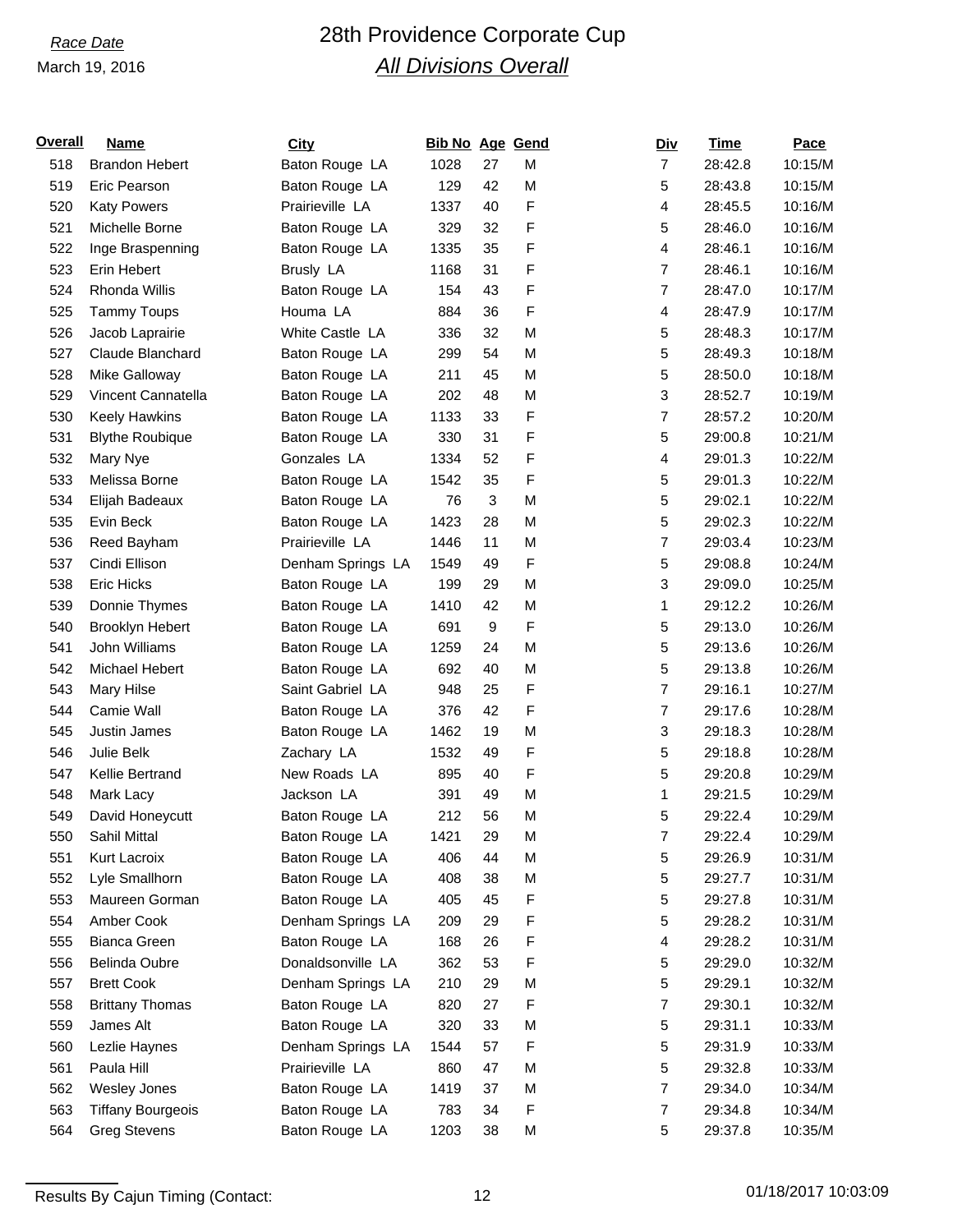# *Race Date* 28th Providence Corporate Cup *All Divisions Overall*

| <u>Overall</u> | Name                     | <b>City</b>          | <b>Bib No Age Gend</b> |    |   | <u>Div</u>     | Time    | Pace    |
|----------------|--------------------------|----------------------|------------------------|----|---|----------------|---------|---------|
| 565            | Matthew Abboud           | Port Allen LA        | 1138                   | 29 | M | $\overline{7}$ | 29:38.2 | 10:35/M |
| 566            | <b>Shelby Montgomery</b> | Lafayette LA         | 1139                   | 23 | F | $\overline{7}$ | 29:40.8 | 10:36/M |
| 567            | Phillip Nauta            | Greenwell Springs LA | 1136                   | 21 | M | $\overline{7}$ | 29:41.7 | 10:36/M |
| 568            | David Dahl               | Pensacola FL         | 452                    | 43 | M | 5              | 29:44.1 | 10:37/M |
| 569            | Doug Alexander           | Charlotte NC         | 1565                   | 76 | M | 5              | 29:44.2 | 10:37/M |
| 570            | Sanjay Shahji            | Baton Rouge LA       | 558                    | 35 | M | 7              | 29:46.7 | 10:38/M |
| 571            | Kelly Anderson           | Gonzales LA          | 888                    | 39 | F | 5              | 29:49.4 | 10:39/M |
| 572            | Aura Cuellar Calad       | Baton Rouge LA       | 1371                   | 35 | F | 5              | 29:49.6 | 10:39/M |
| 573            | <b>Milain Marcel</b>     | Prairieville LA      | 62                     | 12 | F | 5              | 29:50.3 | 10:39/M |
| 574            | Justin Ator              | Baton Rouge LA       | 589                    | 30 | M | $\overline{7}$ | 29:50.8 | 10:39/M |
| 575            | Adam Werth               | Baton Rouge LA       | 588                    | 46 | M | 5              | 29:51.3 | 10:40/M |
| 576            | Mark Weeks               | Baton Rouge LA       | 177                    | 47 | M | $\overline{7}$ | 29:51.7 | 10:40/M |
| 577            | Mary Esteve              | Geismar LA           | 989                    | 51 | F | 4              | 29:52.1 | 10:40/M |
| 578            | Jayme Ellender           | Baton Rouge LA       | 246                    | 34 | M | 5              | 29:52.7 | 10:40/M |
| 579            | <b>Toby Wallis</b>       | Baton Rouge LA       | 741                    | 52 | M | $\overline{7}$ | 29:54.3 | 10:41/M |
| 580            | Latisha Mire             | Prairieville LA      | 310                    | 42 | F | 5              | 29:54.9 | 10:41/M |
| 581            | Lauren Marcel            | Prairieville LA      | 74                     | 32 | F | 5              | 29:55.7 | 10:41/M |
| 582            | Zoran Pranjic            | Baton Rouge LA       | 1496                   | 24 | M | 5              | 29:56.4 | 10:41/M |
| 583            | Akarawitch Leetanakul    | Baton Rouge LA       | 1387                   | 31 | M | 5              | 29:57.0 | 10:42/M |
| 584            | <b>Matt Byres</b>        | Metairie LA          | 465                    | 37 | M | 5              | 29:57.6 | 10:42/M |
| 585            | <b>Brian Bergeron</b>    | Baton Rouge LA       | 1207                   | 56 | M | 3              | 29:57.9 | 10:42/M |
| 586            | Jessica Brouillette      | Baton Rouge LA       | 1483                   | 22 | F | 5              | 29:59.3 | 10:43/M |
| 587            | Johanna McCuen           | Baton Rouge LA       | 1158                   | 39 | F | 5              | 30:00.3 | 10:43/M |
| 588            | Sue Snider               | Baton Rouge LA       | 1359                   | 48 | F | 4              | 30:02.1 | 10:44/M |
| 589            | <b>Milton Reams</b>      | Baton Rouge LA       | 568                    | 23 | M | $\overline{7}$ | 30:02.6 | 10:44/M |
| 590            | Gabrielle Graff          | Baton Rouge LA       | 686                    | 10 | F | 5              | 30:03.0 | 10:44/M |
| 591            | Kevin Rodriguez          | Baton Rouge LA       | 500                    | 51 | M | $\overline{7}$ | 30:03.3 | 10:44/M |
| 592            | Paul Methot              | Saint Gabriel LA     | 942                    | 54 | M | 4              | 30:06.2 | 10:45/M |
| 593            | Tim Anderson             | Prairieville LA      | 192                    | 59 | M | $\overline{7}$ | 30:06.7 | 10:45/M |
| 594            | Tuomo Rankinen           | Baton Rouge LA       | 1126                   | 48 | M | $\overline{7}$ | 30:08.8 | 10:46/M |
| 595            | Ryan Williams            | Baton Rouge LA       | 178                    | 28 | M | $\overline{7}$ | 30:08.9 | 10:46/M |
| 596            | John Graff               | Baton Rouge LA       | 687                    | 42 | M | 5              | 30:09.0 | 10:46/M |
| 597            | John Turner              | Baton Rouge LA       | 1597                   | 55 | M | 5              | 30:09.2 | 10:46/M |
| 598            | Renee Graff              | Baton Rouge LA       | 688                    | 35 | F | 5              | 30:09.3 | 10:46/M |
| 599            | Warren Sager             | Geismar LA           | 1531                   | 46 | M | 5              | 30:10.0 | 10:46/M |
| 600            | Jade Sanchez             | Port Allen LA        | 1293                   | 22 | F | 5              | 30:10.6 | 10:46/M |
| 601            | <b>Richie Wells</b>      | Baton Rouge LA       | 1026                   | 42 | M | $\overline{7}$ | 30:14.7 | 10:48/M |
| 602            | Rachel Bayham            | Baton Rouge LA       | 1445                   | 30 | F | 7              | 30:15.9 | 10:48/M |
| 603            | Raphael L'Homme          | Baton Rouge LA       | 45                     | 42 | M | 3              | 30:17.6 | 10:49/M |
| 604            | Anne-Elisabeth Sprimont  | Baton Rouge LA       | 46                     | 39 | F | 3              | 30:18.5 | 10:49/M |
| 605            | Fernando Lebron          | Saint Gabriel LA     | 922                    | 32 | M | 4              | 30:18.6 | 10:49/M |
| 606            | David Kennison           | Baton Rouge LA       | 172                    | 38 | M | $\overline{7}$ | 30:18.7 | 10:49/M |
| 607            | Jennifer Glynn           | Houma LA             | 819                    | 36 | F | $\overline{7}$ | 30:19.3 | 10:50/M |
| 608            | Anurag Gopal             | Baton Rouge LA       | 1374                   | 45 | M | 5              | 30:20.6 | 10:50/M |
| 609            | Eric Marx                | Baton Rouge LA       | 563                    | 38 | M | $\overline{7}$ | 30:21.0 | 10:50/M |
| 610            | <b>Matthew Malphurs</b>  | Metairie LA          | 279                    | 23 | M | 5              | 30:21.2 | 10:50/M |
| 611            | Michael Alello           | Baton Rouge LA       | 181                    | 35 | F | 5              | 30:21.4 | 10:50/M |
|                |                          |                      |                        |    |   |                |         |         |

Results By Cajun Timing (Contact: 13 13 01/18/2017 10:03:09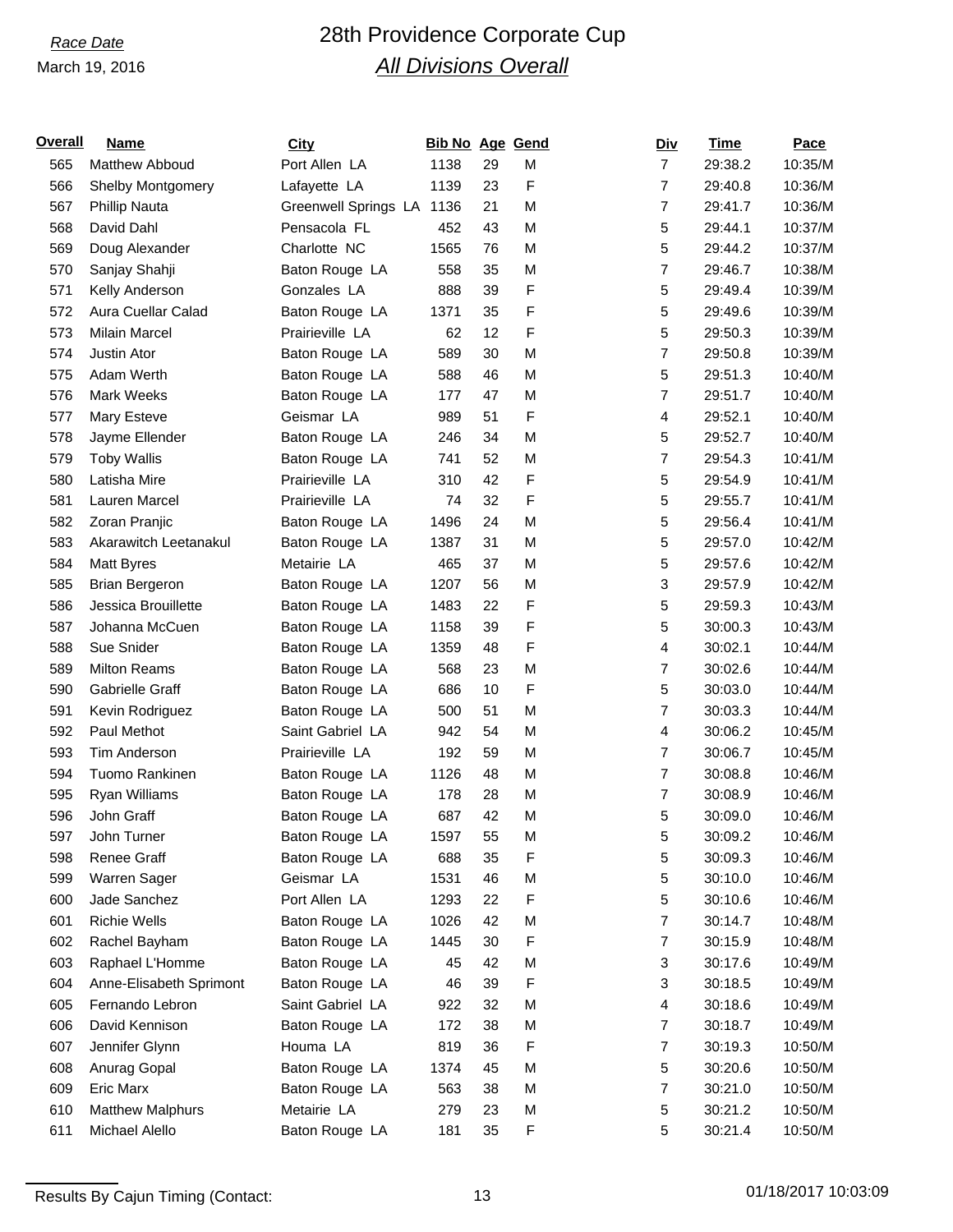# *Race Date* 28th Providence Corporate Cup *All Divisions Overall*

| Overall | Name                     | <b>City</b>          | <b>Bib No Age Gend</b> |                |   | <u>Div</u>     | Time    | Pace    |
|---------|--------------------------|----------------------|------------------------|----------------|---|----------------|---------|---------|
| 612     | David Alello             | Baton Rouge LA       | 180                    | 38             | M | 5              | 30:21.7 | 10:50/M |
| 613     | Hans Othmer              | Baton Rouge LA       | 520                    | 59             | M | $\overline{7}$ | 30:21.8 | 10:50/M |
| 614     | Dustin Mahler            | Baton Rouge LA       | 1376                   | 26             | M | 5              | 30:24.0 | 10:51/M |
| 615     | Sara Dantin              | Baton Rouge LA       | 894                    | 30             | F | 5              | 30:24.3 | 10:51/M |
| 616     | Phebe Matran             | Baton Rouge LA       | 1620                   | $\overline{c}$ | F | 5              | 30:24.7 | 10:51/M |
| 617     | Mickey Matran            | Baton Rouge LA       | 1618                   | 46             | M | 5              | 30:26.1 | 10:52/M |
| 618     | <b>Beth Matran</b>       | Baton Rouge LA       | 1619                   | 33             | F | 5              | 30:26.4 | 10:52/M |
| 619     | Michelle Bayham          | Prairieville LA      | 1444                   | 39             | F | $\overline{7}$ | 30:27.8 | 10:53/M |
| 620     | <b>Charles James</b>     | Baton Rouge LA       | 171                    | 27             | M | $\overline{7}$ | 30:29.3 | 10:53/M |
| 621     | Claire H. Major          | Baton Rouge LA       | 1524                   | 61             | F | 5              | 30:34.5 | 10:55/M |
| 622     | Joyce Juneau             | Baton Rouge LA       | 1199                   | 47             | F | 5              | 30:34.9 | 10:55/M |
| 623     | <b>Brigette Berbling</b> | Baton Rouge LA       | 1046                   | 19             | F | 5              | 30:35.0 | 10:55/M |
| 624     | Sarah Ellis              | Baton Rouge LA       | 682                    | 31             | F | 5              | 30:35.1 | 10:55/M |
| 625     | Moses Girod              | Baton Rouge LA       | 685                    | 20             | M | 5              | 30:35.7 | 10:55/M |
| 626     | <b>Brad Marler</b>       | Baton Rouge LA       | 25                     | 51             | M | 5              | 30:37.2 | 10:56/M |
| 627     | Deepanshu Jouhari        | Baton Rouge LA       | 1420                   | 37             | M | $\overline{7}$ | 30:37.5 | 10:56/M |
| 628     | Nichole Oldfield         | Prairieville LA      | 1546                   | 34             | F | 5              | 30:37.8 | 10:56/M |
| 629     | Krissy Lirette           | Baton Rouge LA       | 1148                   | 38             | F | $\overline{7}$ | 30:39.2 | 10:57/M |
| 630     | Amr Ibrahim              | Prairieville LA      | 827                    | 42             | M | 5              | 30:41.2 | 10:58/M |
| 631     | Allison Richard          | Baton Rouge LA       | 1561                   | 33             | F | 5              | 30:41.8 | 10:58/M |
| 632     | Janice Burdette          | Baton Rouge LA       | 522                    | 64             | F | $\overline{c}$ | 30:44.9 | 10:59/M |
| 633     | Paul Sliman              | Prairieville LA      | 1226                   | 32             | M | $\overline{7}$ | 30:45.0 | 10:59/M |
| 634     | Jessica Cavalier         | White Castle LA      | 523                    | 25             | F | $\overline{c}$ | 30:47.7 | 11:00/M |
| 635     | <b>Barbara Miller</b>    | Baton Rouge LA       | 307                    | 47             | F | 5              | 30:49.0 | 11:00/M |
| 636     | Stephen Leblanc          | Belle Rose LA        | 1585                   | 80             | M | 5              | 30:52.4 | 11:01/M |
| 637     | <b>Travis Moore</b>      | Baton Rouge LA       | 22                     | 31             | M | 5              | 30:58.3 | 11:04/M |
| 638     | Yvonne Baker             | Denham Springs LA    | 1264                   | 39             | F | 5              | 31:03.0 | 11:05/M |
| 639     | Caitlyn Coats            | Geismar LA           | 440                    | 27             | F | $\overline{c}$ | 31:04.8 | 11:06/M |
| 640     | Sarah Strickland         | Prairieville LA      | 1167                   | 31             | F | $\overline{7}$ | 31:07.9 | 11:07/M |
| 641     | Mason Cook               | Plaquemine LA        | 227                    | 41             | M | $\overline{7}$ | 31:08.3 | 11:07/M |
| 642     | <b>Emily Bridges</b>     | Baton Rouge LA       | 1161                   | 34             | F | $\overline{7}$ | 31:12.8 | 11:09/M |
| 643     | Stefanie Kirkwood        | Baton Rouge LA       | 287                    | 29             | F | 5              | 31:15.5 | 11:10/M |
| 644     | Ashley Minvielle         | Baton Rouge LA       | 290                    | 29             | F | 5              | 31:15.7 | 11:10/M |
| 645     | Greta Gordon             | Geismar LA           | 850                    | 49             | F | 5              | 31:16.3 | 11:10/M |
| 646     | <b>Eric Carter</b>       | Baton Rouge LA       | 439                    | 42             | M | $\overline{c}$ | 31:20.4 | 11:11/M |
| 647     | Kyle Lejeune             | Convent LA           | 871                    | 46             | M | 4              | 31:21.6 | 11:12/M |
| 648     | Susan Harthcock          | Denham Springs LA    | 1555                   | 45             | F | 5              | 31:25.5 | 11:13/M |
| 649     | Luke Cretin              | Denham Springs LA    | 1554                   | 13             | M | 5              | 31:25.7 | 11:13/M |
| 650     | Jeffrey Murray           | Baton Rouge LA       | 1029                   | 29             | M | $\overline{7}$ | 31:27.8 | 11:14/M |
| 651     | Andrea Wells             | Baton Rouge LA       | 1025                   | 39             | F | $\overline{7}$ | 31:28.4 | 11:14/M |
| 652     | Melissa Harris           | Greenwell Springs LA | 1124                   | 32             | F | $\overline{7}$ | 31:29.7 | 11:15/M |
| 653     | Jenn Finley              | Baton Rouge LA       | 663                    | 43             | F | $\overline{c}$ | 31:31.0 | 11:15/M |
| 654     | Nicole Roper             | Saint Amant LA       | 1341                   | 43             | F | 4              | 31:32.6 | 11:16/M |
| 655     | Laura Riggs              | Baton Rouge LA       | 1605                   | 38             | F | 5              | 31:33.1 | 11:16/M |
| 656     | Barbara Huegler          | Baton Rouge LA       | 713                    | 31             | F | $\overline{c}$ | 31:33.4 | 11:16/M |
| 657     | Kelly Lewis              | Baton Rouge LA       | 666                    | 53             | F | $\overline{c}$ | 31:35.3 | 11:17/M |
| 658     | <b>Skyler Bourgeois</b>  | Baton Rouge LA       | 292                    | 24             | F | $\overline{7}$ | 31:36.6 | 11:17/M |
|         |                          |                      |                        |                |   |                |         |         |

Results By Cajun Timing (Contact: 14 14 01/18/2017 10:03:10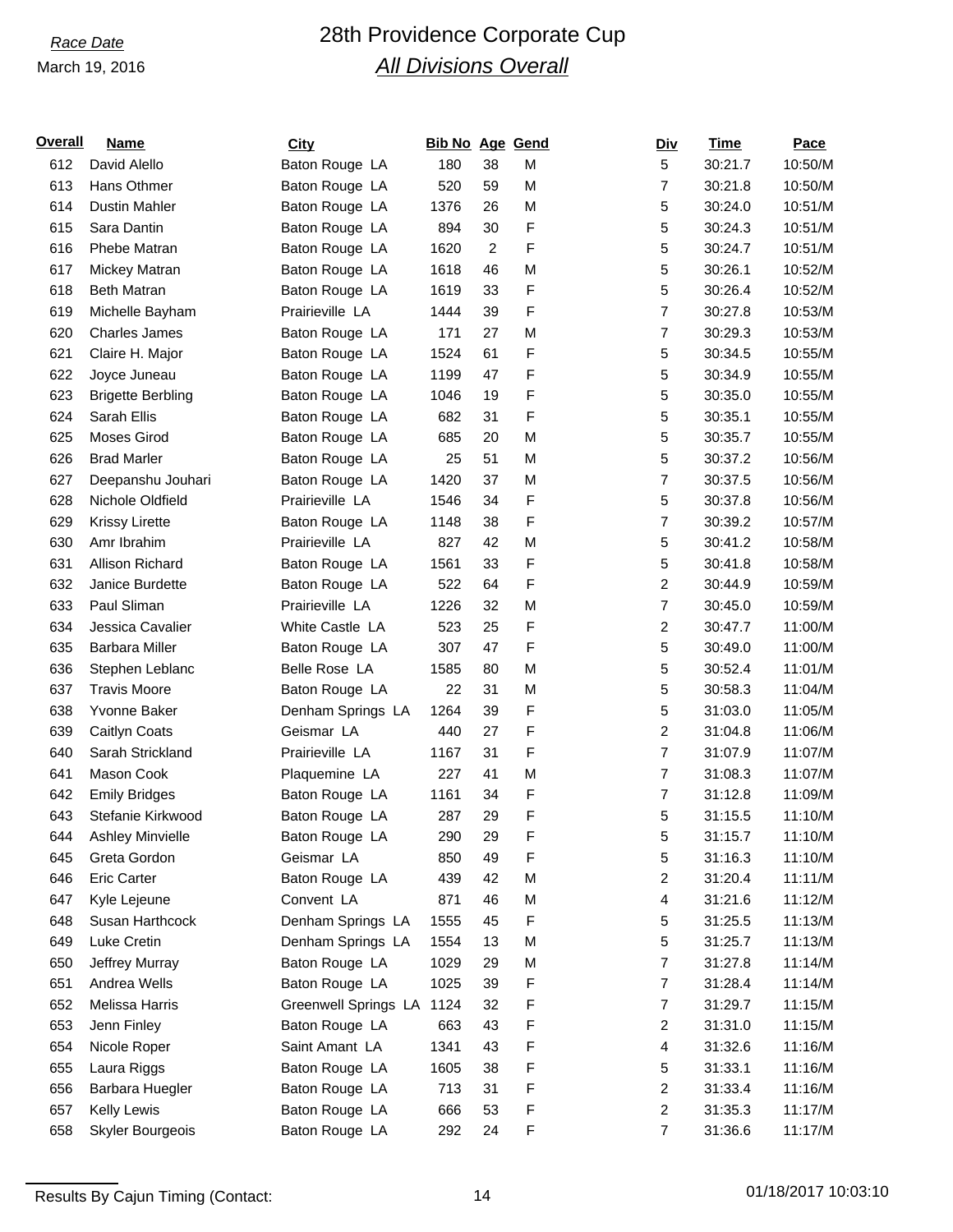# *Race Date* 28th Providence Corporate Cup *All Divisions Overall*

| <u>Overall</u> | <b>Name</b>               | <b>City</b>       | <b>Bib No Age Gend</b> |    |   | <b>Div</b>              | <u>Time</u> | Pace    |
|----------------|---------------------------|-------------------|------------------------|----|---|-------------------------|-------------|---------|
| 659            | Jill Lemann               | Donaldsonville LA | 342                    | 39 | F | 5                       | 31:42.4     | 11:19/M |
| 660            | Laurie Soignier           | Baton Rouge LA    | 311                    | 39 | F | 5                       | 31:45.8     | 11:20/M |
| 661            | Dub Kalencki              | Zachary LA        | 649                    | 51 | M | 5                       | 31:45.9     | 11:20/M |
| 662            | Cyndi Petrilak            | Baton Rouge LA    | 635                    | 51 | F | 5                       | 31:46.2     | 11:21/M |
| 663            | Kathy Blankenship         | Gonzales LA       | 679                    | 58 | F | 7                       | 31:47.2     | 11:21/M |
| 664            | Erin Kesselhuth           | Gonzales LA       | 1348                   | 28 | F | 4                       | 31:49.2     | 11:22/M |
| 665            | Stephanie Janis           | Gonzales LA       | 368                    | 50 | F | 5                       | 31:56.0     | 11:24/M |
| 666            | Kristen Kraus             | Baton Rouge LA    | 384                    | 32 | F | 5                       | 31:57.0     | 11:25/M |
| 667            | Jamal Jupiter             | Baton Rouge LA    | 566                    | 23 | M | 7                       | 31:59.6     | 11:25/M |
| 668            | Ken Belton                | Baton Rouge LA    | 716                    | 55 | M | 7                       | 32:00.3     | 11:26/M |
| 669            | Colby Cypriano            | Baton Rouge LA    | 617                    | 33 | F | 5                       | 32:04.2     | 11:27/M |
| 670            | Kyndal Jacoby             | Baton Rouge LA    | 620                    | 31 | F | 5                       | 32:05.6     | 11:28/M |
| 671            | Nicole Henderson          | Baton Rouge LA    | 98                     | 40 | F | 5                       | 32:05.7     | 11:28/M |
| 672            | <b>Tony Fatta</b>         | Baton Rouge LA    | 164                    | 64 | M | 7                       | 32:07.4     | 11:28/M |
| 673            | Katherine Allen           | Baton Rouge LA    | 562                    | 28 | F | 7                       | 32:07.8     | 11:28/M |
| 674            | <b>Brian Sabolik</b>      | Baton Rouge LA    | 200                    | 61 | M | 3                       | 32:09.1     | 11:29/M |
| 675            | <b>Clint Bankston</b>     | Baton Rouge LA    | 501                    | 46 | M | 7                       | 32:15.3     | 11:31/M |
| 676            | Fred ""scooter" Morris    | Baton Rouge LA    | 510                    | 51 | M | 7                       | 32:17.1     | 11:32/M |
| 677            | Quan Wang                 | Baton Rouge LA    | 1250                   | 56 | F | 5                       | 32:17.5     | 11:32/M |
| 678            | <b>Courtney Sentilles</b> | Geismar LA        | 1005                   | 35 | F | 4                       | 32:19.3     | 11:33/M |
| 679            | Renee Callegan            | White Castle LA   | 526                    | 18 | F | $\overline{\mathbf{c}}$ | 32:20.6     | 11:33/M |
| 680            | Kara Liimatta             | Baton Rouge LA    | 71                     | 15 | F | 5                       | 32:20.9     | 11:33/M |
| 681            | <b>Matt Sentilles</b>     | Geismar LA        | 1006                   | 36 | M | 4                       | 32:21.1     | 11:33/M |
| 682            | Candice Callegan          | White Castle LA   | 337                    | 30 | F | 5                       | 32:23.4     | 11:34/M |
| 683            | Michael Trahan            | Baton Rouge LA    | 1497                   | 28 | M | 5                       | 32:25.9     | 11:35/M |
| 684            | Sarah Gravois             | Baton Rouge LA    | 1488                   | 26 | F | 5                       | 32:26.8     | 11:35/M |
| 685            | Chad Sullivan             | Baton Rouge LA    | 648                    | 42 | M | 5                       | 32:26.9     | 11:35/M |
| 686            | Jeff Poche                | Geismar LA        | 973                    | 59 | M | 4                       | 32:27.0     | 11:35/M |
| 687            | Kerry Brouillette         | Baton Rouge LA    | 373                    | 55 | M | 7                       | 32:27.6     | 11:35/M |
| 688            | Allison Bennett           | Baton Rouge LA    | 771                    | 44 | F | 3                       | 32:31.0     | 11:37/M |
| 689            | George St. Rose           | Saint Gabriel LA  | 944                    | 47 | M | 7                       | 32:32.2     | 11:37/M |
| 690            | Ken Wilson                | Gonzales LA       | 600                    | 45 | M | 2                       | 32:32.7     | 11:37/M |
| 691            | <b>Barry Dugas</b>        | Gonzales LA       | 598                    | 44 | M | 2                       | 32:32.9     | 11:37/M |
| 692            | Craig Franta              | Saint Amant LA    | 1373                   | 48 | M | 5                       | 32:36.8     | 11:39/M |
| 693            | Jabarrey Sanderson        | Baton Rouge LA    | 564                    | 36 | M | 7                       | 32:37.1     | 11:39/M |
| 694            | Rachel Vernon             | Baton Rouge LA    | 769                    | 37 | F | 7                       | 32:39.5     | 11:40/M |
| 695            | <b>Robert Doerr</b>       | Baton Rouge LA    | 241                    | 16 | M | $\overline{7}$          | 32:39.6     | 11:40/M |
| 696            | Amanda Doerr              | Baton Rouge LA    | 239                    | 17 | F | 7                       | 32:40.6     | 11:40/M |
| 697            | Erin Housley              | Saint Gabriel LA  | 949                    | 32 | F | 7                       | 32:41.0     | 11:40/M |
| 698            | <b>Colleen Perkins</b>    | Lafayette LA      | 782                    | 50 | F | 7                       | 32:41.4     | 11:40/M |
| 699            | Wendy Chen                | Baton Rouge LA    | 739                    | 52 | F | 7                       | 32:41.6     | 11:40/M |
| 700            | <b>Byron Lewis</b>        | Baton Rouge LA    | 1630                   | 52 | M | 5                       | 32:41.9     | 11:40/M |
| 701            | Nikki Broussard           | Baton Rouge LA    | 858                    | 34 | F | 5                       | 32:42.5     | 11:41/M |
| 702            | Suzanne St. Rose          | Saint Gabriel LA  | 946                    | 33 | F | 7                       | 32:42.8     | 11:41/M |
| 703            | Katie Dufrene             | Lockport LA       | 1156                   | 23 | F | 5                       | 32:43.0     | 11:41/M |
| 704            | Nyah St. Rose             | Saint Gabriel LA  | 945                    | 8  | F | 7                       | 32:44.0     | 11:41/M |
| 705            | Elsa St. Rose             | Saint Gabriel LA  | 943                    | 6  | F | 7                       | 32:44.0     | 11:41/M |
|                |                           |                   |                        |    |   |                         |             |         |

Results By Cajun Timing (Contact: 15 15 15 16 01/18/2017 10:03:10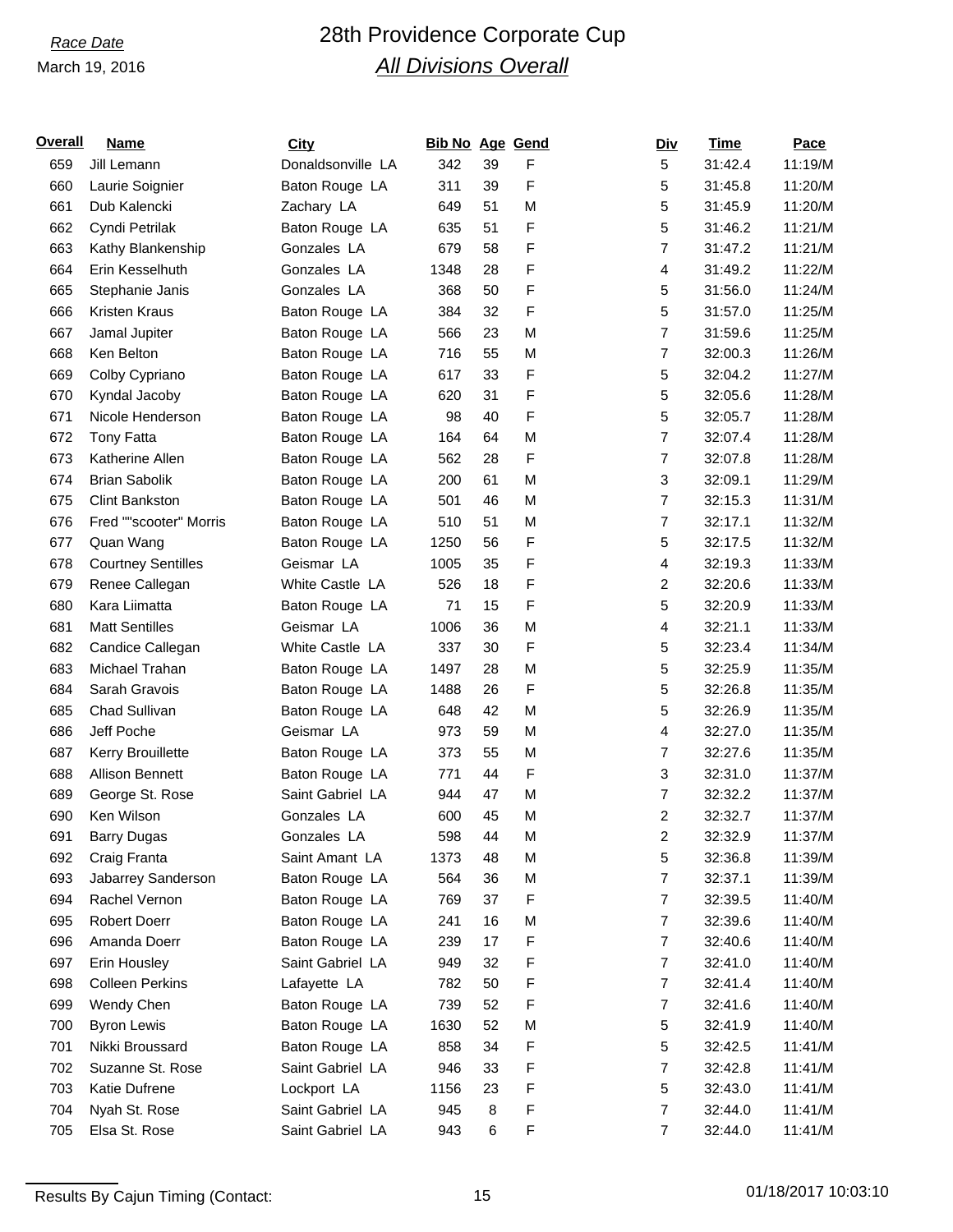# *Race Date* 28th Providence Corporate Cup *All Divisions Overall*

| <u>Overall</u> | Name                    | <b>City</b>          | <b>Bib No Age Gend</b> |    |   |                | <u>Div</u>     | Time    | Pace    |
|----------------|-------------------------|----------------------|------------------------|----|---|----------------|----------------|---------|---------|
| 706            | Maggie Wilke            | Lockport LA          | 1151                   | 27 | F |                | 5              | 32:44.3 | 11:41/M |
| 707            | Anne Villa              | Baton Rouge LA       | 677                    | 48 | F | $\overline{7}$ |                | 32:46.4 | 11:42/M |
| 708            | Rachel Wilson           | Baton Rouge LA       | 746                    | 24 | F | $\overline{7}$ |                | 32:47.1 | 11:43/M |
| 709            | <b>Blythe Johnson</b>   | Baton Rouge LA       | 664                    | 33 | F | 2              |                | 32:48.0 | 11:43/M |
| 710            | Earl Bel                | Ponchatoula LA       | 846                    | 47 | M | 5              |                | 32:48.6 | 11:43/M |
| 711            | <b>Christine Guidry</b> | Ponchatoula LA       | 847                    | 38 | F | 5              |                | 32:49.2 | 11:43/M |
| 712            | Travis Johnson          | Baton Rouge LA       | 672                    | 45 | M | $\overline{c}$ |                | 32:49.6 | 11:43/M |
| 713            | Amanda Roussel          | Baton Rouge LA       | 1302                   | 31 | F | 5              |                | 32:49.8 | 11:43/M |
| 714            | Nicole Gray             | Baton Rouge LA       | 1032                   | 28 | F | $\overline{7}$ |                | 32:50.1 | 11:44/M |
| 715            | Alex Foerstner          | Baton Rouge LA       | 744                    | 23 | F | $\overline{7}$ |                | 32:52.3 | 11:44/M |
| 716            | <b>Misty Evans</b>      | Baton Rouge LA       | 2                      | 37 | F | 1              |                | 32:53.3 | 11:45/M |
| 717            | <b>Taylor Ayers</b>     | Greenwell Springs LA | 707                    | 24 | F | $\overline{7}$ |                | 32:54.7 | 11:45/M |
| 718            | Samuel Ayers            | Greenwell Springs LA | 706                    | 24 | M | $\overline{7}$ |                | 32:56.2 | 11:46/M |
| 719            | Jana Schuld             | Greenwell Springs LA | 709                    | 16 | F | $\overline{7}$ |                | 32:56.5 | 11:46/M |
| 720            | Shelton Perry           | Baton Rouge LA       | 586                    | 70 | M | 5              |                | 32:57.5 | 11:46/M |
| 721            | Elizabeth Canfield      | Baton Rouge LA       | 228                    | 34 | F | $\overline{7}$ |                | 32:57.8 | 11:46/M |
| 722            | Jolie Maberry           | Baton Rouge LA       | 1252                   | 34 | F | 5              |                | 33:00.8 | 11:47/M |
| 723            | Nick Alexander          | Gonzales LA          | 128                    | 36 | M | 5              |                | 33:00.9 | 11:47/M |
| 724            | Hannah Cleaveland       | Baton Rouge LA       | 681                    | 18 | F | 5              |                | 33:03.1 | 11:48/M |
| 725            | Zoe Magee               | Plaquemine LA        | 539                    | 59 | F |                | 3              | 33:03.6 | 11:48/M |
| 726            | Victoria Blough         | Baton Rouge LA       | 182                    | 23 | F | 5              |                | 33:04.7 | 11:49/M |
| 727            | Suzanne Schultz         | Baton Rouge LA       | 575                    | 57 | F | 7              |                | 33:05.1 | 11:49/M |
| 728            | Ben Chocron             | Baton Rouge LA       | 327                    | 47 | M | 5              |                | 33:07.9 | 11:50/M |
| 729            | Brianna Spayd           | Geismar LA           | 961                    | 23 | F | 4              |                | 33:08.3 | 11:50/M |
| 730            | Jon Synder              | Geismar LA           | 962                    | 24 | M | 4              |                | 33:11.6 | 11:51/M |
| 731            | Loney Girod             | Baton Rouge LA       | 683                    | 24 | M | 5              |                | 33:12.9 | 11:51/M |
| 732            | <b>Bethany Carnes</b>   | Baton Rouge LA       | 1394                   | 23 | F | 5              |                | 33:13.5 | 11:52/M |
| 733            | <b>Thomas Ayers</b>     | Greenwell Springs LA | 708                    | 52 | M | $\overline{7}$ |                | 33:16.7 | 11:53/M |
| 734            | Tikila Arnold           | Baton Rouge LA       | 147                    | 39 | F | $\overline{7}$ |                | 33:20.1 | 11:54/M |
| 735            | Maria Darden            | Baton Rouge LA       | 818                    | 53 | F | $\overline{7}$ |                | 33:22.7 | 11:55/M |
| 736            | <b>Brandon Terrance</b> | Baton Rouge LA       | 324                    | 42 | M | 5              |                | 33:23.8 | 11:55/M |
| 737            | Pam Posster             | Baton Rouge LA       | 1222                   | 49 | F | $\overline{7}$ |                | 33:24.9 | 11:56/M |
| 738            | Ashley Favorite         | Gonzales LA          | 1473                   | 27 | F | 5              |                | 33:25.2 | 11:56/M |
| 739            | <b>Garry Hiebert</b>    | Prairieville LA      | 1097                   | 59 | M | 5              |                | 33:30.8 | 11:58/M |
| 740            | Nancy Farmer            | Gonzales LA          | 1363                   | 54 | F | 5              |                | 33:32.7 | 11:59/M |
| 741            | Dick Farmer             | Gonzales LA          | 1344                   | 58 | M | 4              |                | 33:32.8 | 11:59/M |
| 742            | Denise Beadle           | Geismar LA           | 1211                   | 43 | F | $\overline{7}$ |                | 33:32.9 | 11:59/M |
| 743            | Michael Victorian       | Baton Rouge LA       | 1204                   | 33 | M | 5              |                | 33:36.3 | 12:00/M |
| 744            | Chad Blanchard          | Prairieville LA      | 402                    | 39 | M | 4              |                | 33:37.6 | 12:00/M |
| 745            | <b>Courtney Crochet</b> | Prairieville LA      | 1552                   | 33 | F | 5              |                | 33:40.6 | 12:01/M |
| 746            | Anh Vu                  | Gonzales LA          | 734                    | 40 | F | $\overline{7}$ |                | 33:45.1 | 12:03/M |
| 747            | <b>Kristie Gros</b>     | Baton Rouge LA       | 634                    | 34 | F | 5              |                | 33:45.2 | 12:03/M |
| 748            | Becca Bergeron          | Port Allen LA        | 1223                   | 32 | F | $\overline{7}$ |                | 33:46.3 | 12:04/M |
| 749            | Doran Drummond          | Baton Rouge LA       | 640                    | 27 | M | 5              |                | 33:47.4 | 12:04/M |
| 750            | Aimee Hebert            | Baton Rouge LA       | 185                    | 37 | F | 5              |                | 33:48.5 | 12:04/M |
| 751            | Abby Blink              | West Chester OH      | 1514                   | 15 | F | $\overline{7}$ |                | 33:52.4 | 12:06/M |
| 752            | Lindsey Rey             | Baton Rouge LA       | 243                    | 23 | F |                | $\overline{7}$ | 33:55.0 | 12:07/M |
|                |                         |                      |                        |    |   |                |                |         |         |

Results By Cajun Timing (Contact: 16 16 16 16 16 16 16 17 18/2017 10:03:11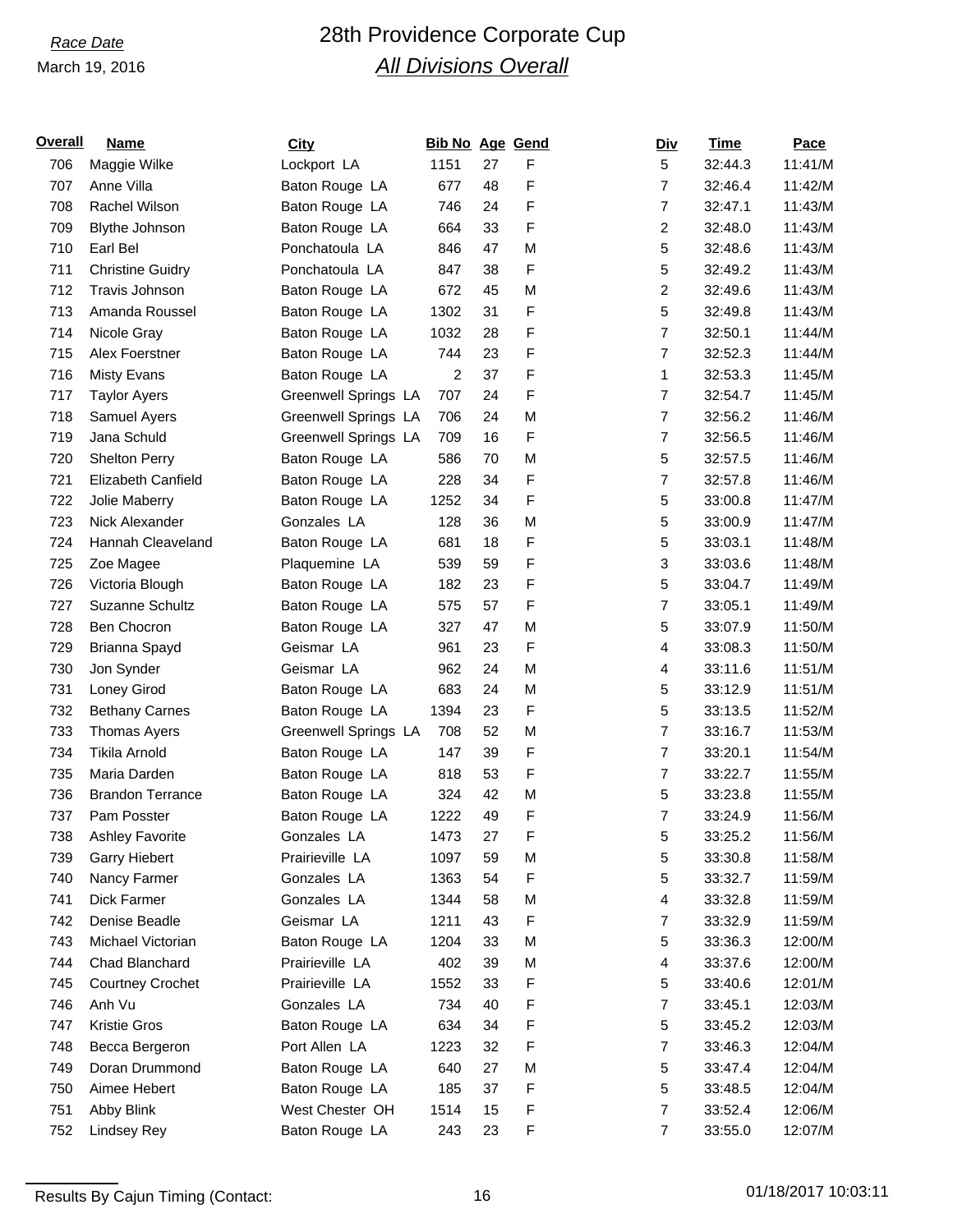# *Race Date* 28th Providence Corporate Cup *All Divisions Overall*

| <u>Overall</u> | Name                  | <b>City</b>       | <b>Bib No Age Gend</b> |    |   | <u>Div</u>              | Time    | Pace    |
|----------------|-----------------------|-------------------|------------------------|----|---|-------------------------|---------|---------|
| 753            | Melanie Clouatre      | Port Allen LA     | 1208                   | 34 | F | 3                       | 33:56.4 | 12:07/M |
| 754            | Mandy Denoux          | Gonzales LA       | 340                    | 38 | F | 5                       | 33:58.0 | 12:08/M |
| 755            | Monica Peters         | Baton Rouge LA    | 697                    | 56 | F | 5                       | 33:58.0 | 12:08/M |
| 756            | Chad Leblanc          | Baton Rouge LA    | 374                    | 49 | M | $\overline{7}$          | 34:03.2 | 12:10/M |
| 757            | Darren Kimball        | Baton Rouge LA    | 780                    | 55 | M | $\overline{7}$          | 34:04.3 | 12:10/M |
| 758            | Caleb Riddle          | Baton Rouge LA    | 1070                   | 10 | M | 5                       | 34:04.7 | 12:10/M |
| 759            | Kelly Clement         | La Place LA       | 444                    | 35 | F | $\overline{c}$          | 34:04.9 | 12:10/M |
| 760            | Suzanne Kimball       | Baton Rouge LA    | 781                    | 56 | F | $\overline{7}$          | 34:05.0 | 12:10/M |
| 761            | <b>Justin Bridges</b> | Prairieville LA   | 1154                   | 36 | M | 5                       | 34:07.6 | 12:11/M |
| 762            | Greg Landry           | Baton Rouge LA    | 1463                   | 55 | M | 5                       | 34:11.5 | 12:13/M |
| 763            | Glen Myron Bourgeois  | Gonzales LA       | 1395                   | 59 | M | 5                       | 34:13.4 | 12:13/M |
| 764            | <b>Bill Pearce</b>    | Geismar LA        | 971                    | 53 | M | 4                       | 34:15.0 | 12:14/M |
| 765            | Kathy Pearce          | Geismar LA        | 972                    | 50 | F | 4                       | 34:15.5 | 12:14/M |
| 766            | Cathryn Blakley       | Baton Rouge LA    | 96                     | 27 | F | 5                       | 34:16.0 | 12:14/M |
| 767            | Michael Johnson       | Baton Rouge LA    | 789                    | 52 | M | $\overline{7}$          | 34:18.3 | 12:15/M |
| 768            | Elizabeth Smith       | Baton Rouge LA    | 1281                   | 38 | F | 5                       | 34:18.7 | 12:15/M |
| 769            | <b>Breanne Baker</b>  | Denham Springs LA | 743                    | 22 | F | $\overline{7}$          | 34:18.7 | 12:15/M |
| 770            | <b>Bridget Polito</b> | Denham Springs LA | 745                    | 25 | F | $\overline{7}$          | 34:18.8 | 12:15/M |
| 771            | Debby Lowery          | Baton Rouge LA    | 1607                   | 57 | F | 5                       | 34:21.0 | 12:16/M |
| 772            | Jennifer Vicknair     | Hammond LA        | 258                    | 44 | F | 5                       | 34:23.8 | 12:17/M |
| 773            | Robert Doerr Sr       | Baton Rouge LA    | 278                    | 73 | M | 5                       | 34:25.6 | 12:18/M |
| 774            | <b>Beth Dugas</b>     | Gonzales LA       | 599                    | 43 | F | $\overline{\mathbf{c}}$ | 34:27.7 | 12:18/M |
| 775            | Jordan Vallet         | Baton Rouge LA    | 632                    | 26 | M | 5                       | 34:28.3 | 12:19/M |
| 776            | Michelle Fair         | Zachary LA        | 1568                   | 24 | F | 5                       | 34:28.6 | 12:19/M |
| 777            | Nancy Gilbert         | Baton Rouge LA    | 643                    | 61 | F | 5                       | 34:29.7 | 12:19/M |
| 778            | Robbie Snellgrove     | Baton Rouge LA    | 700                    | 38 | F | 5                       | 34:29.9 | 12:19/M |
| 779            | Maya Snellgrove       | Baton Rouge LA    | 699                    | 10 | F | 5                       | 34:31.3 | 12:20/M |
| 780            | <b>Sherry Mayer</b>   | Baton Rouge LA    | 205                    | 55 | F | 5                       | 34:39.4 | 12:23/M |
| 781            | Sierra Sager          | Geismar LA        | 1530                   | 15 | F | 5                       | 34:46.4 | 12:25/M |
| 782            | Carmia Carroll        | Baton Rouge LA    | 1189                   | 29 | F | 5                       | 34:55.5 | 12:28/M |
| 783            | Melinda Bangs         | Denham Springs LA | 306                    | 43 | F | 5                       | 34:57.8 | 12:29/M |
| 784            | <b>Terri McKinney</b> | Baton Rouge LA    | 638                    | 49 | F | 5                       | 34:58.1 | 12:29/M |
| 785            | Ashlee Delacerda      | Baton Rouge LA    | 1145                   | 33 | F | 1                       | 35:02.4 | 12:31/M |
| 786            | Amber Didier          | Denham Springs LA | 1141                   | 25 | F | 7                       | 35:02.9 | 12:31/M |
| 787            | Shannon Vicari        | Baton Rouge LA    | 715                    | 40 | F | $\overline{c}$          | 35:03.0 | 12:31/M |
| 788            | Jodi Conachen         | Zachary LA        | 403                    | 39 | F | 5                       | 35:09.7 | 12:33/M |
| 789            | Paul Malphurs         | Metairie LA       | 280                    | 58 | M | 5                       | 35:09.8 | 12:33/M |
| 790            | Jennifer Taylor       | Baton Rouge LA    | 399                    | 41 | F | 4                       | 35:10.1 | 12:34/M |
| 791            | Rebecca Evans         | Baton Rouge LA    | 270                    | 44 | F | 5                       | 35:10.3 | 12:34/M |
| 792            | Sharla Roussel        | Gonzales LA       | 281                    | 58 | F | 5                       | 35:10.5 | 12:34/M |
| 793            | John Quebedeaux, Jr   | Baton Rouge LA    | 216                    | 49 | M | 5                       | 35:15.5 | 12:35/M |
| 794            | Jo Burns              | Gonzales LA       | 230                    | 47 | F | $\overline{7}$          | 35:16.6 | 12:36/M |
| 795            | Vincent Tolliver      | Baton Rouge LA    | 293                    | 27 | M | $\overline{7}$          | 35:20.3 | 12:37/M |
| 796            | <b>Brandi Ringo</b>   | Denham Springs LA | 308                    | 34 | F | 5                       | 35:20.3 | 12:37/M |
| 797            | Melissa Washington    | Baton Rouge LA    | 322                    | 55 | F | 5                       | 35:28.5 | 12:40/M |
| 798            | Harris Wong           | Baton Rouge LA    | 742                    | 53 | M | $\overline{7}$          | 35:28.7 | 12:40/M |
| 799            | Paulette Battaglia    | Baton Rouge LA    | 899                    | 63 | F | 5                       | 35:30.3 | 12:41/M |
|                |                       |                   |                        |    |   |                         |         |         |

Results By Cajun Timing (Contact: 17 17 10:03:11 01/18/2017 10:03:11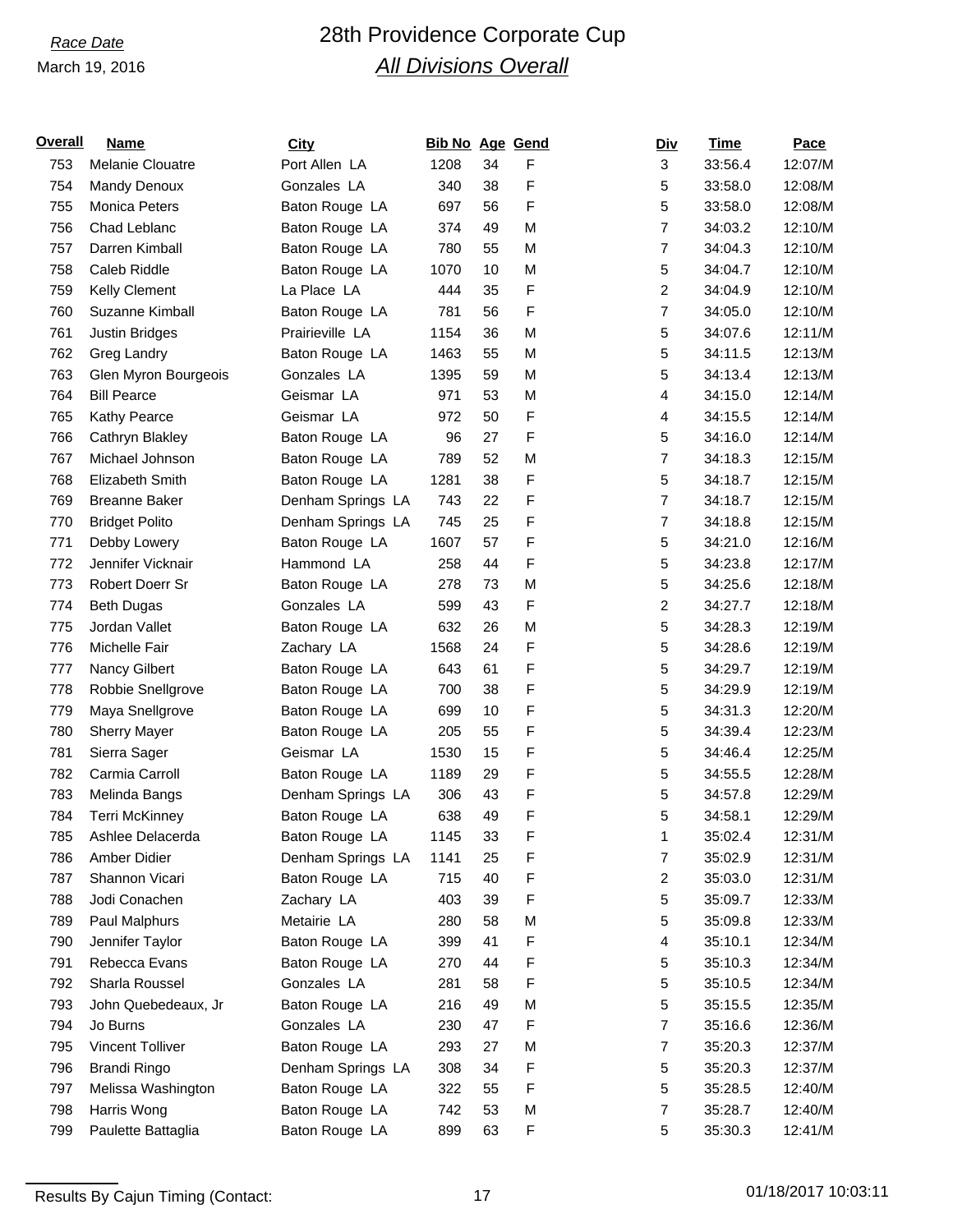# *Race Date* 28th Providence Corporate Cup *All Divisions Overall*

| <u>Overall</u> | <b>Name</b>                | <b>City</b>       | <b>Bib No Age Gend</b> |    |   | <u>Div</u>       | Time    | Pace    |
|----------------|----------------------------|-------------------|------------------------|----|---|------------------|---------|---------|
| 800            | <b>Eric Mott</b>           | Baton Rouge LA    | 213                    | 39 | M | 5                | 35:33.1 | 12:42/M |
| 801            | Erin Giffin                | Baton Rouge LA    | 735                    | 26 | F | $\overline{7}$   | 35:35.8 | 12:43/M |
| 802            | Karen Morton               | Baton Rouge LA    | 1611                   | 52 | F | 5                | 35:48.6 | 12:47/M |
| 803            | Kristin Bishop             | Geismar LA        | 1331                   | 28 | F | 4                | 35:49.2 | 12:48/M |
| 804            | Suzanne Marler             | Zachary LA        | 19                     | 45 | F | 5                | 35:53.7 | 12:49/M |
| 805            | Toyin Rotibi               | Baton Rouge LA    | 253                    | 27 | F | 5                | 35:56.8 | 12:50/M |
| 806            | Keisha Sanders             | Baton Rouge LA    | 732                    | 39 | F | $\overline{7}$   | 35:57.1 | 12:50/M |
| 807            | George Jones               | Baton Rouge LA    | 517                    | 47 | M | $\overline{7}$   | 35:58.3 | 12:51/M |
| 808            | Michelle Mancini           | Baton Rouge LA    | 1492                   | 30 | F | 5                | 36:06.7 | 12:54/M |
| 809            | Sean Derbigny              | Baton Rouge LA    | 1485                   | 36 | M | 5                | 36:07.8 | 12:54/M |
| 810            | Fabie Derbigny             | Baton Rouge LA    | 1484                   | 28 | F | 5                | 36:09.1 | 12:55/M |
| 811            | Debbie Breaux              | Walker LA         | 312                    | 42 | F | 5                | 36:10.0 | 12:55/M |
| 812            | Kenna Maranto              | Baton Rouge LA    | 660                    | 23 | F | $\overline{c}$   | 36:11.0 | 12:55/M |
| 813            | <b>Chad Breaux</b>         | Walker LA         | 313                    | 42 | M | 5                | 36:11.1 | 12:55/M |
| 814            | Karla Sayas                | Baton Rouge LA    | 733                    | 39 | F | $\overline{7}$   | 36:17.3 | 12:58/M |
| 815            | Deborah Buchanan           | Baton Rouge LA    | 1577                   | 39 | F | 5                | 36:20.3 | 12:59/M |
| 816            | Celeste Daigle             | Gonzalesles LA    | 217                    | 39 | F | 5                | 36:23.5 | 13:00/M |
| 817            | Mary Baker                 | Baton Rouge LA    | 1187                   | 56 | F | 5                | 36:31.4 | 13:03/M |
| 818            | Dawn Boniol                | Denham Springs LA | 787                    | 39 | F | $\overline{7}$   | 36:32.1 | 13:03/M |
| 819            | Stephen Fertitta           | Baton Rouge LA    | 1035                   | 27 | M | $\overline{7}$   | 36:32.4 | 13:03/M |
| 820            | Jackie Honore              | Baton Rouge LA    | 14                     | 47 | F | 5                | 36:34.4 | 13:04/M |
| 821            | <b>Tasha Rickels</b>       | Baton Rouge LA    | 39                     | 34 | F | 5                | 36:34.4 | 13:04/M |
| 822            | Lisa Doyle                 | Baton Rouge LA    | 788                    | 42 | F | $\overline{7}$   | 36:34.7 | 13:04/M |
| 823            | <b>Mike Salario</b>        | Baton Rouge LA    | 1367                   | 52 | M | 5                | 36:35.7 | 13:04/M |
| 824            | Katie Simpson              | Gonzales LA       | 855                    | 37 | F | 5                | 36:37.1 | 13:05/M |
| 825            | Lais Cheva                 | Baton Rouge LA    | 1050                   | 27 | F | 5                | 36:38.0 | 13:05/M |
| 826            | Rachel Carbo               | Baton Rouge LA    | 148                    | 30 | F | $\overline{7}$   | 36:40.2 | 13:06/M |
| 827            | <b>Terry Arrington</b>     | Saint Gabriel LA  | 916                    | 67 | M | 4                | 36:53.8 | 13:10/M |
| 828            | Dan Bach                   | Baton Rouge LA    | 1510                   | 31 | M | 4                | 36:54.6 | 13:11/M |
| 829            | <b>Britani Tullier</b>     | Baton Rouge LA    | 546                    | 33 | F | 3                | 36:56.1 | 13:11/M |
| 830            | Lawrence Miller            | Baton Rouge LA    | 482                    | 46 | M | 4                | 36:57.3 | 13:12/M |
| 831            | Alexandra Methot           | Saint Gabriel LA  | 950                    | 26 | F | 7                | 36:58.3 | 13:12/M |
| 832            | Melanie Forbes             | Baton Rouge LA    | 1424                   | 39 | F | 5                | 37:02.6 | 13:14/M |
| 833            | <b>Maddie Stephens</b>     | Baton Rouge LA    | 412                    | 29 | F | 1                | 37:02.9 | 13:14/M |
| 834            | Sadie Miller               | Baton Rouge LA    | 419                    | 9  | F | $\boldsymbol{7}$ | 37:03.7 | 13:14/M |
| 835            | Grace Piro                 | Baton Rouge LA    | 420                    | 34 | F | $\overline{7}$   | 37:05.8 | 13:15/M |
| 836            | Donna Barbay               | Baton Rouge LA    | 272                    | 52 | F | 5                | 37:09.6 | 13:16/M |
| 837            | Julia Adams                | Baton Rouge LA    | 271                    | 47 | F | 5                | 37:11.6 | 13:17/M |
| 838            | <b>Rachel Huffty</b>       | Baton Rouge LA    | 809                    | 21 | F | 5                | 37:12.1 | 13:17/M |
| 839            | Jo Andrea Doerr            | Baton Rouge LA    | 240                    | 50 | F | $\overline{7}$   | 37:13.6 | 13:18/M |
| 840            | Lisa Sierra                | Baton Rouge LA    | 166                    | 47 | F | $\boldsymbol{7}$ | 37:15.0 | 13:18/M |
| 841            | <b>Bridgette O'Connnor</b> | Baton Rouge LA    | 1615                   | 30 | F | 5                | 37:19.5 | 13:20/M |
| 842            | Jennifer Christian         | Baton Rouge LA    | 1434                   | 43 | F | 5                | 37:20.5 | 13:20/M |
| 843            | Ashley Ruh                 | Baton Rouge LA    | 553                    | 22 | F | 2                | 37:25.0 | 13:22/M |
| 844            | <b>Heather Bush</b>        | Baton Rouge LA    | 614                    | 39 | F | 5                | 37:29.0 | 13:23/M |
| 845            | Vincent Lagattuta          | Baton Rouge LA    | 1578                   | 57 | M | 5                | 37:30.0 | 13:24/M |
| 846            | Valerie Matherne           | Saint Gabriel LA  | 911                    | 50 | F | 4                | 37:33.9 | 13:25/M |
|                |                            |                   |                        |    |   |                  |         |         |

Results By Cajun Timing (Contact: 18 18 18 18 01/18/2017 10:03:12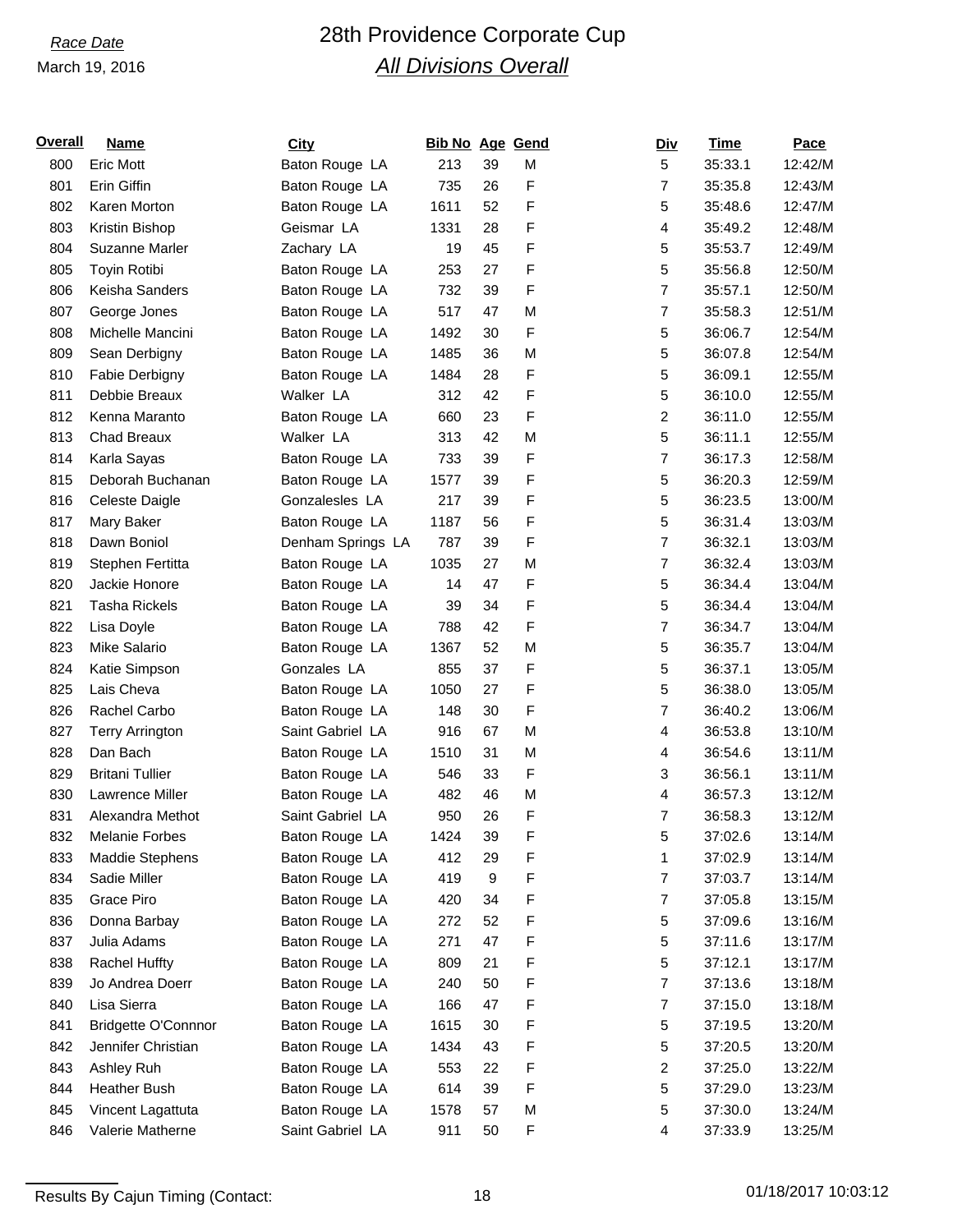# *Race Date* 28th Providence Corporate Cup *All Divisions Overall*

| <u>Overall</u> | Name                    | <b>City</b>       | <b>Bib No Age Gend</b> |    |   | <u>Div</u>              | Time    | Pace    |
|----------------|-------------------------|-------------------|------------------------|----|---|-------------------------|---------|---------|
| 847            | Ira Garrison            | Donaldsonville LA | 359                    | 38 | M | 5                       | 37:35.6 | 13:25/M |
| 848            | <b>Edward Prejean</b>   | Gonzales LA       | 1538                   | 59 | M | 5                       | 37:37.6 | 13:26/M |
| 849            | Michael Delaat          | Walker LA         | 740                    | 64 | M | $\overline{7}$          | 37:39.2 | 13:27/M |
| 850            | <b>Mark Parault</b>     | Prairieville LA   | 194                    | 33 | M | $\overline{7}$          | 37:42.2 | 13:28/M |
| 851            | Crystal Brown           | Denham Springs LA | 1591                   | 37 | F | 5                       | 37:45.3 | 13:29/M |
| 852            | Jessica Garay           | Saint Amant LA    | 603                    | 33 | F | $\overline{\mathbf{c}}$ | 37:45.6 | 13:29/M |
| 853            | Anita Armand            | Saint Amant LA    | 601                    | 55 | F | $\overline{c}$          | 37:46.3 | 13:29/M |
| 854            | <b>Ashley Poirrier</b>  | Vacherie LA       | 463                    | 19 | F | 5                       | 37:48.9 | 13:30/M |
| 855            | Regina Oubre            | Vacherie LA       | 460                    | 43 | F | 5                       | 37:49.6 | 13:30/M |
| 856            | Madeline Domma          | Baton Rouge LA    | 1487                   | 28 | F | 5                       | 37:54.5 | 13:32/M |
| 857            | Margaret Heffron        | Baton Rouge LA    | 1481                   | 57 | F | $\overline{7}$          | 37:54.8 | 13:32/M |
| 858            | Daniel Fontenot         | Baton Rouge LA    | 338                    | 39 | M | 5                       | 38:03.4 | 13:35/M |
| 859            | <b>Ronald Scott</b>     | Baton Rouge LA    | 358                    | 39 | M | 5                       | 38:04.5 | 13:36/M |
| 860            | Lou Vazquez             | Prairieville LA   | 1360                   | 38 | M | 5                       | 38:08.8 | 13:37/M |
| 861            | <b>Rick Dickmyer</b>    | Maurepas LA       | 602                    | 51 | M | $\overline{c}$          | 38:16.1 | 13:40/M |
| 862            | <b>April McKinley</b>   | Baton Rouge LA    | 302                    | 34 | F | 5                       | 38:17.5 | 13:40/M |
| 863            | Nils Breckoff           | Baton Rouge LA    | 404                    | 44 | M | 5                       | 38:20.8 | 13:41/M |
| 864            | <b>Brian Janis</b>      | Gonzales LA       | 367                    | 50 | M | 5                       | 38:21.5 | 13:42/M |
| 865            | Amy Scardina            | Baton Rouge LA    | 176                    | 44 | F | $\overline{7}$          | 38:23.8 | 13:43/M |
| 866            | Lisa Huffty             | Baton Rouge LA    | 749                    | 49 | F | $\overline{7}$          | 38:24.2 | 13:43/M |
| 867            | Ann Hotard              | Livingston LA     | 748                    | 49 | F | $\overline{7}$          | 38:25.0 | 13:43/M |
| 868            | Janette Merrill         | Baton Rouge LA    | 532                    | 60 | F | $\overline{c}$          | 38:29.9 | 13:45/M |
| 869            | Victoria East           | Baton Rouge LA    | 1398                   | 37 | F | 5                       | 38:34.0 | 13:46/M |
| 870            | Ateshi Bhatt            | Baton Rouge LA    | 543                    | 16 | F | 3                       | 38:37.7 | 13:48/M |
| 871            | Pamela Trepagnier       | Baton Rouge LA    | 206                    | 63 | F | 5                       | 38:39.0 | 13:48/M |
| 872            | Nirav Bhatt             | Baton Rouge LA    | 544                    | 41 | M | 3                       | 38:39.4 | 13:48/M |
| 873            | Donna Schultz           | Gonzales LA       | 364                    | 55 | F | 5                       | 38:40.8 | 13:49/M |
| 874            | Landon Roddy            | Baton Rouge LA    | 808                    | 6  | M | 5                       | 38:41.8 | 13:49/M |
| 875            | <b>Whitney Antoine</b>  | Baton Rouge LA    | 751                    | 25 | F | $\overline{7}$          | 38:42.0 | 13:49/M |
| 876            | <b>Trent Elkins</b>     | Baton Rouge LA    | 86                     | 28 | M | 5                       | 38:45.9 | 13:50/M |
| 877            | Jennifer Elkins         | Baton Rouge LA    | 85                     | 27 | F | 5                       | 38:47.0 | 13:51/M |
| 878            | Robert Savage           | Baton Rouge LA    | 150                    | 56 | M | $\overline{7}$          | 38:49.9 | 13:52/M |
| 879            | Frederico Gabriel       | Prairieville LA   | 1320                   | 37 | M | 5                       | 38:54.6 | 13:54/M |
| 880            | Jenna Cannon            | Saint Amant LA    | 1152                   | 27 | F | 5                       | 38:54.8 | 13:54/M |
| 881            | Philip Piro             | Baton Rouge LA    | 416                    | 38 | M | 7                       | 38:55.4 | 13:54/M |
| 882            | Kent Stroud             | Denham Springs LA | 1593                   | 55 | M | 5                       | 38:55.9 | 13:54/M |
| 883            | Frederico Adria Gabriel | Prairieville LA   | 1321                   | 6  | M | 5                       | 38:56.4 | 13:54/M |
| 884            | Michael Sommer          | Denham Springs LA | 1560                   | 56 | M | 5                       | 38:56.9 | 13:54/M |
| 885            | Kelly Pocorello         | Baton Rouge LA    | 802                    | 39 | F | $\overline{7}$          | 38:58.1 | 13:55/M |
| 886            | Angela Gasquet          | Walker LA         | 456                    | 45 | F | 5                       | 39:09.2 | 13:59/M |
| 887            | Lance Amedee            | Baton Rouge LA    | 1413                   | 39 | M | 5                       | 39:10.0 | 13:59/M |
| 888            | <b>Ashley Marler</b>    | Zachary LA        | 17                     | 19 | F | 5                       | 39:10.3 | 13:59/M |
| 889            | Amber Franta            | Saint Amant LA    | 1407                   | 35 | F | 5                       | 39:17.9 | 14:02/M |
| 890            | Jack Herring            | Baton Rouge LA    | 1060                   | 58 | M | 5                       | 39:19.1 | 14:03/M |
| 891            | <b>Billy Patterson</b>  | Baton Rouge LA    | 1217                   | 62 | M | 3                       | 39:19.8 | 14:03/M |
| 892            | Angel Dennis            | Baton Rouge LA    | 559                    | 27 | F | $\overline{7}$          | 39:30.0 | 14:06/M |
| 893            | Nikkia Smith            | Baton Rouge LA    | 633                    | 35 | F | 5                       | 39:31.4 | 14:07/M |
|                |                         |                   |                        |    |   |                         |         |         |

Results By Cajun Timing (Contact: 19 19 19 19 19 101/18/2017 10:03:12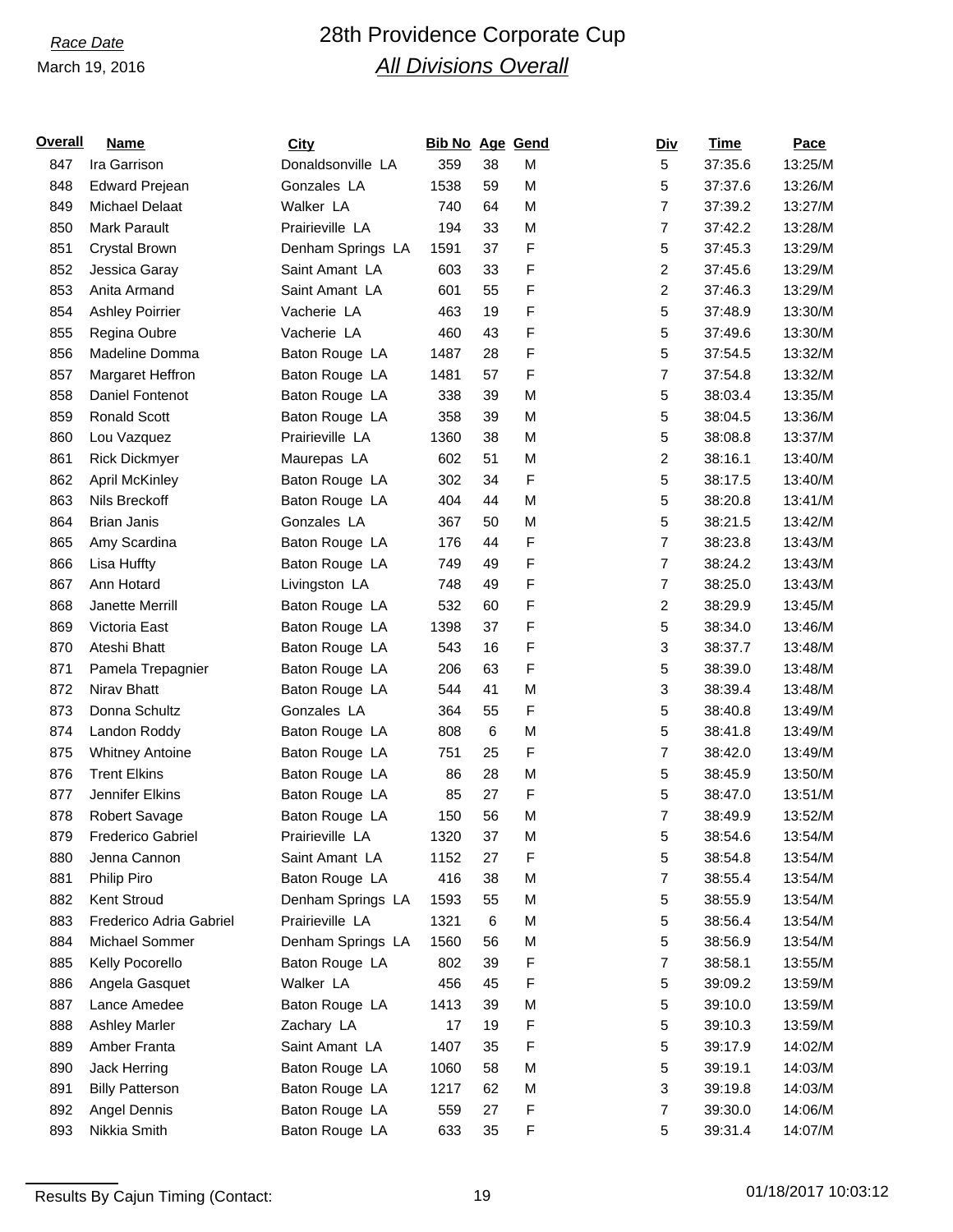## *Race Date* 28th Providence Corporate Cup *All Divisions Overall*

| <u>Overall</u> | Name                    | <b>City</b>          | <b>Bib No Age Gend</b> |                |   | <u>Div</u>              | Time    | Pace    |
|----------------|-------------------------|----------------------|------------------------|----------------|---|-------------------------|---------|---------|
| 894            | <b>Thomas Seagraves</b> | Geismar LA           | 235                    | 53             | M | 4                       | 39:32.9 | 14:07/M |
| 895            | Doreen Swanson          | Geismar LA           | 238                    | 52             | F | 4                       | 39:32.9 | 14:07/M |
| 896            | Saman Kamal             | Gonzales LA          | 1324                   | 28             | F | 5                       | 39:37.0 | 14:09/M |
| 897            | Uzma Kamal              | Gonzales LA          | 1346                   | 51             | F | 4                       | 39:37.0 | 14:09/M |
| 898            | Laura Sherman           | Baton Rouge LA       | 753                    | 50             | F | $\overline{7}$          | 39:38.6 | 14:09/M |
| 899            | Mandy West              | Geismar LA           | 985                    | 54             | F | 4                       | 39:48.2 | 14:13/M |
| 900            | Gary Labauve            | Geismar LA           | 984                    | 58             | M | 4                       | 39:48.3 | 14:13/M |
| 901            | Lanitra Gloston         | Prairieville LA      | 764                    | 37             | F | $\overline{7}$          | 39:51.8 | 14:14/M |
| 902            | <b>Emilie Hotard</b>    | Livingston LA        | 810                    | 15             | F | 5                       | 39:52.6 | 14:14/M |
| 903            | Michelle Miller         | Walker LA            | 309                    | 43             | F | 5                       | 39:53.3 | 14:15/M |
| 904            | Jimmy Hotard            | Livingston LA        | 811                    | 47             | M | 5                       | 39:53.5 | 14:15/M |
| 905            | Elizabeth Herold        | Baton Rouge LA       | 725                    | 31             | F | $\overline{7}$          | 39:53.6 | 14:15/M |
| 906            | Linnette Goodley        | Baton Rouge LA       | 1509                   | 33             | F | 5                       | 40:00.3 | 14:17/M |
| 907            | Amanda Williams         | Baton Rouge LA       | 300                    | 24             | F | 5                       | 40:12.5 | 14:21/M |
| 908            | Terri Alumbaugh         | Baton Rouge LA       | 301                    | 46             | F | 5                       | 40:12.7 | 14:21/M |
| 909            | Paige Marsh             | French Settlement LA | 604                    | 12             | F | $\overline{\mathbf{c}}$ | 40:18.9 | 14:24/M |
| 910            | Kenneth Miller          | Gonzales LA          | 51                     | 36             | M | 3                       | 40:21.4 | 14:25/M |
| 911            | Michon Miller           | Gonzales LA          | 52                     | 35             | F | 3                       | 40:21.8 | 14:25/M |
| 912            | Jeannette Bordelon      | Denham Springs LA    | 1455                   | 44             | F | $\overline{7}$          | 40:22.4 | 14:25/M |
| 913            | Rebecca Montgomery      | Port Neches TX       | 1526                   | 30             | F | 5                       | 40:24.0 | 14:26/M |
| 914            | Vickie Gremillion       | Walker LA            | 1182                   | 53             | F | 5                       | 40:24.8 | 14:26/M |
| 915            | Samantha Lindsey        | Saint Gabriel LA     | 919                    | 30             | F | 4                       | 40:25.3 | 14:26/M |
| 916            | Cody St. Pierre         | Saint Amant LA       | 836                    | 41             | M | 5                       | 40:38.0 | 14:31/M |
| 917            | Gay Young               | Baton Rouge LA       | 1076                   | 55             | F | 5                       | 40:42.4 | 14:32/M |
| 918            | <b>Roeshawn Peters</b>  | Baton Rouge LA       | 165                    | 35             | F | $\overline{7}$          | 40:44.7 | 14:33/M |
| 919            | Suzette Morgan          | Baton Rouge LA       | 897                    | 45             | F | 5                       | 40:54.0 | 14:36/M |
| 920            | John Casey              | Saint Gabriel LA     | 924                    | 47             | M | 4                       | 40:58.7 | 14:38/M |
| 921            | <b>Elizabeth Miner</b>  | Zachary LA           | 1216                   | 41             | F | 3                       | 40:59.2 | 14:38/M |
| 922            | <b>Haley Riddle</b>     | Baton Rouge LA       | 1071                   | $\overline{7}$ | F | 5                       | 41:04.0 | 14:40/M |
| 923            | Rob Bayham              | Prairieville LA      | 1441                   | 39             | M | $\overline{7}$          | 41:04.3 | 14:40/M |
| 924            | Rebecca Murphey         | Baton Rouge LA       | 1513                   | 39             | F | $\overline{4}$          | 41:06.0 | 14:41/M |
| 925            | Nicole Marvel           | Baton Rouge LA       | 1458                   | 35             | F | $\overline{7}$          | 41:06.4 | 14:41/M |
| 926            | Paris Gabriel           | Prairieville LA      | 1322                   | 8              | F | 5                       | 41:07.3 | 14:41/M |
| 927            | Devin Boyd              | Baton Rouge LA       | 1456                   | 10             | M | $\overline{7}$          | 41:07.3 | 14:41/M |
| 928            | Christine Warta         | Saint Gabriel LA     | 938                    | 47             | F | $\overline{7}$          | 41:13.5 | 14:43/M |
| 929            | Ashley Amedee           | Baton Rouge LA       | 1562                   | 33             | F | 5                       | 41:16.4 | 14:44/M |
| 930            | Lauren Chesley          | Saint Gabriel LA     | 928                    | 26             | F | $\overline{7}$          | 41:26.3 | 14:48/M |
| 931            | Michael Sanford         | Jackson LA           | 398                    | 18             | M | 5                       | 41:30.7 | 14:49/M |
| 932            | Mike Lawson             | Jackson LA           | 397                    | 37             | M | 5                       | 41:32.4 | 14:50/M |
| 933            | <b>Randall Speiss</b>   | Baton Rouge LA       | 565                    | 30             | M | $\overline{7}$          | 41:34.1 | 14:51/M |
| 934            | Kristin Marceaux        | Baton Rouge LA       | 800                    | 35             | F | $\overline{7}$          | 41:41.9 | 14:53/M |
| 935            | Fabiola Campoblanco     | Baton Rouge LA       | 1408                   | 24             | F | 1                       | 41:42.1 | 14:54/M |
| 936            | Mike Richardson         | Baton Rouge LA       | 11                     | 59             | M | 5                       | 41:46.4 | 14:55/M |
| 937            | Alan Riddle             | Baton Rouge LA       | 1069                   | 57             | M | 5                       | 41:47.9 | 14:55/M |
| 938            | Dexter Graves           | Baton Rouge LA       | 1361                   | 26             | M | 5                       | 41:55.0 | 14:58/M |
| 939            | <b>Gabriel Kirby</b>    | Baton Rouge LA       | 1040                   | 38             | M | 5                       | 41:55.0 | 14:58/M |
| 940            | Jessep Coots            | Baton Rouge LA       | 1053                   | 39             | M | 5                       | 41:55.5 | 14:58/M |
|                |                         |                      |                        |                |   |                         |         |         |

Results By Cajun Timing (Contact: 20 01/18/2017 10:03:13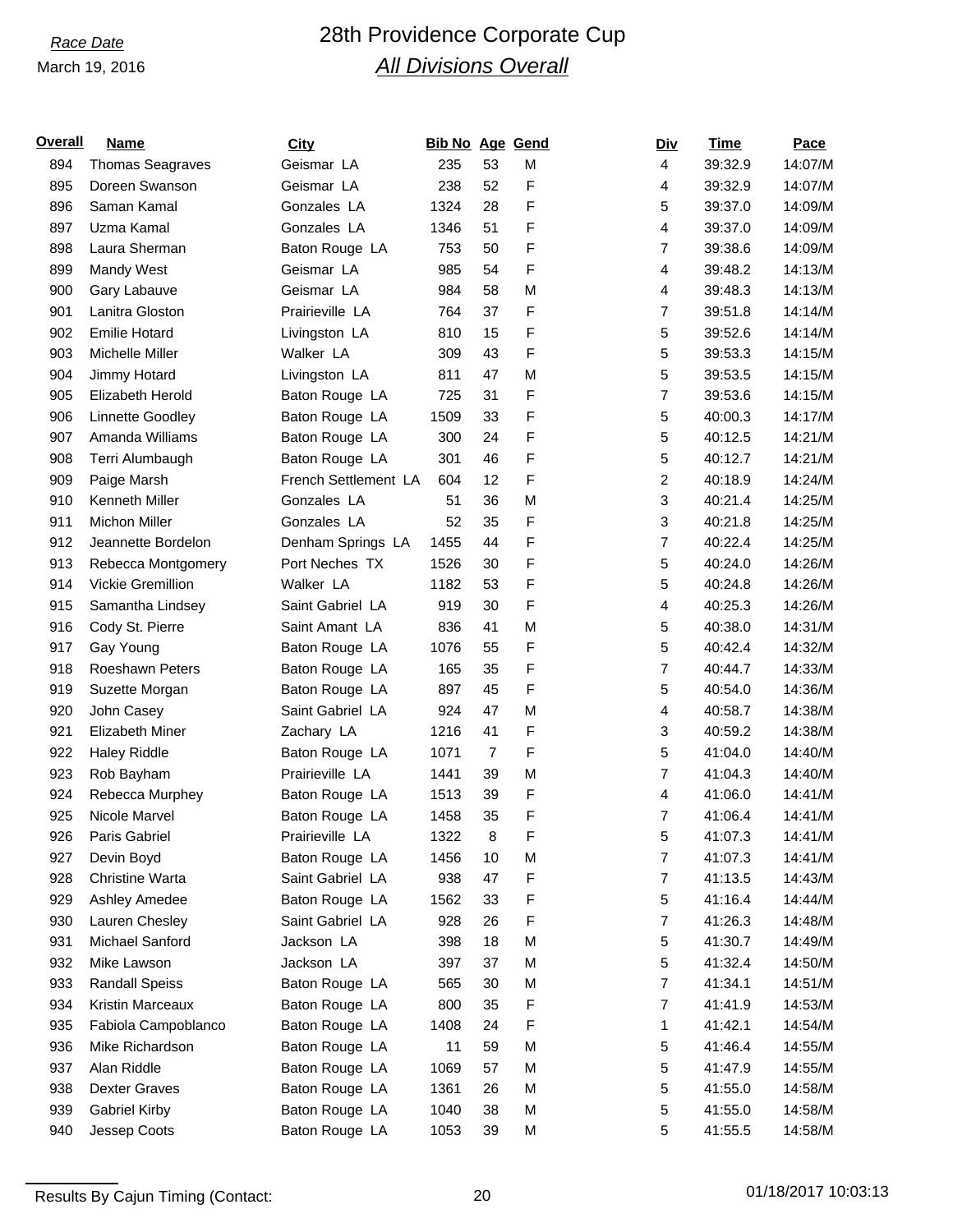# *Race Date* 28th Providence Corporate Cup *All Divisions Overall*

| <u>Overall</u> | Name                      | <b>City</b>       | <b>Bib No Age Gend</b> |                         |   | <b>Div</b>     | Time    | Pace    |
|----------------|---------------------------|-------------------|------------------------|-------------------------|---|----------------|---------|---------|
| 941            | Rebecca Williams          | Baton Rouge LA    | 221                    | 28                      | F | 5              | 42:04.4 | 15:01/M |
| 942            | <b>Brian Butler</b>       | Baton Rouge LA    | 641                    | 54                      | M | 5              | 42:06.9 | 15:02/M |
| 943            | <b>Stacy Butler</b>       | Baton Rouge LA    | 642                    | 53                      | F | 5              | 42:07.4 | 15:03/M |
| 944            | <b>Marguerite Estes</b>   | Baton Rouge LA    | 1476                   | 48                      | F | 5              | 42:15.4 | 15:05/M |
| 945            | Aimee Buckland            | Baton Rouge LA    | 1364                   | 42                      | F | 5              | 42:22.0 | 15:08/M |
| 946            | Kaylee Riddle             | Baton Rouge LA    | 1072                   | 8                       | F | 5              | 42:23.5 | 15:08/M |
| 947            | Kenneth Wells             | Baton Rouge LA    | 1327                   | 74                      | M | 5              | 42:24.4 | 15:09/M |
| 948            | <b>Bobby Otterstetter</b> | Baton Rouge LA    | 1383                   | 47                      | M | 5              | 42:26.6 | 15:09/M |
| 949            | Sarah Escobar             | Baton Rouge LA    | 9                      | 37                      | F | 5              | 42:26.9 | 15:09/M |
| 950            | Phuong Jenkins            | Baton Rouge LA    | 644                    | 46                      | F | 5              | 42:27.5 | 15:10/M |
| 951            | <b>Charles McGirt</b>     | Gonzales LA       | 1381                   | 51                      | M | 5              | 42:28.8 | 15:10/M |
| 952            | Scott Buckland            | Baton Rouge LA    | 1386                   | 48                      | M | 5              | 42:32.6 | 15:11/M |
| 953            | Gina Benedict             | Reserve LA        | 1451                   | 35                      | F | $\overline{7}$ | 42:36.2 | 15:13/M |
| 954            | Devin Leblanc             | Ponchatoula LA    | 1452                   | 50                      | M | 7              | 42:39.1 | 15:14/M |
| 955            | Donna Grice               | Baton Rouge LA    | 1256                   | 46                      | F | 5              | 42:40.3 | 15:14/M |
| 956            | Darryl Rains              | Baton Rouge LA    | 1453                   | 51                      | M | $\overline{7}$ | 42:41.6 | 15:15/M |
| 957            | <b>Tricia Rains</b>       | Baton Rouge LA    | 1454                   | 51                      | F | $\overline{7}$ | 42:41.7 | 15:15/M |
| 958            | Paul Clifton              | Baton Rouge LA    | 1253                   | 56                      | M | 5              | 42:51.1 | 15:18/M |
| 959            | Paul Kissner              | Baton Rouge LA    | 1036                   | 35                      | M | 7              | 42:52.0 | 15:19/M |
| 960            | <b>Gary Devall</b>        | Baton Rouge LA    | 1080                   | 53                      | M | 5              | 42:53.2 | 15:19/M |
| 961            | Kay Landry                | Baton Rouge LA    | 1464                   | 51                      | F | 5              | 42:55.3 | 15:20/M |
| 962            | <b>Felicia Graves</b>     | Baton Rouge LA    | 1355                   | 55                      | F | 4              | 42:59.6 | 15:21/M |
| 963            | Dewain Butler             | Baton Rouge LA    | 8                      | 40                      | M | 5              | 43:00.8 | 15:21/M |
| 964            | Eryn Yan-Hamby            | Baton Rouge LA    | 1500                   | 39                      | F | 5              | 43:01.9 | 15:22/M |
| 965            | <b>Billy Howard</b>       | Saint Gabriel LA  | 926                    | 43                      | M | 4              | 43:03.5 | 15:23/M |
| 966            | Leslie Howard             | Saint Gabriel LA  | 927                    | 47                      | F | 4              | 43:04.8 | 15:23/M |
| 967            | <b>Renee Curtis</b>       | Baton Rouge LA    | 179                    | 49                      | F | 5              | 43:07.7 | 15:24/M |
| 968            | Michelle Kasischke        | Baton Rouge LA    | 637                    | 47                      | F | 5              | 43:08.8 | 15:24/M |
| 969            | Joe Bob Cravens           | Baton Rouge LA    | 28                     | 63                      | M | 5              | 43:08.9 | 15:24/M |
| 970            | Amanda O'Guin             | Baton Rouge LA    | 631                    | 42                      | F | 5              | 43:09.2 | 15:25/M |
| 971            | <b>Brandy Duncan</b>      | Baton Rouge LA    | 144                    | 41                      | F | 5              | 43:12.8 | 15:26/M |
| 972            | Jamie Coots               | Baton Rouge LA    | 1052                   | 38                      | F | 5              | 43:13.9 | 15:26/M |
| 973            | Meagan Marcello           | Geismar LA        | 980                    | 12                      | F | 4              | 43:17.1 | 15:28/M |
| 974            | Dana Marcello             | Geismar LA        | 979                    | 45                      | F | 4              | 43:17.9 | 15:28/M |
| 975            | Doug Drummond             | Baton Rouge LA    | 152                    | 54                      | M | 7              | 43:22.3 | 15:29/M |
| 976            | Jill Mangas               | Denham Springs LA | 1106                   | 36                      | F | 5              | 43:23.7 | 15:30/M |
| 977            | Jim Mangas                | Denham Springs LA | 1107                   | 38                      | M | 5              | 43:24.1 | 15:30/M |
| 978            | Laurie Gautreaux          | Saint Amant LA    | 767                    | 48                      | F | 7              | 43:25.3 | 15:30/M |
| 979            | Micah Whitmore            | Zachary LA        | 1388                   | 25                      | M | 5              | 43:25.9 | 15:30/M |
| 980            | Sarah Schneider           | Baton Rouge LA    | 1621                   | 30                      | F | 7              | 43:30.5 | 15:32/M |
| 981            | Katherine Morris          | Baton Rougebaton  | 1280                   | 66                      | F | 5              | 43:31.1 | 15:33/M |
| 982            | Mike Schoonmaker          | Holden LA         | 1234                   | 27                      | M | 3              | 43:31.1 | 15:33/M |
| 983            | Auburn Bryant             | Baton Rouge LA    | 1279                   | 80                      | M | 5              | 43:32.6 | 15:33/M |
| 984            | Andy Bush                 | Baton Rouge LA    | 613                    | 45                      | M | 5              | 43:32.8 | 15:33/M |
| 985            | Cathy Brown               | Baton Rouge LA    | 654                    | 56                      | F | 2              | 43:36.0 | 15:34/M |
| 986            | Patrick Duncan            | Baton Rouge LA    | 411                    | 28                      | M | 1              | 43:40.7 | 15:36/M |
| 987            | Noah Guitreau             | Baton Rouge LA    | 381                    | $\overline{\mathbf{4}}$ | M | 5              | 43:47.9 | 15:38/M |

Results By Cajun Timing (Contact: 21 21 01/18/2017 10:03:13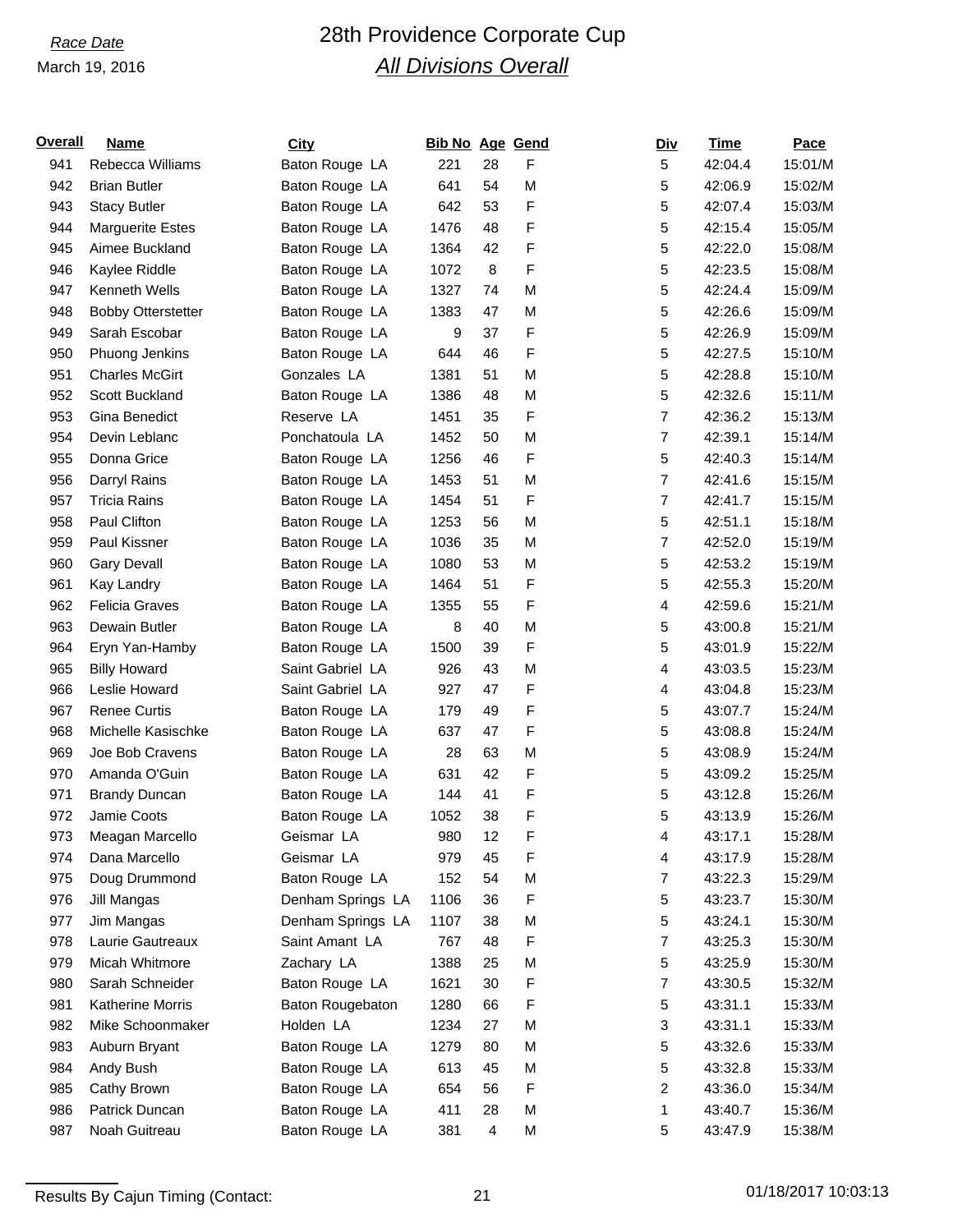# *Race Date* 28th Providence Corporate Cup *All Divisions Overall*

| <b>Overall</b> | <b>Name</b>             | <b>City</b>          | <b>Bib No Age Gend</b> |        |   | <u>Div</u>              | Time    | Pace    |
|----------------|-------------------------|----------------------|------------------------|--------|---|-------------------------|---------|---------|
| 988            | <b>Cornelius White</b>  | Darrow LA            | 608                    | 44     | M | $\overline{2}$          | 43:53.8 | 15:40/M |
| 989            | Allegra Dennis          | Darrow LA            | 605                    | 42     | F | 2                       | 43:54.8 | 15:41/M |
| 990            | Dale Duhon              | Saint Gabriel LA     | 925                    | 51     | M | $\overline{\mathbf{4}}$ | 43:59.2 | 15:43/M |
| 991            | Dria Seay               | Saint Gabriel LA     | 930                    | 6      | F | 7                       | 44:01.0 | 15:43/M |
| 992            | <b>Catharine Dolese</b> | Saint Gabriel LA     | 940                    | 57     | F | 4                       | 44:06.7 | 15:45/M |
| 993            | Jon Bradley             | Baton Rouge LA       | 1390                   | 53     | M | 5                       | 44:11.6 | 15:47/M |
| 994            | Angelique Litsey        | Baton Rouge LA       | 1622                   | 31     | F | $\overline{7}$          | 44:12.7 | 15:47/M |
| 995            | Jennifer Broadwell      | Baton Rouge LA       | 1127                   | 32     | F | $\overline{7}$          | 44:12.8 | 15:47/M |
| 996            | Paul Buffone            | Baton Rouge LA       | 795                    | 48     | М | $\overline{7}$          | 44:18.8 | 15:49/M |
| 997            | <b>Brandt Coyle</b>     | Denham Springs LA    | 626                    | 27     | M | 5                       | 44:20.3 | 15:50/M |
| 998            | Matt Zyjewski           | Mandeville LA        | 1617                   | 29     | М | 5                       | 44:20.4 | 15:50/M |
| 999            | Mathieu Gardemal        | Darrow LA            | 225                    | 19     | M | $\overline{7}$          | 44:20.6 | 15:50/M |
| 1000           | Linda Gardemal          | Gonzales LA          | 224                    | 49     | F | $\overline{7}$          | 44:21.5 | 15:50/M |
| 1001           | Gayle Norman            | Gonzales LA          | 226                    | 61     | F | $\overline{7}$          | 44:22.8 | 15:51/M |
| 1002           | <b>Elliot Crosby</b>    | Baton Rouge LA       | 1054                   | 23     | М | 5                       | 44:30.5 | 15:54/M |
| 1003           | Kandice Lockhart        | Baton Rouge LA       | 1064                   | 32     | F | 5                       | 44:30.9 | 15:54/M |
| 1004           | Corey May               | Baton Rouge LA       | 567                    | 24     | М | 7                       | 44:31.7 | 15:54/M |
| 1005           | <b>Cindi Stewart</b>    | Baton Rouge LA       | 1073                   | 63     | F | 5                       | 44:33.7 | 15:55/M |
| 1006           | Renee Huguet            | Walker LA            | 23                     | 38     | F | 5                       | 44:38.5 | 15:56/M |
| 1007           | Derrick Klingman        | Baton Rouge LA       | 791                    | 27     | M | $\overline{7}$          | 44:39.2 | 15:57/M |
| 1008           | Sara Lasher             | Baton Rouge LA       | 38                     | 29     | F | 5                       | 44:40.6 | 15:57/M |
| 1009           | <b>Brett Vaughn</b>     | Baton Rouge LA       | 621                    | 29     | M | 5                       | 44:41.6 | 15:58/M |
| 1010           | Amy Kissner             | Baton Rouge LA       | 1078                   | 38     | F | 5                       | 44:43.4 | 15:58/M |
| 1011           | <b>Tomi Kinney</b>      | Baton Rouge LA       | 135                    | 60     | F | 5                       | 44:49.3 | 16:00/M |
| 1012           | Jessica Sibbert         | Baton Rouge LA       | 1115                   | 39     | F | 5                       | 44:53.0 | 16:02/M |
| 1013           | Jeannine Porter         | Baton Rouge LA       | 5                      | 59     | F | 5                       | 44:55.1 | 16:03/M |
| 1014           | Carley Olden            | Baton Rouge LA       | 1601                   | 39     | F | 5                       | 45:02.3 | 16:05/M |
| 1015           | Jennifer Rood           | Baton Rouge LA       | 1123                   | 49     | F | $\overline{7}$          | 45:02.7 | 16:05/M |
| 1016           | Allie Prather           | Baton Rouge LA       | 1518                   | 67     | F | 5                       | 45:03.6 | 16:05/M |
| 1017           | Alisha Prather          | Baton Rouge LA       | 1125                   | 43     | F | $\overline{7}$          | 45:03.6 | 16:05/M |
| 1018           | Ty Olden                | Baton Rouge LA       | 1602                   | 39     | М | 5                       | 45:04.0 | 16:06/M |
| 1019           | Ashley Cobb             | Baton Rouge LA       | 645                    | 30     | F | 5                       | 45:04.2 | 16:06/M |
| 1020           | <b>Brent Cobb</b>       | Baton Rouge LA       | 646                    | $30\,$ | М | 5                       | 45:05.7 | 16:06/M |
| 1021           | Ailee Kim               | Greenwell Springs LA | 711                    | 15     | F | 5                       | 45:07.6 | 16:07/M |
| 1022           | Steven McGee            | Prairieville LA      | 326                    | 60     | M | 5                       | 45:11.9 | 16:08/M |
| 1023           | Kayla Oubre             | Gonzales LA          | 1402                   | 24     | F | 5                       | 45:12.7 | 16:09/M |
| 1024           | Kiristen McGirt         | Gonzales LA          | 1403                   | 8      | F | 5                       | 45:12.8 | 16:09/M |
| 1025           | Kirk Martineau          | Baton Rouge LA       | 578                    | 52     | M | $\overline{7}$          | 45:14.4 | 16:09/M |
| 1026           | Kimberly Rheams         | Baton Rouge LA       | 719                    | 48     | F | $\overline{7}$          | 45:14.6 | 16:09/M |
| 1027           | Michael Miller          | Baton Rouge LA       | 414                    | 37     | M | $\overline{7}$          | 45:14.8 | 16:09/M |
| 1028           | <b>Bryan Poirrier</b>   | Baton Rouge LA       | 717                    | 57     | M | $\overline{7}$          | 45:15.1 | 16:10/M |
| 1029           | Jessica Miller          | Baton Rouge LA       | 418                    | 38     | F | $\overline{7}$          | 45:15.4 | 16:10/M |
| 1030           | Tonya Ayers             | Greenwell Springs LA | 710                    | 49     | F | 5                       | 45:18.3 | 16:11/M |
| 1031           | Mary Ann Gordon         | Denham Springs LA    | 803                    | 57     | F | $\overline{7}$          | 45:21.1 | 16:12/M |
| 1032           | Wes Veitch              | Baton Rouge LA       | 579                    | 42     | M | $\overline{7}$          | 45:21.2 | 16:12/M |
| 1033           | Henry Martin            | Houma LA             | 1267                   | 13     | M | 5                       | 45:29.7 | 16:15/M |
| 1034           | Miranda Martin          | Houma LA             | 1268                   | 8      | F | 5                       | 45:30.7 | 16:15/M |

Results By Cajun Timing (Contact: 22 01/18/2017 10:03:14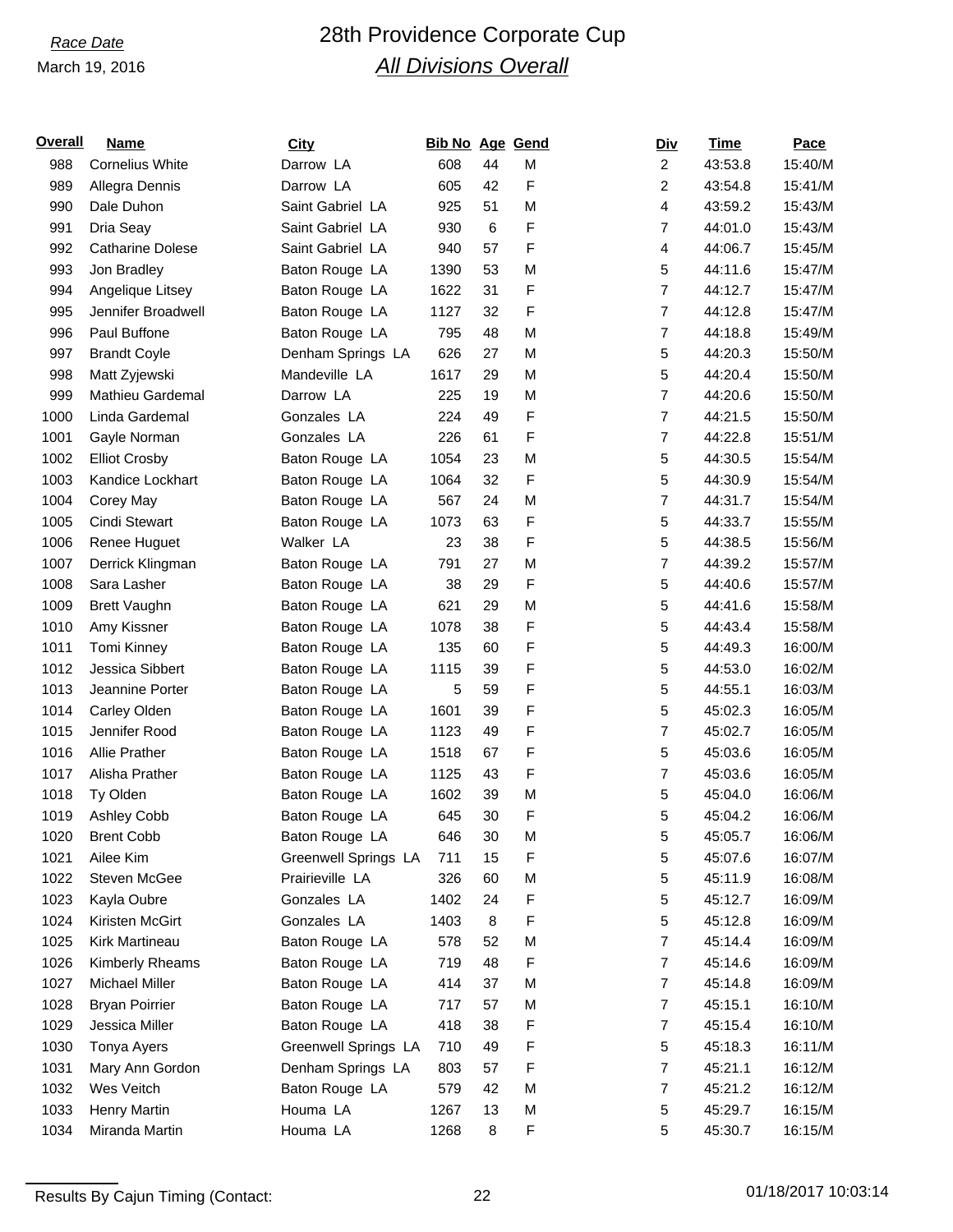## *Race Date* 28th Providence Corporate Cup *All Divisions Overall*

| <b>Overall</b> | <b>Name</b>            | <b>City</b>               | <b>Bib No Age Gend</b> |                |   | <u>Div</u>     | <b>Time</b> | Pace    |
|----------------|------------------------|---------------------------|------------------------|----------------|---|----------------|-------------|---------|
| 1035           | Danita Smith           | Baton Rouge LA            | 533                    | 43             | F | $\overline{c}$ | 45:32.1     | 16:16/M |
| 1036           | Debra Vidrine          | Baton Rouge LA            | 766                    | 51             | F | 7              | 45:39.7     | 16:18/M |
| 1037           | Donice Bennett         | Greenwell Springs LA 1422 |                        | 35             | M | 5              | 45:39.9     | 16:18/M |
| 1038           | Tanya Martin           | Houma LA                  | 1269                   | 44             | F | 5              | 45:44.9     | 16:20/M |
| 1039           | David Perry            | Baton Rouge LA            | 130                    | 55             | M | 5              | 45:45.2     | 16:20/M |
| 1040           | Amie Haggenmacher      | Denham Springs LA         | 1265                   | 42             | F | 5              | 45:52.0     | 16:23/M |
| 1041           | Hannah Haggenmacher    | Denham Springs LA         | 1266                   | 17             | F | 5              | 45:52.6     | 16:23/M |
| 1042           | <b>Terral Martin</b>   | Houma LA                  | 1270                   | 38             | M | 5              | 45:54.9     | 16:24/M |
| 1043           | <b>Kendall Pultz</b>   | Baton Rouge LA            | 611                    | 19             | M | 2              | 45:58.5     | 16:25/M |
| 1044           | Tina Levy              | Prairieville LA           | 538                    | 48             | F | 3              | 46:00.3     | 16:26/M |
| 1045           | Ty Smith               | Geismar LA                | 849                    | 50             | M | 5              | 46:03.3     | 16:27/M |
| 1046           | Hogan Smith            | Geismar LA                | 848                    | 9              | M | 5              | 46:03.6     | 16:27/M |
| 1047           | <b>Cindy Gautreaux</b> | Denham Springs LA         | 763                    | 51             | F | $\overline{7}$ | 46:07.0     | 16:28/M |
| 1048           | Casey Bennett          | Baton Rouge LA            | 1418                   | 31             | F | 7              | 46:08.4     | 16:29/M |
| 1049           | Amy Odom               | Baton Rouge LA            | 274                    | 53             | F | 5              | 46:09.2     | 16:29/M |
| 1050           | Kay Johnson            | Hammond LA                | 276                    | 54             | F | 5              | 46:10.1     | 16:29/M |
| 1051           | David Lee              | Gonzales LA               | 841                    | 37             | M | 5              | 46:14.4     | 16:31/M |
| 1052           | Pat Verdicanno         | Denham Springs LA         | 143                    | 53             | F | 5              | 46:26.6     | 16:35/M |
| 1053           | Victoria Lollar        | Plaquemine LA             | 1221                   | 21             | F | $\overline{7}$ | 46:26.6     | 16:35/M |
| 1054           | Kenna London           | Baton Rouge LA            | 173                    | 33             | F | $\overline{7}$ | 46:30.1     | 16:36/M |
| 1055           | Anisha Christopher     | Baton Rouge LA            | 149                    | 36             | F | $\overline{7}$ | 46:31.7     | 16:37/M |
| 1056           | Suzette Alleman        | Plaquemine LA             | 1219                   | 43             | F | $\overline{7}$ | 46:33.4     | 16:38/M |
| 1057           | Angie Hudson           | Saint Gabriel LA          | 935                    | 47             | F | $\overline{7}$ | 46:33.7     | 16:38/M |
| 1058           | Kaitlyn Boudreaux      | Baton Rouge LA            | 583                    | 29             | F | 5              | 46:34.7     | 16:38/M |
| 1059           | Kaycie Hudson          | Saint Gabriel LA          | 936                    | 21             | F | 7              | 46:35.1     | 16:38/M |
| 1060           | Mark Hudson            | Saint Gabriel LA          | 910                    | 50             | M | 4              | 46:36.3     | 16:39/M |
| 1061           | Sha Smith              | Baton Rouge LA            | 1202                   | 37             | F | 5              | 46:38.9     | 16:39/M |
| 1062           | Meghan Hickey          | Baton Rouge LA            | 126                    | 22             | F | 5              | 46:39.2     | 16:40/M |
| 1063           | <b>Tatum Crochet</b>   | Baton Rouge LA            | 134                    | 23             | F | 5              | 46:39.6     | 16:40/M |
| 1064           | Antoinette Mastrangelo | Baton Rouge LA            | 32                     | 57             | F | 5              | 46:40.2     | 16:40/M |
| 1065           | Steven Mastrangelo     | Baton Rouge LA            | 33                     | 58             | M | 5              | 46:41.5     | 16:40/M |
| 1066           | Ardis Jones            | Baton Rouge LA            | 1375                   | 57             | M | 5              | 46:42.7     | 16:41/M |
| 1067           | Lauren Doerr           | Baton Rouge LA            | 277                    | 13             | F | 5              | 46:43.5     | 16:41/M |
| 1068           | Jennifer Ducre         | Denham Springs LA         | 223                    | 28             | F | 5              | 46:46.3     | 16:42/M |
| 1069           | Saye McCants           | Baton Rouge LA            | 127                    | 32             | F | 5              | 46:49.7     | 16:43/M |
| 1070           | <b>Brad Apking</b>     | Geismar LA                | 831                    | 34             | M | 5              | 46:50.6     | 16:44/M |
| 1071           | Sarah Apking           | Geismar LA                | 832                    | 32             | F | 5              | 46:50.6     | 16:44/M |
| 1072           | Thao Gabriel           | Prairieville LA           | 1333                   | 38             | F | 4              | 46:51.2     | 16:44/M |
| 1073           | Mary Jean Blink        | West Chester OH           | 1517                   | 51             | F | 7              | 46:56.6     | 16:46/M |
| 1074           | Jill Davis             | Baton Rouge LA            | 1194                   | 56             | F | 5              | 46:56.7     | 16:46/M |
| 1075           | Evan Lawson            | Jackson LA                | 395                    | $\overline{7}$ | M | 5              | 47:00.4     | 16:47/M |
| 1076           | Carlos Perez           | Baton Rouge LA            | 585                    | 39             | M | 5              | 47:01.5     | 16:48/M |
| 1077           | Kingston Hardy         | Prairieville LA           | 40                     | 5              | M | 3              | 47:05.4     | 16:49/M |
| 1078           | Mone' Seay             | Saint Gabriel LA          | 931                    | 31             | F | $\overline{7}$ | 47:09.9     | 16:50/M |
| 1079           | Natalie Chop           | Baton Rouge LA            | 747                    | 27             | F | $\overline{7}$ | 47:10.1     | 16:51/M |
| 1080           | Raphael Briscoe        | Saint Gabriel LA          | 939                    | 34             | M | 4              | 47:13.0     | 16:52/M |
| 1081           | <b>Sidney Gustave</b>  | Saint Gabriel LA          | 921                    | 44             | M | $\overline{4}$ | 47:13.2     | 16:52/M |
|                |                        |                           |                        |                |   |                |             |         |

Results By Cajun Timing (Contact: 23 23 01/18/2017 10:03:14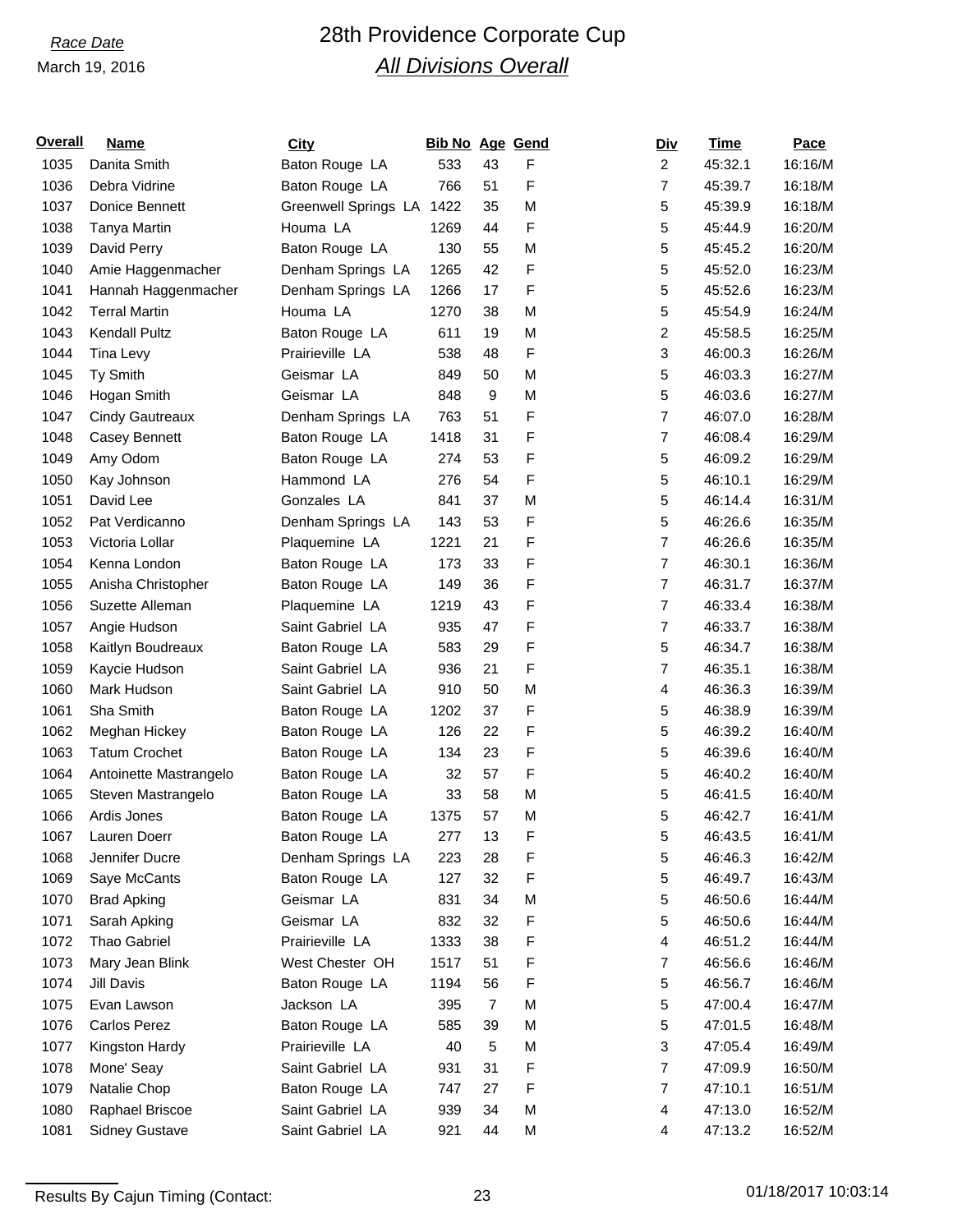# *Race Date* 28th Providence Corporate Cup *All Divisions Overall*

| <b>Overall</b> | <b>Name</b>             | <b>City</b>                      | <b>Bib No Age Gend</b> |                |   | <u>Div</u>          | Time    | Pace    |
|----------------|-------------------------|----------------------------------|------------------------|----------------|---|---------------------|---------|---------|
| 1082           | Lachondria Holder       | Baton Rouge LA                   | 1629                   | 44             | F | $\overline{7}$      | 47:13.6 | 16:52/M |
| 1083           | Erica Taylor            | Saint Gabriel LA                 | 933                    | 8              | F | 7                   | 47:17.4 | 16:53/M |
| 1084           | Rhonda Edmonston        | Livingston LA                    | 366                    | 49             | F | 5                   | 47:18.4 | 16:54/M |
| 1085           | Cynthia Richardson      | Baton Rouge LA                   | 754                    | 53             | F | $\overline{7}$      | 47:19.5 | 16:54/M |
| 1086           | <b>Chantel Bordelon</b> | French Settlement LA             | 365                    | 33             | F | 5                   | 47:20.2 | 16:54/M |
| 1087           | <b>Destiny Marvel</b>   | Baton Rouge LA                   | 1457                   | 14             | F | 7                   | 47:20.2 | 16:54/M |
| 1088           | Max Coates              | Saint Gabriel LA                 | 918                    | 62             | М | 4                   | 47:20.4 | 16:54/M |
| 1089           | Matt Taylor             | Saint Gabriel LA                 | 934                    | 37             | M | $\overline{7}$      | 47:24.0 | 16:56/M |
| 1090           | <b>Bob Brady</b>        | Baton Rouge LA                   | 825                    | 56             | M | 5                   | 47:34.6 | 16:59/M |
| 1091           | Georgette Fontenot      | Baton Rougeroug LA               | 853                    | 54             | F | 5                   | 47:35.3 | 17:00/M |
| 1092           | Julie Lewis             | Baton Rouge LA                   | 319                    | 52             | F | 5                   | 47:36.3 | 17:00/M |
| 1093           | Kimberly Schulz         | Convent LA                       | 873                    | 35             | F | 4                   | 47:44.2 | 17:03/M |
| 1094           | Gina Frusha             | Convent LA                       | 862                    | 38             | F | 4                   | 47:45.0 | 17:03/M |
| 1095           | Ari Badeaux             | Baton Rouge LA                   | 75                     | $\overline{c}$ | F | 5                   | 47:46.8 | 17:04/M |
| 1096           | Erica Badeaux           | Baton Rouge LA                   | 77                     | 35             | F | 5                   | 47:48.7 | 17:04/M |
| 1097           | <b>Terri Stirgus</b>    | Baton Rouge LA                   | 153                    | 43             | F | $\overline{7}$      | 47:49.3 | 17:05/M |
| 1098           | <b>Lindsey Moore</b>    | Baton Rouge LA                   | 415                    | 32             | F | $\overline{7}$      | 47:50.5 | 17:05/M |
| 1099           | Carrie Knight           | Baton Rouge LA                   | 413                    | 30             | F | $\overline{7}$      | 47:50.6 | 17:05/M |
| 1100           | Lynn Broussard          | Baton Rouge LA                   | 151                    | 53             | F | $\overline{7}$      | 47:50.8 | 17:05/M |
| 1101           | Amber St. Pierre        | Saint Amant LA                   | 835                    | 36             | F | 5                   | 47:59.1 | 17:08/M |
| 1102           | Linda Cruz              | Geismar LA                       | 987                    | 53             | F | 4                   | 47:59.7 | 17:08/M |
| 1103           | George Ferguson         | Geismar LA                       | 990                    | 51             | M | 4                   | 48:00.0 | 17:09/M |
| 1104           | Nome Cruz               | Geismar LA                       | 988                    | 53             | M | 4                   | 48:00.2 | 17:09/M |
| 1105           | <b>Brent Chesley</b>    | Saint Gabriel LA                 | 917                    | 29             | M | 4                   | 48:05.4 | 17:10/M |
| 1106           | Joe Sibbert             | Baton Rouge LA                   | 1116                   | 37             | M | 5                   | 48:10.3 | 17:12/M |
| 1107           | <b>Brooke Denicola</b>  | Baton Rouge LA                   | 1055                   | 40             | F | 5                   | 48:33.6 | 17:20/M |
| 1108           | <b>Emily Denicola</b>   | Baton Rouge LA                   | 1056                   | 6              | F | 5                   | 48:34.3 | 17:21/M |
| 1109           | Catherine Lawson        | Jackson LA                       | 394                    | 38             | F | 5                   | 48:35.2 | 17:21/M |
| 1110           | Erik Harpole            | Saint Amant LA                   | 350                    | 32             | M | 5                   | 48:49.7 | 17:26/M |
| 1111           | Amie Harpole            | Saint Amant LA                   | 349                    | 30             | F | 5                   | 48:51.9 | 17:27/M |
| 1112           | <b>Briana Wilson</b>    | Baton Rouge LA                   | 572                    | 24             | F | $\overline{7}$      | 48:53.1 | 17:28/M |
| 1113           | Millie Coon             | Baton Rouge LA                   | 650                    | 61             | F | 2                   | 49:08.0 | 17:33/M |
| 1114           | Mike Coon               | Baton Rouge LA                   | 1558                   | 68             | M | 5                   | 49:08.1 | 17:33/M |
| 1115           | Roxanna Herring         | Baton Rouge LA                   | 1061                   | 54             | F | 5                   | 49:09.8 | 17:33/M |
| 1116           | Brianna Taylor          | Saint Gabriel LA                 | 932                    | 11             | F | $\overline{7}$      | 49:14.5 | 17:35/M |
| 1117           | Samantha Duncan         | Baton Rouge LA                   | 1057                   | 33             | F | 5                   | 49:14.9 | 17:35/M |
| 1118           | Allyson Taylor          | Saint Gabriel LA                 | 923                    | 38             | F | 4                   | 49:16.6 | 17:36/M |
| 1119           | Rebecca Jones           | Baton Rouge LA                   | 1033                   | 46             | F | 7                   | 49:16.7 | 17:36/M |
| 1120           | Kali Kogel              | Baton Rouge LA                   | 1063                   | 25             | F | 5                   | 49:19.7 | 17:37/M |
| 1121           | Mary Duarte-Mercado     | Baton Rouge LA                   | 142                    | 45             | F | 5                   | 49:24.0 | 17:39/M |
| 1122           | Simeon Fabre            | Baker LA                         | 1460                   | 27             | M | 3                   | 49:31.2 | 17:41/M |
| 1123           | <b>Richard Hill</b>     | Baton Rouge LA                   | 1315                   | 38             | M | 5                   | 49:31.7 | 17:41/M |
| 1124           | <b>Leslie Estes</b>     |                                  | 1477                   | 52             | М |                     |         | 17:41/M |
| 1125           | Lisa Pultz              | Baton Rouge LA<br>Baton Rouge LA | 612                    | 52             | F | 5<br>$\overline{c}$ | 49:31.9 | 17:41/M |
|                | Laurie Blackwell        | Baton Rouge LA                   |                        | 56             | F | $\boldsymbol{2}$    | 49:32.8 | 17:43/M |
| 1126           |                         |                                  | 610                    |                |   |                     | 49:35.2 |         |
| 1127           | David Albarez           | Baton Rouge LA                   | 609                    | 49             | M | $\overline{c}$      | 49:37.8 | 17:43/M |
| 1128           | Jennifer Boneno         | Baton Rouge LA                   | 1436                   | 42             | F | $\overline{7}$      | 49:38.0 | 17:44/M |

Results By Cajun Timing (Contact: 24 01/18/2017 10:03:15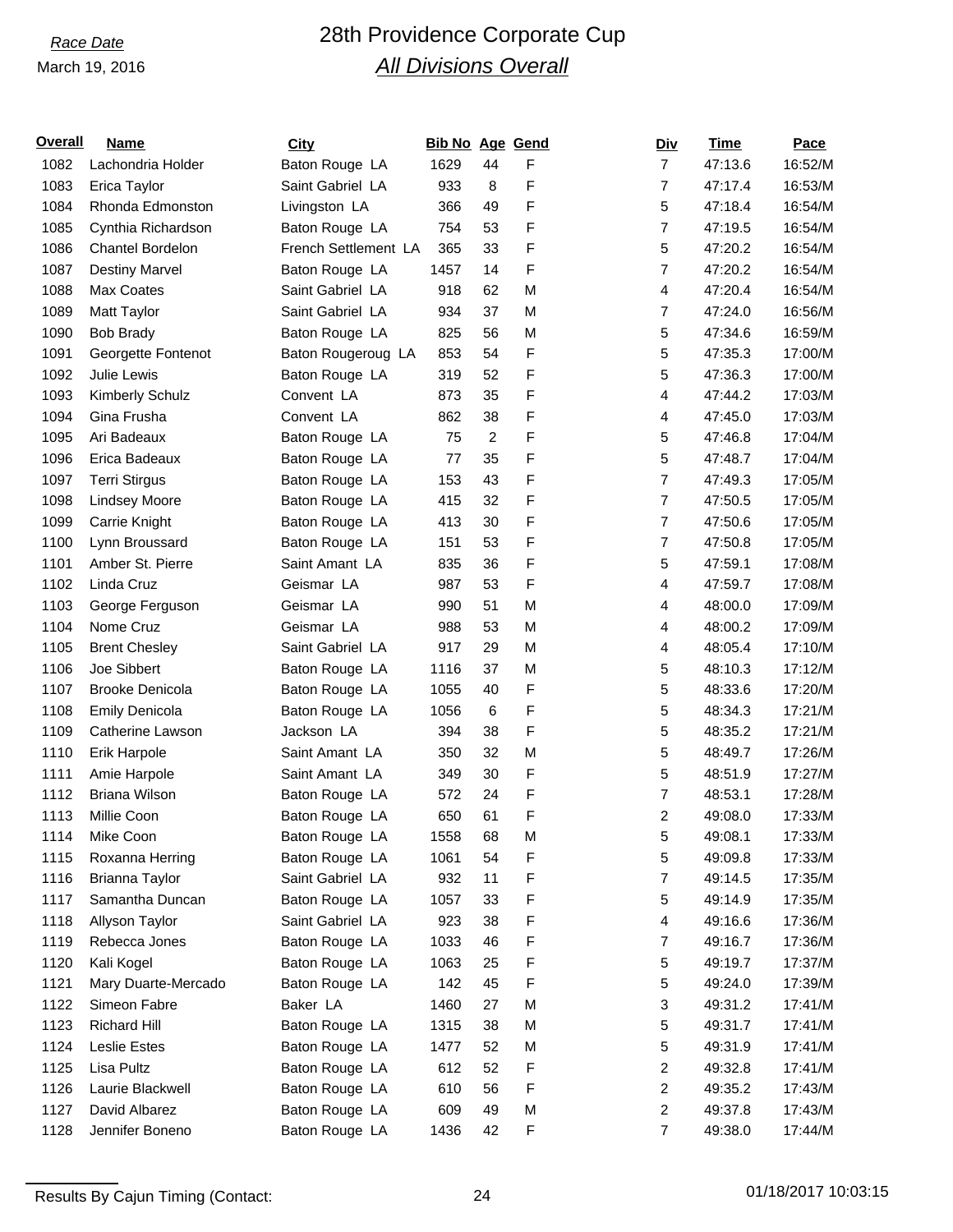## *Race Date* 28th Providence Corporate Cup *All Divisions Overall*

| Overall | Name                       | <b>City</b>               | <b>Bib No Age Gend</b> |                |   | <u>Div</u>     | <b>Time</b> | Pace    |
|---------|----------------------------|---------------------------|------------------------|----------------|---|----------------|-------------|---------|
| 1129    | Isabelle Boneno            | Baton Rouge LA            | 1435                   | 4              | F | $\overline{7}$ | 49:38.0     | 17:44/M |
| 1130    | Marie Franco               | Baton Rouge LA            | 175                    | 56             | F | $\overline{7}$ | 49:42.8     | 17:45/M |
| 1131    | Monica Reed                | Baton Rouge LA            | 1201                   | 34             | F | 5              | 49:47.0     | 17:47/M |
| 1132    | Andrew Readinger           | Greenwell Springs LA 1285 |                        | $\overline{7}$ | M | 5              | 49:50.1     | 17:48/M |
| 1133    | <b>Holly Rachal</b>        | Baton Rouge LA            | 1200                   | 34             | F | 5              | 49:50.1     | 17:48/M |
| 1134    | Greg Messina               | Greenwell Springs LA 1284 |                        | 58             | M | 5              | 49:58.0     | 17:51/M |
| 1135    | Cathy Messina              | Greenwell Springs LA 1283 |                        | 55             | F | 5              | 49:58.1     | 17:51/M |
| 1136    | Sandy Poche                | Geismar LA                | 974                    | 56             | F | 4              | 50:17.1     | 17:58/M |
| 1137    | Cindy Thibeau              | Geismar LA                | 1011                   | 44             | F | 4              | 50:18.0     | 17:58/M |
| 1138    | <b>Christian Dencausse</b> | Baton Rouge LA            | 1287                   | $\overline{7}$ | M | 5              | 50:27.2     | 18:01/M |
| 1139    | Josh Dencausse             | Baton Rouge LA            | 1289                   | 35             | M | 5              | 50:28.3     | 18:01/M |
| 1140    | Monica Musemeche           | Baton Rouge LA            | 696                    | 49             | F | 5              | 50:49.8     | 18:09/M |
| 1141    | Kim Brown                  | Baton Rouge LA            | 1535                   | 46             | F | 5              | 50:51.2     | 18:10/M |
| 1142    | John Liles                 | Baton Rouge LA            | 736                    | 70             | M | $\overline{7}$ | 51:00.0     | 18:13/M |
| 1143    | <b>Emily Readinger</b>     | Baton Rouge LA            | 1298                   | 35             | F | 5              | 51:09.5     | 18:16/M |
| 1144    | Alexis Quamme              | Baton Rouge LA            | 1066                   | 11             | F | 5              | 51:11.9     | 18:17/M |
| 1145    | Ty Quamme                  | Baton Rouge LA            | 1068                   | 8              | M | 5              | 51:14.3     | 18:18/M |
| 1146    | Leacy Aycock               | Baton Rouge LA            | 26                     | 30             | F | 5              | 51:20.1     | 18:20/M |
| 1147    | Stephen Brandy             | Baton Rouge LA            | 822                    | 55             | M | 5              | 51:23.3     | 18:21/M |
| 1148    | Sydney Brown               | Baton Rouge LA            | 27                     | 30             | F | 5              | 51:25.2     | 18:22/M |
| 1149    | Tara Christopher           | Baton Rouge LA            | 1191                   | 48             | F | 5              | 51:28.9     | 18:23/M |
| 1150    | Shavon Keller              | Vacherie LA               | 1105                   | 37             | F | 5              | 51:29.7     | 18:23/M |
| 1151    | Erin Clark                 | Baton Rouge LA            | 1051                   | 26             | F | 5              | 51:32.1     | 18:24/M |
| 1152    | Lasha Patterson            | Darrow LA                 | 1108                   | 36             | F | 5              | 51:32.5     | 18:24/M |
| 1153    | Keith Quamme               | Baton Rouge LA            | 1067                   | 32             | M | 5              | 51:33.7     | 18:25/M |
| 1154    | Lisa Boudreaux             | Baton Rouge LA            | 721                    | 42             | F | 7              | 51:44.8     | 18:29/M |
| 1155    | <b>Kay Andrews</b>         | Baton Rouge LA            | 580                    | 63             | F | $\,$ 5 $\,$    | 51:52.6     | 18:31/M |
| 1156    | Zinnetta Preston           | Baton Rouge LA            | 718                    | 39             | F | $\overline{7}$ | 51:53.2     | 18:32/M |
| 1157    | Monique Singleton          | Baton Rouge LA            | 587                    | 36             | F | 5              | 51:53.5     | 18:32/M |
| 1158    | Kristina Elmore            | Baton Rouge LA            | 1405                   | 32             | F | 5              | 52:00.0     | 18:34/M |
| 1159    | Audrie Roy                 | Zachary LA                | 1594                   | 9              | F | 5              | 52:02.9     | 18:35/M |
| 1160    | Lindsey Roy                | Zachary LA                | 1595                   | 31             | F | 5              | 52:03.7     | 18:35/M |
| 1161    | Ashley McKenzie            | Baton Rouge LA            | 723                    | 37             | F | $\overline{7}$ | 52:06.9     | 18:36/M |
| 1162    | Mckenzie Boudreaux         | Baton Rouge LA            | 722                    | 11             | F | $\overline{7}$ | 52:06.9     | 18:36/M |
| 1163    | <b>Brandon Boudreaux</b>   | Baton Rouge LA            | 720                    | 41             | M | 7              | 52:08.5     | 18:37/M |
| 1164    | Emma Dozier                | Baton Rouge LA            | 535                    | 26             | F | 5              | 52:19.8     | 18:41/M |
| 1165    | Melissa Terito             | Baton Rouge LA            | 536                    | 34             | F | 5              | 52:21.0     | 18:42/M |
| 1166    | Rebecca Bayham             | Baton Rouge LA            | 1440                   | 33             | F | 7              | 52:25.3     | 18:43/M |
| 1167    | Chris Hernandez            | Baton Rouge LA            | 459                    | 26             | M | 5              | 52:31.0     | 18:45/M |
| 1168    | Dean Fitch                 | Baton Rouge LA            | 448                    | 61             | М | 5              | 52:31.2     | 18:45/M |
| 1169    | Lauren Villa               | Baton Rouge LA            | 464                    | 27             | F | 5              | 52:32.2     | 18:46/M |
| 1170    | <b>Madison Dewitt</b>      | Baton Rouge LA            | 1195                   | 29             | F | $\,$ 5 $\,$    | 52:34.1     | 18:46/M |
| 1171    | Fran Dial                  | Baton Rouge LA            | 759                    | 47             | F | 7              | 52:34.4     | 18:46/M |
| 1172    | Francisca Comeaux          | Baton Rouge LA            | 1192                   | 29             | F | 5              | 52:35.0     | 18:47/M |
| 1173    | Roxi Victorian             | Baton Rouge LA            | 1205                   | 34             | F | 5              | 52:36.5     | 18:47/M |
| 1174    | Peggy Head                 | Hammond LA                | 1448                   | 51             | F | $\overline{7}$ | 52:39.0     | 18:48/M |
| 1175    | Carly Boudreaux            | Baton Rouge LA            | 852                    | 27             | F | $\mathbf 5$    | 52:39.3     | 18:48/M |
|         |                            |                           |                        |                |   |                |             |         |

Results By Cajun Timing (Contact: 25 25 01/18/2017 10:03:15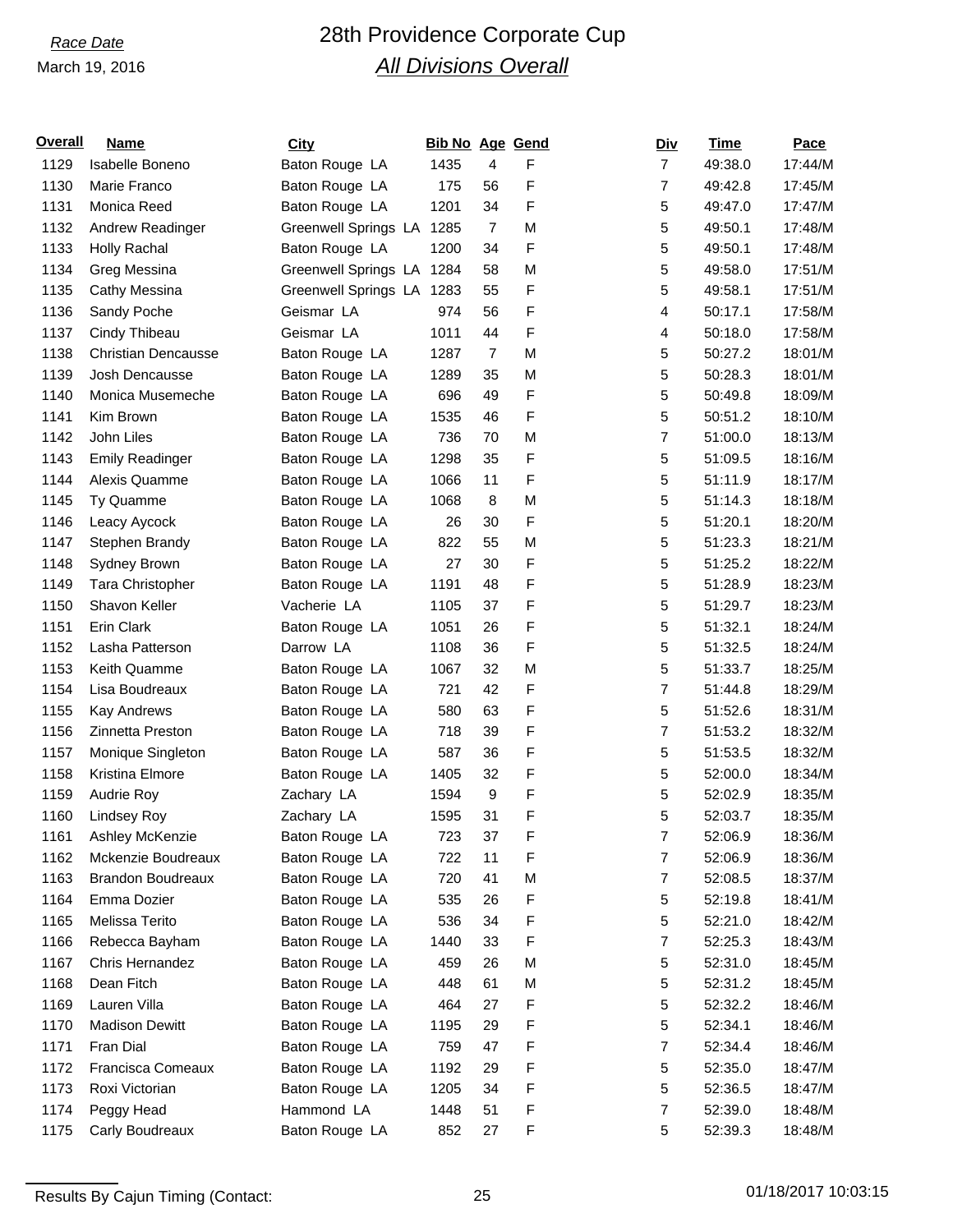# *Race Date* 28th Providence Corporate Cup *All Divisions Overall*

| <b>Overall</b> | <b>Name</b>            | <b>City</b>     | <b>Bib No Age Gend</b> |                |   | <u>Div</u>     | Time    | Pace    |
|----------------|------------------------|-----------------|------------------------|----------------|---|----------------|---------|---------|
| 1176           | <b>Brianne Templet</b> | Saint Amant LA  | 854                    | 36             | F | 5              | 52:40.5 | 18:49/M |
| 1177           | Phuong Ma              | Geismar LA      | 856                    | 49             | F | 5              | 52:44.6 | 18:50/M |
| 1178           | <b>Spencer Herring</b> | Baton Rouge LA  | 1062                   | 23             | F | 5              | 52:45.6 | 18:50/M |
| 1179           | <b>Walter Scott</b>    | Baton Rouge LA  | 1612                   | 65             | M | 5              | 52:47.0 | 18:51/M |
| 1180           | Everett Baudean        | Baton Rouge LA  | 1242                   | 29             | M | 5              | 52:49.3 | 18:52/M |
| 1181           | Jennifer Baudean       | Baton Rouge LA  | 1241                   | 28             | F | 5              | 52:50.1 | 18:52/M |
| 1182           | Jenna Pratt            | Baton Rouge LA  | 592                    | 24             | F | $\overline{7}$ | 52:52.0 | 18:53/M |
| 1183           | Corey Hamil            | Baton Rouge LA  | 591                    | 25             | M | $\overline{7}$ | 52:53.0 | 18:53/M |
| 1184           | Alicia Fortier         | Baton Rouge LA  | 590                    | 22             | F | $\overline{7}$ | 52:53.4 | 18:53/M |
| 1185           | Kaci Reeves            | Sorrento LA     | 785                    | 30             | F | $\overline{7}$ | 53:16.1 | 19:01/M |
| 1186           | Jenny Leblanc          | Port Allen LA   | 750                    | 30             | F | $\overline{7}$ | 53:16.4 | 19:01/M |
| 1187           | Michelle Erickson      | Geismar LA      | 1003                   | 43             | F | 4              | 53:58.4 | 19:16/M |
| 1188           | Ameila Erickson        | Geismar LA      | 1007                   | 20             | F | 4              | 53:59.0 | 19:17/M |
| 1189           | Michelle Johnson       | Geismar LA      | 1009                   | 49             | F | 4              | 54:00.2 | 19:17/M |
| 1190           | <b>Raul Valdes</b>     | Jefferson LA    | 814                    | 33             | М | $\overline{7}$ | 54:04.8 | 19:19/M |
| 1191           | Rebecca Wilson         | Walker LA       | 815                    | 37             | F | $\overline{7}$ | 54:05.1 | 19:19/M |
| 1192           | John Battaglia         | Baton Rouge LA  | 898                    | 64             | M | 5              | 54:07.7 | 19:20/M |
| 1193           | Tamasha Baptiste       | Baton Rouge LA  | 821                    | 35             | F | 5              | 54:31.3 | 19:28/M |
| 1194           | April Jenkins          | Baton Rouge LA  | 576                    | 46             | F | $\overline{7}$ | 54:47.9 | 19:34/M |
| 1195           | Kristin Bertrand       | Baton Rouge LA  | 70                     | 30             | F | 5              | 54:49.3 | 19:35/M |
| 1196           | Jonathan Bertrand      | Baton Rouge LA  | 69                     | 32             | M | 5              | 54:50.0 | 19:35/M |
| 1197           | Carolynn Jenkins       | Baton Rouge LA  | 577                    | 18             | F | $\overline{7}$ | 54:55.0 | 19:37/M |
| 1198           | Kelli Alford           | Baton Rouge LA  | 427                    | 30             | F | 5              | 55:00.1 | 19:39/M |
| 1199           | Velma Alford           | Baton Rouge LA  | 428                    | 58             | F | 5              | 55:01.3 | 19:39/M |
| 1200           | Dawn Lecoq             | Baton Rouge LA  | 432                    | 32             | F | 5              | 55:03.1 | 19:40/M |
| 1201           | Miria Powers           | Prairieville LA | 1401                   | $\overline{4}$ | F | 5              | 55:10.1 | 19:42/M |
| 1202           | Staci Danna            | Baton Rouge LA  | 24                     | 39             | F | 5              | 55:12.7 | 19:43/M |
| 1203           | Joel Bayham            | Prairieville LA | 1439                   | $\overline{7}$ | M | $\overline{7}$ | 55:13.5 | 19:43/M |
| 1204           | Anne (roxie) Ganaway   | Baton Rouge LA  | 36                     | 59             | F | 5              | 55:15.7 | 19:44/M |
| 1205           | Robert Elliott, III    | Baton Rouge LA  | 728                    | 31             | M | $\overline{7}$ | 55:19.4 | 19:45/M |
| 1206           | Christina Nguyen       | Baton Rouge LA  | 730                    | 26             | F | $\overline{7}$ | 55:19.7 | 19:45/M |
| 1207           | Dana Munson            | Baton Rouge LA  | 726                    | 44             | F | 7              | 55:23.2 | 19:47/M |
| 1208           | Frances Bayham         | Baton Rouge LA  | 1447                   | 59             | F | 7              | 55:28.8 | 19:49/M |
| 1209           | Sandra Grant           | Baton Rouge LA  | 729                    | 53             | F | 7              | 55:40.2 | 19:53/M |
| 1210           | Jennifer Dietz         | Baton Rouge LA  | 137                    | 34             | F | 5              | 55:40.4 | 19:53/M |
| 1211           | <b>Matthew Powers</b>  | Prairieville LA | 1400                   | 42             | M | 5              | 55:43.2 | 19:54/M |
| 1212           | Alia Powers            | Prairieville LA | 1399                   | 6              | F | 5              | 55:48.5 | 19:56/M |
| 1213           | Greg Patterson         | Baton Rouge LA  | 1233                   | 59             | M | 3              | 55:56.1 | 19:59/M |
| 1214           | Monica Thompson        | Baton Rouge LA  | 12                     | 41             | F | 5              | 55:57.3 | 19:59/M |
| 1215           | Liz Patterson          | Baton Rouge LA  | 1213                   | 51             | F | 7              | 55:58.0 | 19:59/M |
| 1216           | <b>Robert Williams</b> | Baton Rouge LA  | 1260                   | 58             | M | 5              | 56:09.6 | 20:03/M |
| 1217           | <b>Tina Williams</b>   | Baton Rouge LA  | 1261                   | 59             | F | 5              | 56:11.2 | 20:04/M |
| 1218           | Dianna Olivier         | Houma LA        | 1243                   | 17             | F | 5              | 56:34.9 | 20:12/M |
| 1219           | Susan Olivier          | Houma LA        | 1244                   | 54             | F | 5              | 56:37.0 | 20:13/M |
| 1220           | Dianne Quebedeaux      | Baton Rouge LA  | 215                    | 47             | F | 5              | 56:39.5 | 20:14/M |
| 1221           | Selina Blanchard       | Prairieville LA | 540                    | 38             | F | 3              | 56:51.8 | 20:18/M |
| 1222           | Stephanie Harrison     | Baton Rouge LA  | 541                    | 36             | F | 3              | 56:52.5 | 20:19/M |
|                |                        |                 |                        |                |   |                |         |         |

Results By Cajun Timing (Contact: 26 26 01/18/2017 10:03:16